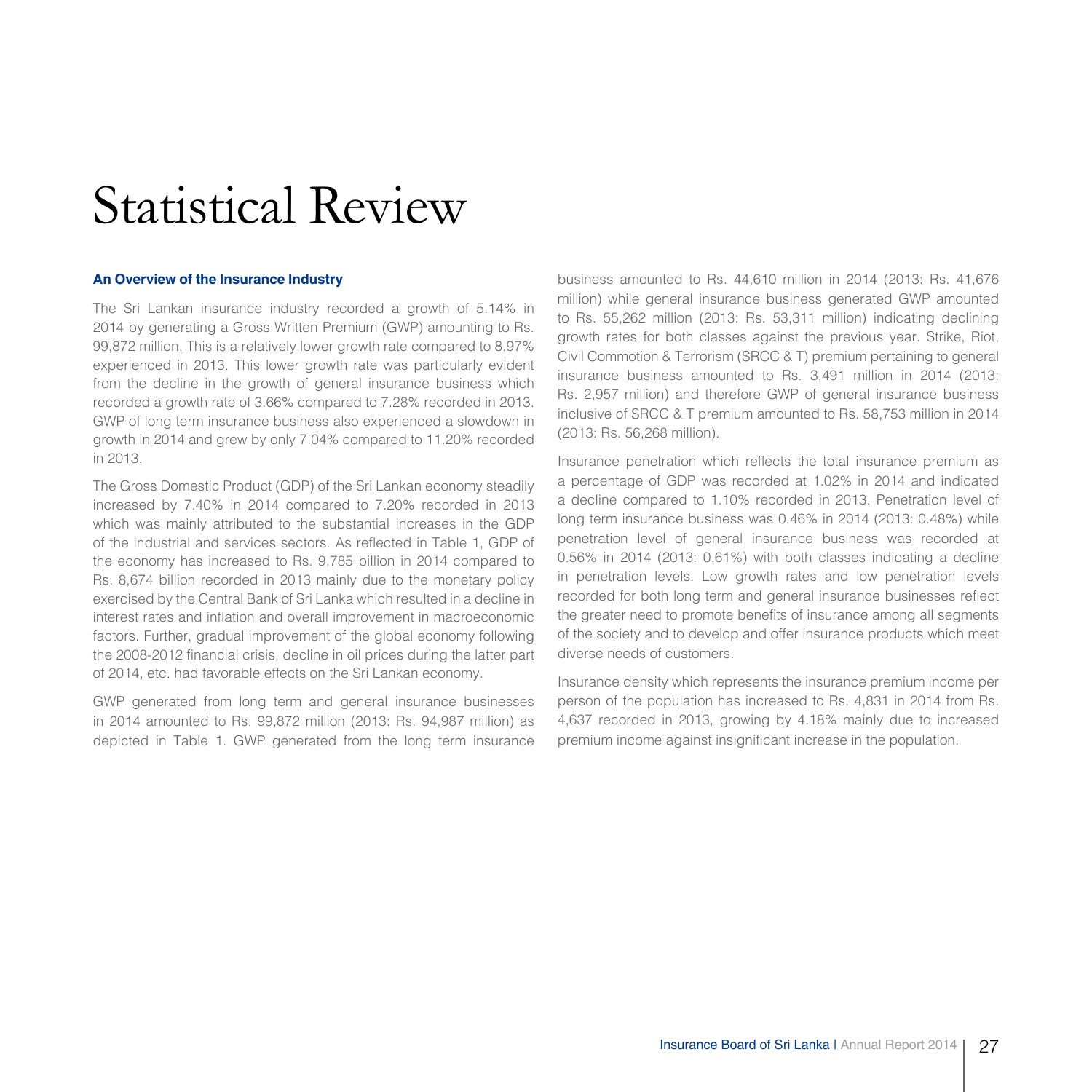#### **Table 1**

**Premium Income & Penetration**

|                                                                       | 2010   | 2011   | 2012   | 2013(a) | 2014(b) |
|-----------------------------------------------------------------------|--------|--------|--------|---------|---------|
| Long Term Insurance (Rs. millions)                                    | 31,152 | 35,162 | 37,477 | 41.676  | 44,610  |
| General Insurance (Rs. millions)                                      | 35,101 | 43,329 | 49,694 | 53,311  | 55,262  |
| Total Premium Income (Rs. millions)                                   | 66,253 | 78.491 | 87,171 | 94,987  | 99,872  |
| Growth Rate in Total Premium (%)                                      | 15.12  | 18.47  | 11.06  | 8.97    | 5.14    |
| Gross Domestic Product (Rs. billons)*                                 | 5,604  | 6,544  | 7,579  | 8,674   | 9,785   |
| GDP Growth Rate % *                                                   | 8.0    | 8.2    | 6.3    | 7.2     | 7.4     |
| Penetration % (Total Industry Premium as a % of GDP)                  | 1.18   | 1.20   | 1.15   | 1.10    | 1.02    |
| Penetration % (Premium of Long Term Insurance Business as a % of GDP) | 0.56   | 0.54   | 0.49   | 0.48    | 0.46    |
| Penetration % (Premium of General Insurance Business as a % of GDP)   | 0.63   | 0.66   | 0.66   | 0.61    | 0.56    |
| Insurance Density (Total Premium Income/ Population) Rs.              | 3,208  | 3.761  | 4.288  | 4.637   | 4,831   |
| Population '000 (Mid Year) *                                          | 20,653 | 20,869 | 20.328 | 20,483  | 20,675  |

*\*Source: Central Bank of Sri Lanka and Department of Census and Statistics*

*(a) Reinstated audited figures*

*(b) Provisional figures*

*Notes:*

- *1. Strike, Riot, Civil Commotion and Terrorism (SRCC & T) premium income of NITF has not been considered for insurance companies' general insurance GWP from year 2010.*
- *2. Above analysis does not include information of NITF since required complete information was not submitted to the Board.*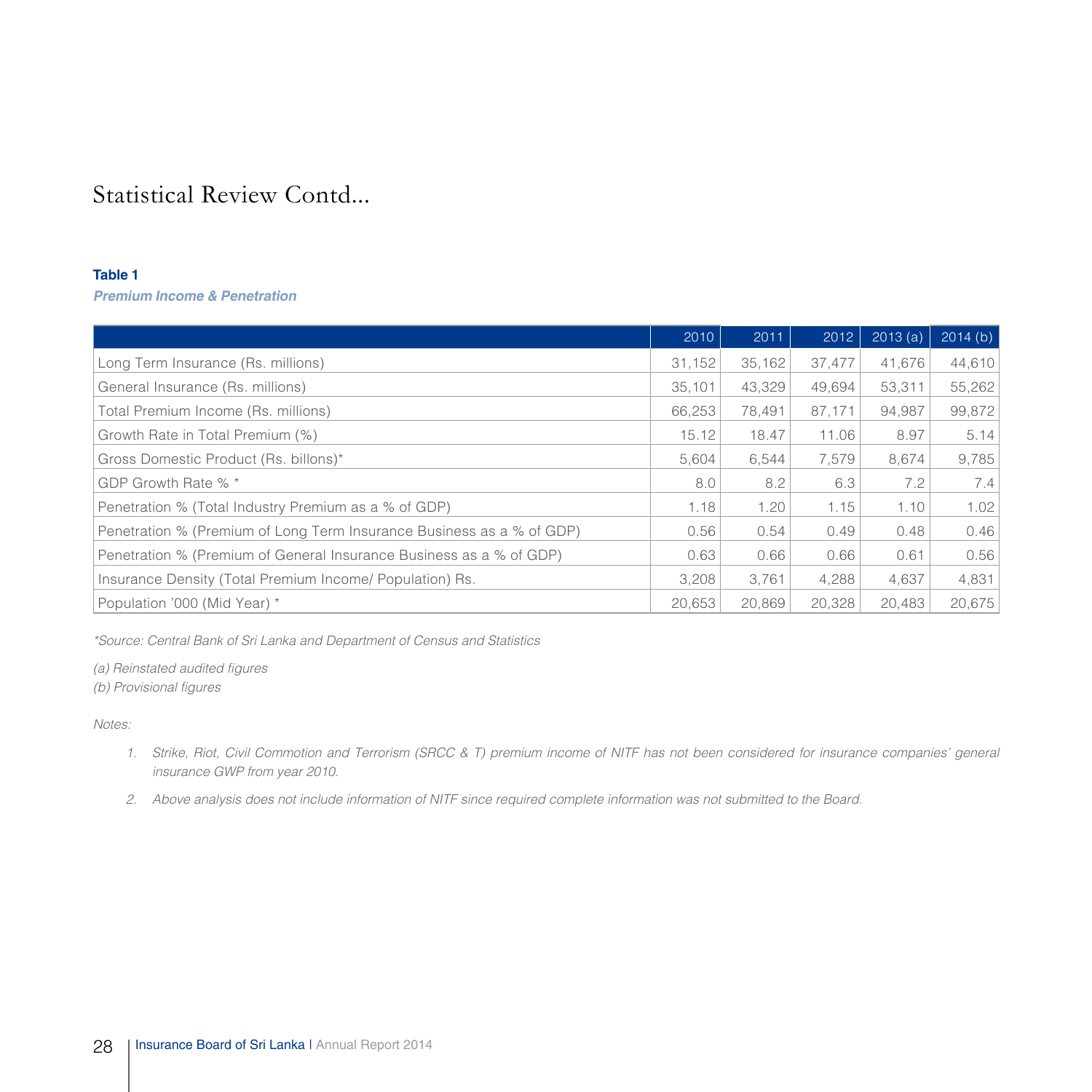#### **Total Assets of Insurance Companies**

As reflected in Table 2, total assets of insurance companies after eliminating inter segment transactions amounted to Rs. 406,827 million as at 31st December 2014 (2013: Rs. 357,465 million) posting a growth rate of 13.81% compared to 2013. As reflected in Table 2 assets of insurance companies had grown steadily from 2010 to 2014.

at 31st December 2014 (2013: Rs. 216,275 million) and grew by 15.52% in 2014 compared to 2013. Assets pertaining to general insurance business and shareholders amounted to Rs. 163,834 million as at 31st December 2014 and grew by 10.39% in 2014 compared to assets worth of Rs. 148,410 million recorded as at 31st December 2013.

Chart 1 depicts the total assets of insurance companies, growth rates of assets and value of intersegment assets from 2010 to 2014.

Assets of long term insurance business stood at Rs. 249,850 million as

#### **Table 2**

#### **Assets of Insurance Companies**

|                                                 | 2010 | 2011 | 2012 2013 (a) 2014 (b)                          |  |
|-------------------------------------------------|------|------|-------------------------------------------------|--|
| Long Term Insurance (Rs. millions)              |      |      | 139,647   165,519   190,642   216,275   249,850 |  |
| General Insurance & Shareholders (Rs. millions) |      |      | 82,450 100,192 131,202 148,410 163,834          |  |
| ⊺Total                                          |      |      |                                                 |  |

*\*Intersegment transactions (long term and general) of composite insurance companies have been eliminated as per Table 3*

- *(a) Reinstated audited figures*
- *(b) Provisional figures*

#### *Notes:*

*Above analysis does not include information of NITF since required complete information was not submitted to the Board.*

#### **Chart 1**

#### **Total Assets and Assets Growth Rate of the Insurance Industry**



*(b) Provisional figures*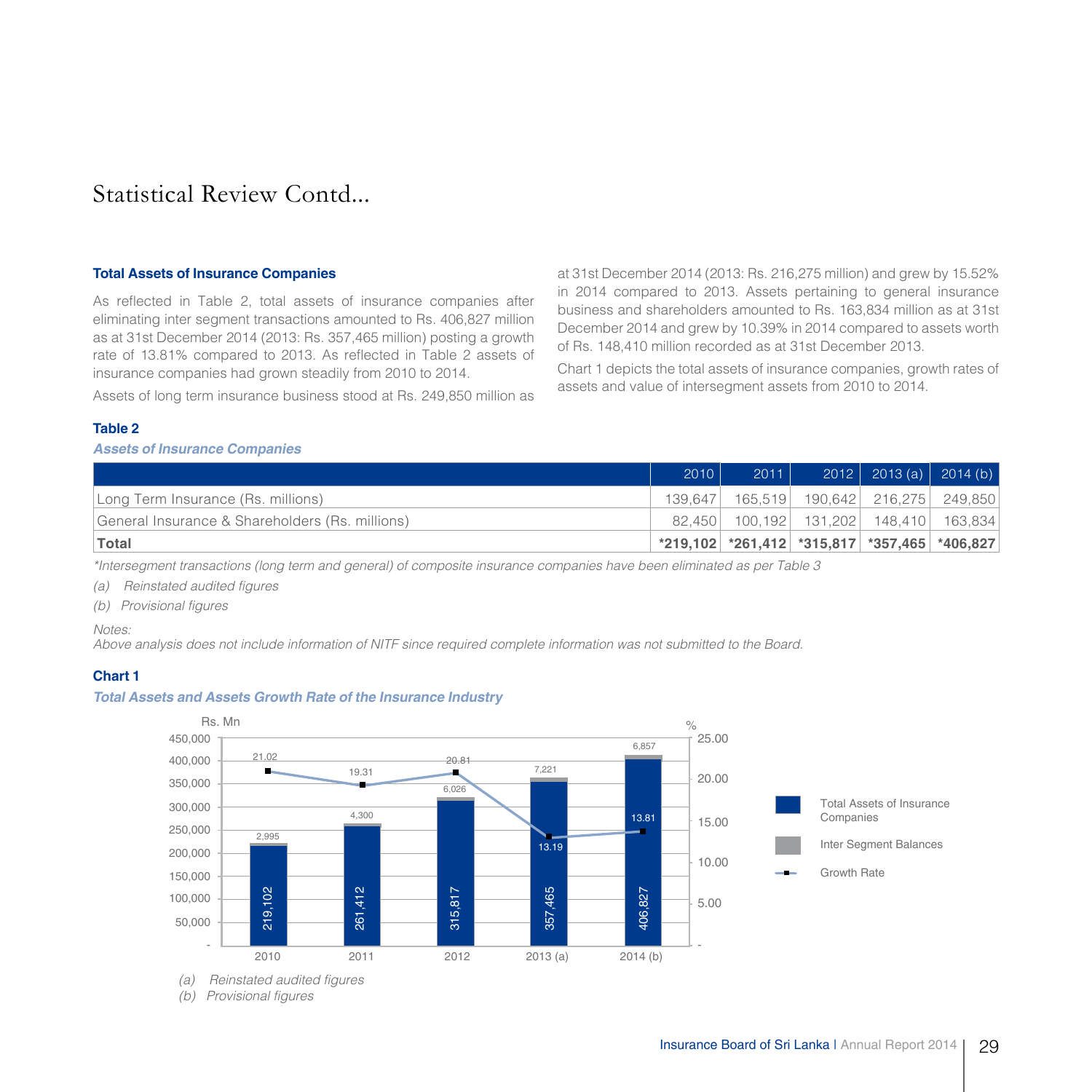#### **Distribution of Assets of Insurance Companies**

The distribution of assets among insurance companies under long term insurance and general insurance / shareholders segments as at 31st December 2014 and 31st December 2013 is illustrated in Table 3. Total assets of insurance companies as at 31st December 2014 amounted to Rs. 406,827 million (2013: Rs. 357,465 million) after eliminating an intersegment asset balance of Rs. 6,857 million (2013: Rs. 7,221 million).

Similar to previous year, SLIC held the largest portion of the insurance industry's assets and accounted for 39.81% of total assets of insurance companies in 2014 (2013: 40.20%) with assets worth of Rs. 161,967 million (2013: Rs. 143,693 million). In 2014 SLIC held assets worth of Rs. 90,804 million under long term insurance business (2013: Rs. 79,519 million) while general insurance business and shareholders accounted for assets worth of Rs. 71,162 million (2013: Rs. 64,174 million). It was

notable that assets of both classes of insurance business of SLIC had recorded double digit growth in 2014.

Ceylinco held the second largest asset portion of the insurance industry as at 31st December 2014 by accounting for 22.63% of total assets (2013: 22.82%) followed by AIA which held 11.72% of assets (2013: 12.35%). Assets owned by Ceylinco amounted to Rs. 92,078 million as at 31st December 2014 (2013: Rs. 81,574 million) whilst AIA held assets worth of Rs. 47,666 million (2013: Rs. 44,158 million). UAL and Janashakthi accounted for 8.71% and 4.95% of total assets and claimed fourth and fifth places in terms of asset ownership in the insurance industry as at 31st December 2014. It is interesting to note that 87.82% of total assets of insurance companies were concentrated among five companies as at 31st December 2014 while the remaining 12.18% of assets were owned by the other fifteen companies.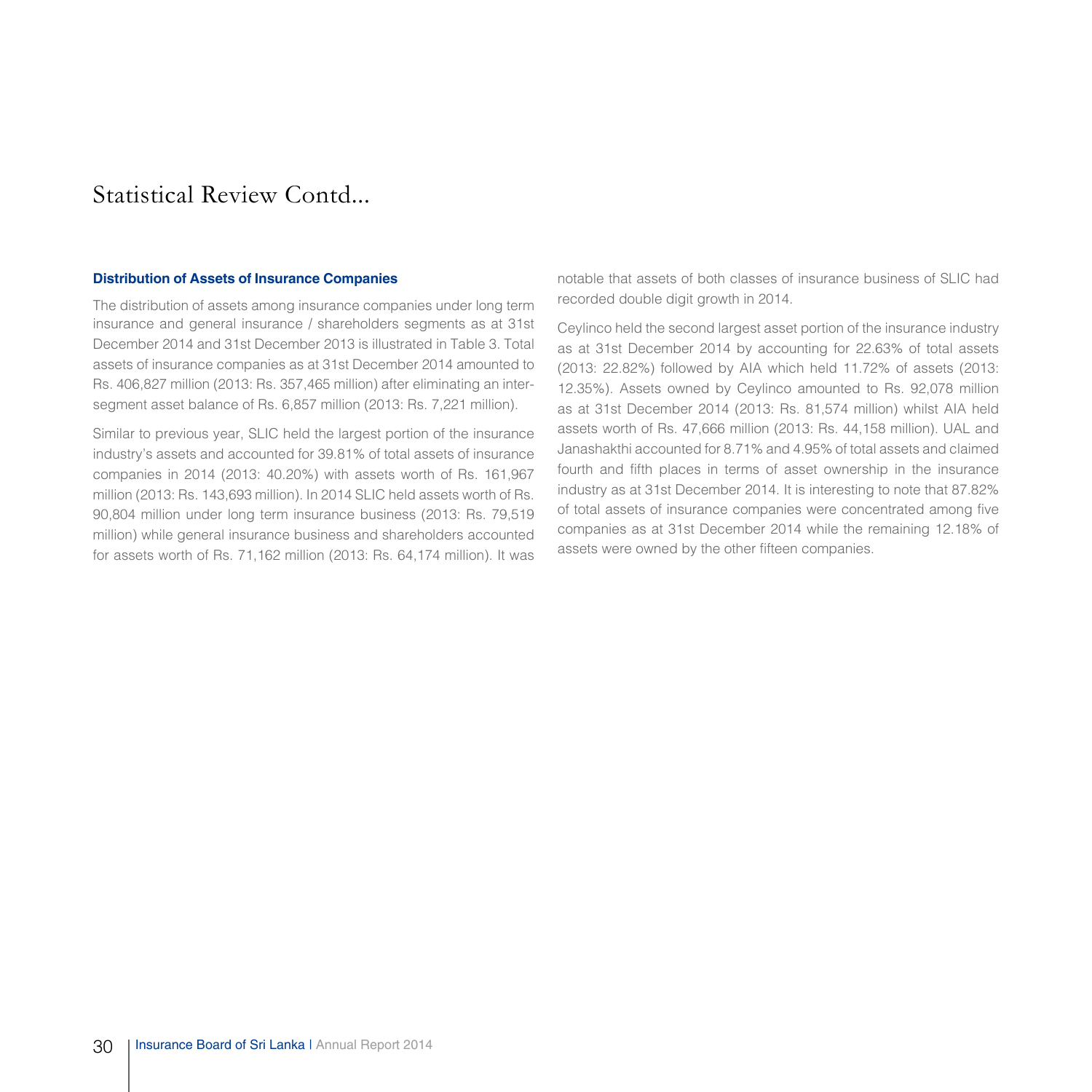#### **Table 3**

**Company-wise Analysis of Total Assets** 

|                |                                    |                                                     | 2013(a)                                                             |                   |       |                                     | 2014 (b)                                            |                                                                         |                   |       |
|----------------|------------------------------------|-----------------------------------------------------|---------------------------------------------------------------------|-------------------|-------|-------------------------------------|-----------------------------------------------------|-------------------------------------------------------------------------|-------------------|-------|
| <b>Insurer</b> | Long Term<br>Insurance<br>(Rs.000) | General<br>Insurance &<br>Shareholders<br>(Rs.'000) | Inter<br>Segment<br><b>Transactions</b><br>Elimination<br>(Rs.'000) | Total<br>(Rs.000) | $\%$  | Long Term<br>Insurance<br>(Rs.'000) | General<br>Insurance &<br>Shareholders<br>(Rs.'000) | <b>Inter Segment</b><br><b>Transactions</b><br>Elimination<br>(Rs.'000) | Total<br>(Rs.000) | $\%$  |
| AIA            | 35,442,431                         | 8,742,090                                           | 26,385                                                              | 44,158,136        | 12.35 | 38,436,443                          | 9,229,720                                           |                                                                         | 47,666,163        | 11.72 |
| AIG            |                                    | 1,226,001                                           |                                                                     | 1,226,001         | 0.34  |                                     | 459,716                                             |                                                                         | 459,716           | 0.11  |
| Allianz Gen.   |                                    | 2,727,215                                           |                                                                     | 2,727,215         | 0.76  |                                     | 3,131,772                                           |                                                                         | 3,131,772         | 0.77  |
| Allianz Life   | 1,077,009                          |                                                     |                                                                     | 1,077,009         | 0.30  | 1,459,083                           |                                                     |                                                                         | 1,459,083         | 0.36  |
| Amana Takaful  | 1,006,855                          | 1,686,462                                           | 44,253                                                              | 2,649,064         | 0.74  | 1,399,828                           | 1,693,869                                           | 105,638                                                                 | 2,988,059         | 0.73  |
| Arpico         | 723,566                            |                                                     |                                                                     | 723,566           | 0.20  | 962,865                             |                                                     |                                                                         | 962,865           | 0.24  |
| Asian Alliance | 4,418,928                          | 2,921,100                                           |                                                                     | 7,340,028         | 2.05  | 6,735,510                           | 3,476,151                                           |                                                                         | 10,211,661        | 2.51  |
| Ceylinco       | 57,204,038                         | 30,853,084                                          | 6,483,228                                                           | 81,573,894        | 22.82 | 65,374,901                          | 32,689,041                                          | 5,986,239                                                               | 92,077,703        | 22.63 |
| Continental    |                                    | 1,415,146                                           |                                                                     | 1,415,146         | 0.40  |                                     | 2,028,177                                           |                                                                         | 2,028,177         | 0.50  |
| Cooperative    | 838,598                            | 2,165,406                                           | 10,720                                                              | 2,993,284         | 0.84  | 976,777                             | 2,720,604                                           | 10.869                                                                  | 3,686,512         | 0.91  |
| <b>HNBA</b>    | 4,598,540                          | 3,436,137                                           |                                                                     | 8,034,677         | 2.25  | 5,930,808                           | 3,977,661                                           |                                                                         | 9,908,469         | 2.44  |
| Janashakthi    | 7,553,509                          | 10,692,654                                          |                                                                     | 18,246,163        | 5.10  | 8,159,309                           | 11,995,381                                          |                                                                         | 20,154,690        | 4.95  |
| LIC            | 1,668,517                          |                                                     |                                                                     | 1,668,517         | 0.47  | 1,903,185                           |                                                     |                                                                         | 1,903,185         | 0.47  |
| LOLC           | 291,199                            | 2,044,502                                           | 6,398                                                               | 2,329,304         | 0.65  | 1,042,182                           | 2,671,810                                           | 20,755                                                                  | 3,693,237         | 0.91  |
| <b>MBSL</b>    | 257,450                            | 1,322,384                                           |                                                                     | 1,579,834         | 0.44  | 395,336                             | 1,355,127                                           |                                                                         | 1,750,463         | 0.43  |
| Orient         |                                    | 925,027                                             |                                                                     | 925,027           | 0.26  |                                     | 1,019,481                                           |                                                                         | 1,019,481         | 0.25  |
| People's       |                                    | 3,853,669                                           |                                                                     | 3,853,669         | 1.08  |                                     | 4,598,563                                           |                                                                         | 4,598,563         | 1.13  |
| Sanasa         | 572,540                            | 617,857                                             |                                                                     | 1,190,397         | 0.33  | 738,763                             | 986,026                                             |                                                                         | 1,724,789         | 0.42  |
| <b>SLIC</b>    | 79,518,628                         | 64,174,216                                          |                                                                     | 143,692,844       | 40.20 | 90,804,450                          | 71,162,367                                          |                                                                         | 161,966,817       | 39.81 |
| UAL            | 21,103,511                         | 9,607,354                                           | 649,778                                                             | 30,061,087        | 8.41  | 25,530,258                          | 10,638,421                                          | 733,048                                                                 | 35,435,631        | 8.71  |
| Total          | 216,275,318                        | 148,410,305                                         | 7,220,762                                                           | 357,464,861       | 100   | 249,849,697                         | 163,833,886                                         | 6,856,549                                                               | 406,827,033       | 100   |

*(a) Reinstated audited figures* 

*(b) Provisional figures*

*Notes:*

*1. Above analysis does not include information of NITF since required complete information was not submitted to the Board.*

*2. Intersegment balances include amounts receivable from each other segment, i.e. long term and general insurance segments of composite insurance companies.*

*3. Assets belonging to shareholders of Allianz Life, Arpico and LIC have been reported under long term insurance business.*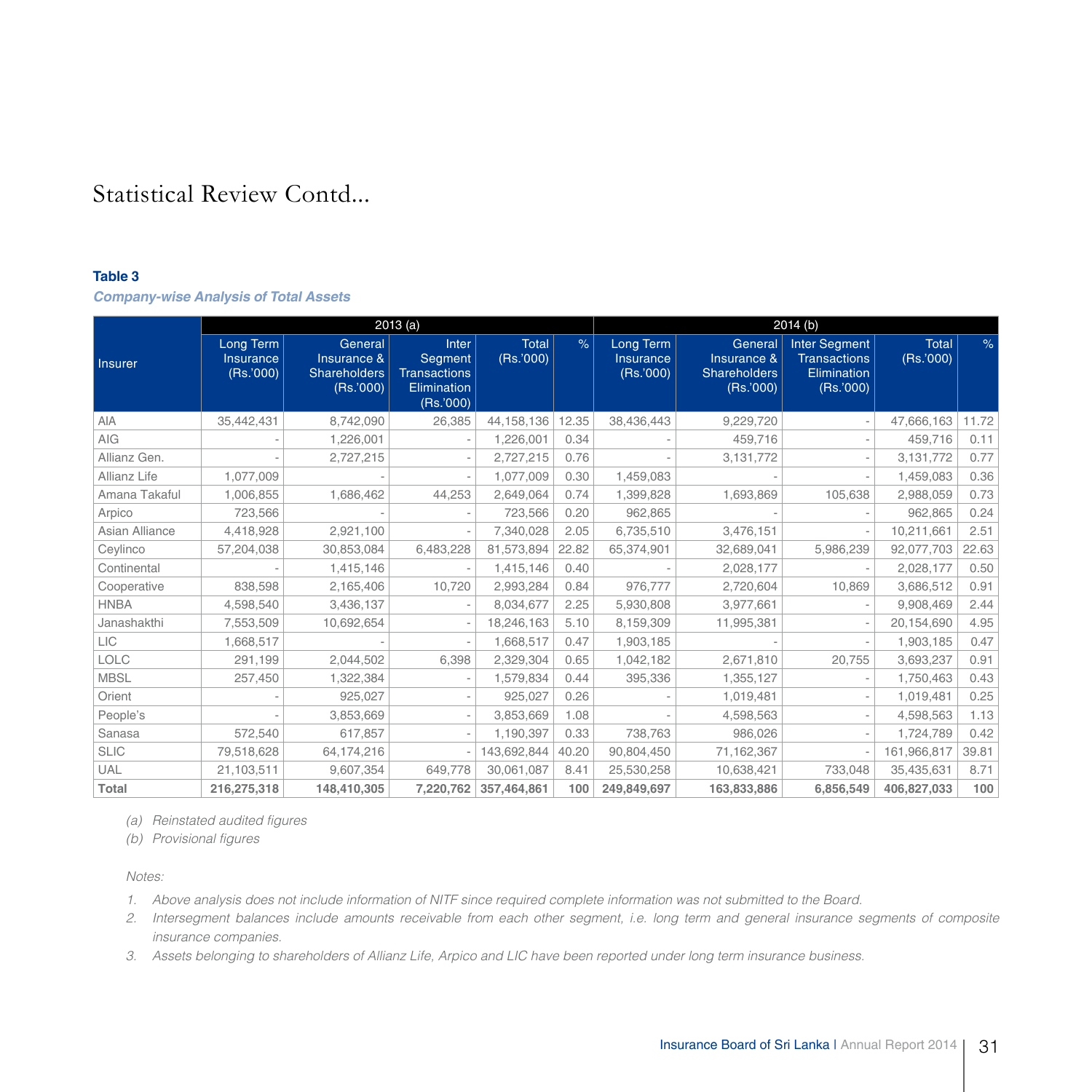#### **Chart 2**

**Company-wise analysis of Concentration of Assets as at 31st December 2014** 



#### **Shareholders' Funds of Insurance Companies**

Total shareholders' funds of insurance companies had increased to Rs.112,000 million as at 31st December 2014 from Rs. 94,950 million recorded as at 31st December 2013. This has been a significant growth of 17.96% compared to 2013.

As illustrated in Table 4, total shareholders' funds comprised of stated capital amounted to Rs. 22,547 million and reserves worth of Rs. 89,453 million as at 31st December 2014. Similar to 2013, SLIC had accounted for more than half of the entire shareholders' funds as at 31st December

2014 by accounting for 56.19% of the total insurance industry's shareholders' funds. Ceylinco and UAL accounted for 15.83% and 5.54% of total shareholders' funds respectively and claimed the second and the third positions in 2014. Fourth and fifth largest shareholders' fund values were recorded by Janashakthi and AIA in 2014 and owned 4.65% and 4.32% of total insurance industry's shareholders' funds respectively. It is noteworthy that insurance companies who held the five largest portions of shareholders' funds accounted for 86.53% of the total shareholders' funds belonged to all insurance companies in 2014 (2013: 87.18%).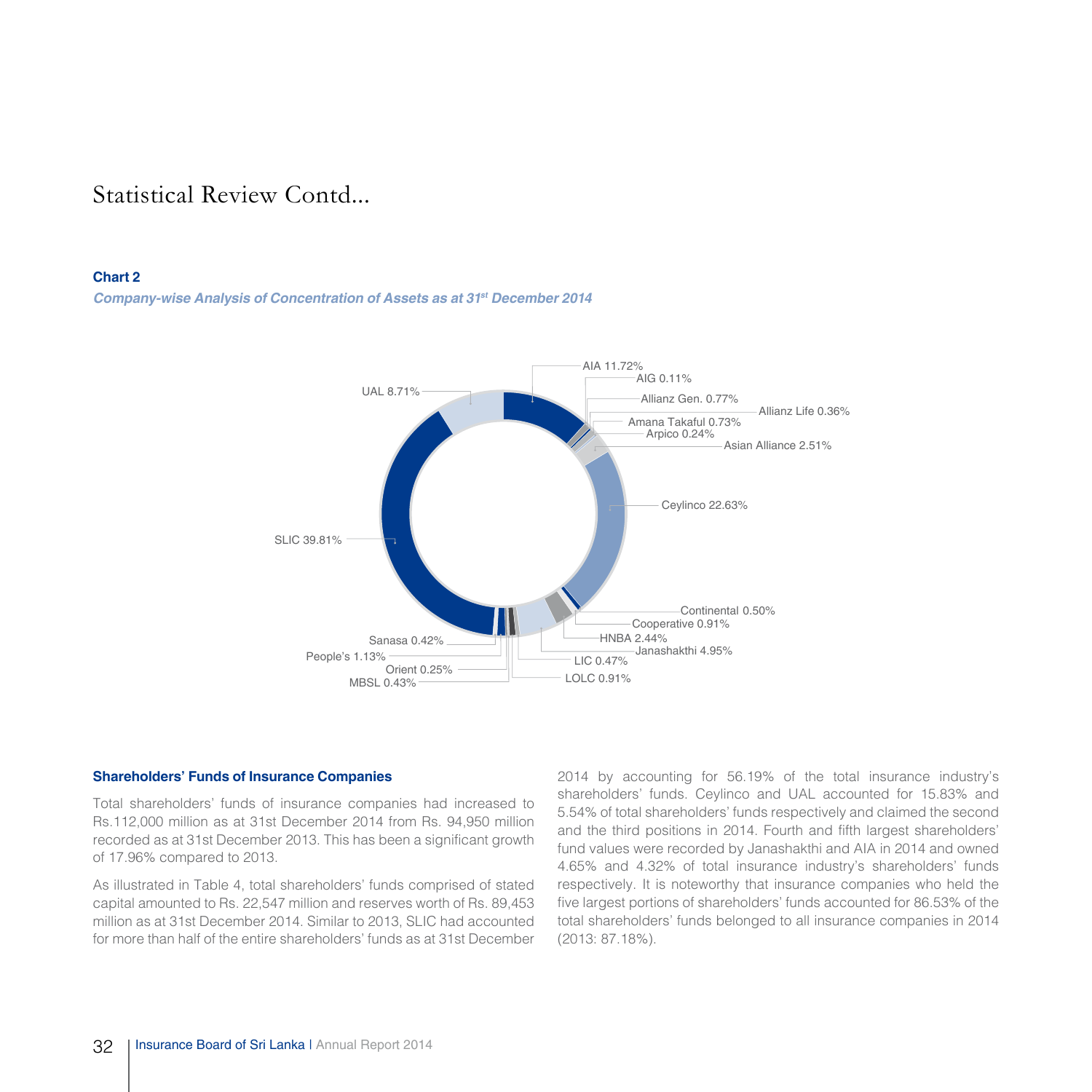#### **Table 4**

#### **Total Shareholders' Funds of Insurance Companies**

|                | 2013(a)                                                 |       |                                   | 2014 (b)                          |                                                  |       |  |  |  |
|----------------|---------------------------------------------------------|-------|-----------------------------------|-----------------------------------|--------------------------------------------------|-------|--|--|--|
| Insurer        | <b>Total</b><br>Shareholders'<br><b>Funds (Rs.'000)</b> | $\%$  | <b>Stated Capital</b><br>(Rs.000) | <b>Total Reserves</b><br>(Rs.000) | Total<br>Shareholders'<br><b>Funds (Rs.'000)</b> | $\%$  |  |  |  |
| <b>AIA</b>     | 4,538,450                                               | 4.78  | 300.000                           | 4,535,259                         | 4,835,259                                        | 4.32  |  |  |  |
| AIG            | 277,458                                                 | 0.29  | 659,265                           | (410,086)                         | 249,179                                          | 0.22  |  |  |  |
| Allianz Gen.   | 875.510                                                 | 0.92  | 500,000                           | 402,085                           | 902,085                                          | 0.81  |  |  |  |
| Allianz Life   | 261,958                                                 | 0.27  | 592,624                           | (365, 889)                        | 226,734                                          | 0.20  |  |  |  |
| Amana Takaful  | 983,286                                                 | 1.03  | 1,250,001                         | (250,064)                         | 999,937                                          | 0.89  |  |  |  |
| Arpico         | 496,908                                                 | 0.52  | 675,565                           | (63, 389)                         | 612,176                                          | 0.55  |  |  |  |
| Asian Alliance | 1,831,693                                               | 1.93  | 1,062,500                         | 1,495,992                         | 2,558,492                                        | 2.28  |  |  |  |
| Ceylinco       | 15,922,159                                              | 16.77 | 1,324,822                         | 16,408,998                        | 17,733,820                                       | 15.83 |  |  |  |
| Continental    | 567.276                                                 | 0.60  | 750,000                           | 132.713                           | 882.713                                          | 0.79  |  |  |  |
| Cooperative    | 899,249                                                 | 0.95  | 1,003,066                         | 364.018                           | 1,367,084                                        | 1.22  |  |  |  |
| <b>HNBA</b>    | 2,113,612                                               | 2.23  | 1,171,875                         | 1,234,482                         | 2,406,356                                        | 2.15  |  |  |  |
| Janashakthi    | 4,028,491                                               | 4.24  | 1,496,000                         | 3,710,641                         | 5,206,641                                        | 4.65  |  |  |  |
| LIC            | 632.071                                                 | 0.67  | 500.000                           | 214,417                           | 714,417                                          | 0.64  |  |  |  |
| LOLC           | 708,452                                                 | 0.75  | 1,100,000                         | (85,706)                          | 1,014,294                                        | 0.91  |  |  |  |
| <b>MBSL</b>    | 339,399                                                 | 0.36  | 1,080,022                         | (617, 244)                        | 462,778                                          | 0.41  |  |  |  |
| Orient         | 680,330                                                 | 0.72  | 750,000                           | (122, 051)                        | 627,949                                          | 0.56  |  |  |  |
| People's       | 1.084.881                                               | 1.14  | 600.000                           | 809.322                           | 1,409,322                                        | 1.26  |  |  |  |
| Sanasa         | 416.711                                                 | 0.44  | 592,635                           | 54,357                            | 646,992                                          | 0.58  |  |  |  |
| <b>SLIC</b>    | 53, 175, 185                                            | 56.00 | 6,000,000                         | 56,933,533                        | 62,933,533                                       | 56.19 |  |  |  |
| UAL            | 5,117,292                                               | 5.39  | 1,138,432                         | 5,071,785                         | 6,210,217                                        | 5.54  |  |  |  |
| Total          | 94,950,371                                              | 100   | 22,546,806                        | 89,453,172                        | 111,999,978                                      | 100   |  |  |  |

*(a) Reinstated audited figures*

*(b) Provisional figures*

*Note:*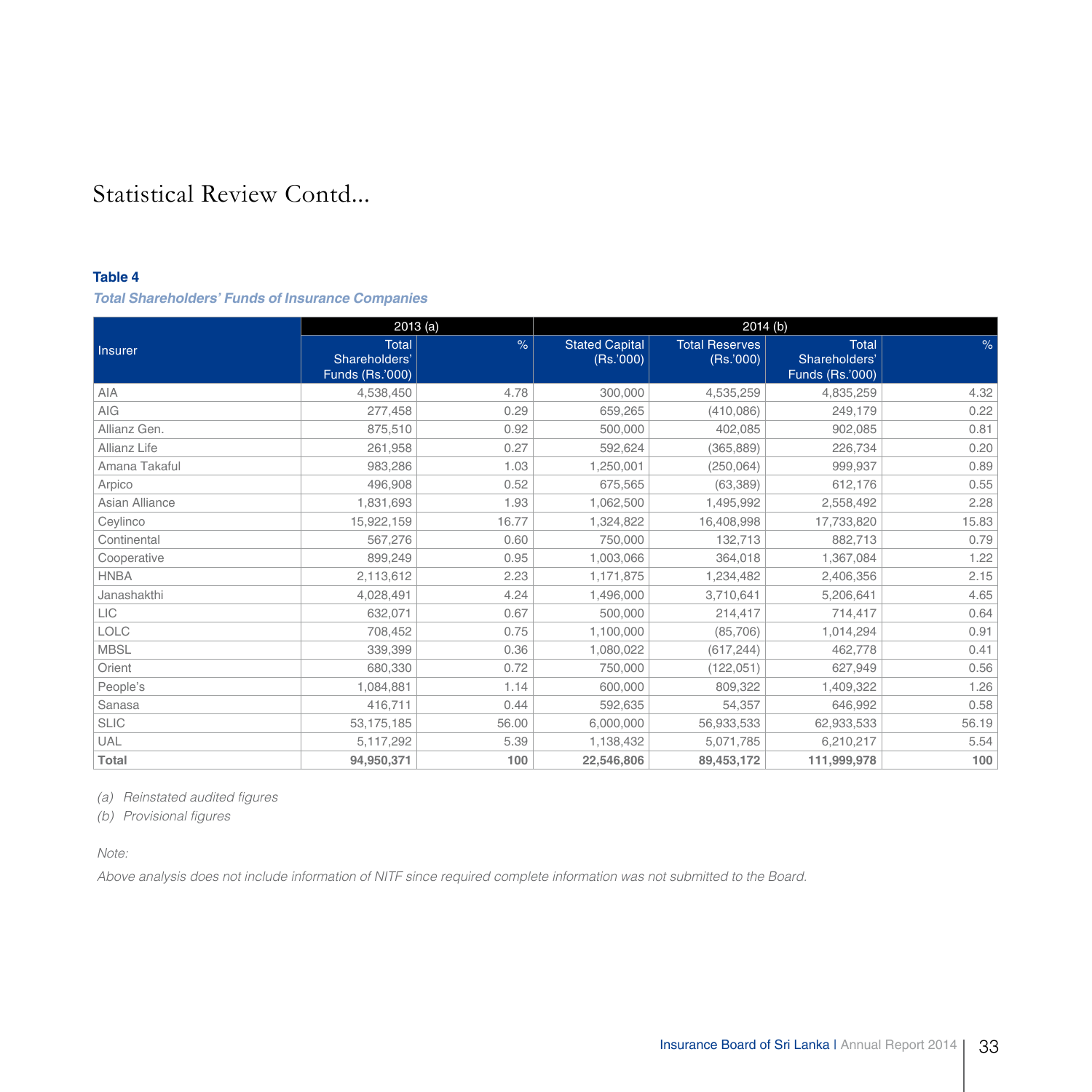#### **Distribution of Total Assets of Major Financial Sectors**

Total assets of major financial sectors of the economy increased to Rs. 12,041.2 billion as at 31st December 2014 from Rs. 10,320.2 billion recorded as at 31st December 2013 by 16.68%. As depicted in Table 5, banking sector accounted for 70.0% of the total assets with assets worth of Rs. 8,436.4 billion as at 31st December 2014 reflecting its dominance in the financial sector. Contractual savings institutions accounted for

15.5% of total assets of the financial sector in 2014 by recording assets worth of Rs. 1,866.1 billion (2013: Rs. 1,640.8 billion). Other deposit taking financial institutions and specialized financial institutions owned assets worth Rs. 892 billion and Rs. 439.9 billion respectively as at 31st December 2014 and accounted for 7.4% and 3.7% assets of the financial sector respectively. Insurance companies had assets worth of Rs. 406.8 billion as at 31st December 2014 (2013: Rs. 357.5 billion) and accounted for 3.4% of the assets of the financial sector.

#### **Table 5**

#### **Distribution of Total Assets of Major Financial Sectors**

|                                             | Distribution of Assets |      |                 |               |                 |               |                 |               |                 |       |
|---------------------------------------------|------------------------|------|-----------------|---------------|-----------------|---------------|-----------------|---------------|-----------------|-------|
| <b>Financial Sector</b>                     | 2010                   |      | 2011            |               | 2012            |               | 2013            |               | 2014            |       |
|                                             | Rs.<br>billions        | $\%$ | Rs.<br>billions | $\frac{9}{6}$ | Rs.<br>billions | $\frac{9}{6}$ | Rs.<br>billions | $\frac{9}{6}$ | Rs.<br>billions | $\%$  |
| <b>Banking Sector</b>                       | 4,527.3                | 68.9 | 5.375.6         | 69.7          | 6.377.0         | 70.3          | 7.187.5         | 69.6          | 8.436.4         | 70.0  |
| Other Deposit Taking Financial Institutions | 295.0                  | 4.5  | 427.1           | 5.5           | 621.2           | 6.9           | 756.4           | 7.3           | 892             | 7.4   |
| Specialized Financial Institutions          | 354.3                  | 5.4  | 338.8           | 4.4           | 310.4           | 3.4           | 378             | 3.7           | 439.9           | 3.7   |
| Contractual Savings Institutions            | 1.178.7                | 17.9 | .305.4          | 16.9          | .445.6          | 15.9          | 8.046.1         | 15.9          | .866.1          | 15.5  |
| Insurance Companies                         | 219.10                 | 3.3  | 261.4           | 3.4           | 315.8           | 3.5           | 357.5(a)        | 3.5           | 406.8(b)        | 3.4   |
| Total                                       | 6.574.4                | 100  | 7.708.3         | 100           | 9.070.0         | 100           | 10.320.2        | 100           | 12.041.2        | 100.0 |

*Source: Central Bank of Sri Lanka Annual Report - 2014 (Assets of insurance companies were reinstated based on data received from insurance companies).*

*(a) Reinstated audited figures* 

*(b) Provisional figures*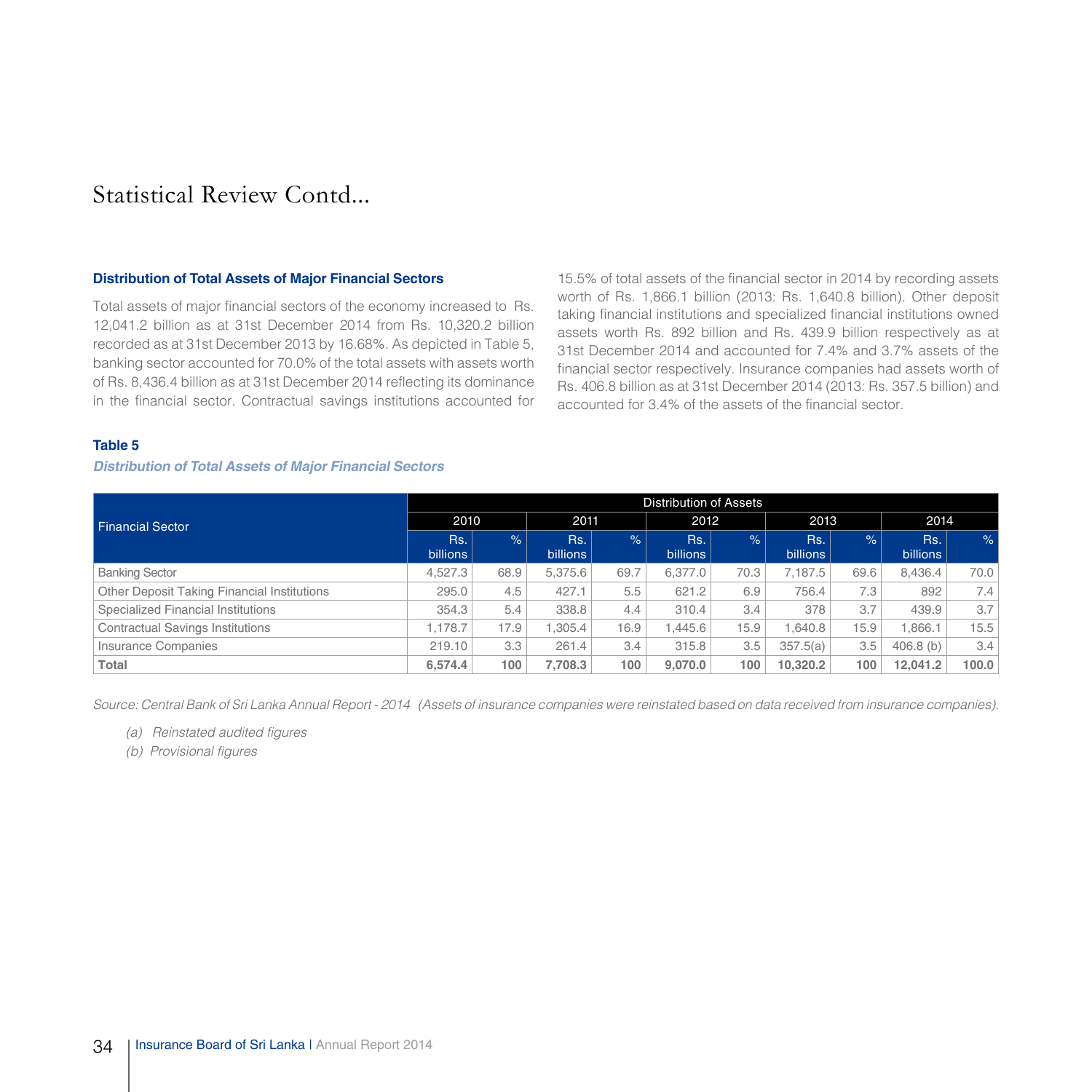#### **Chart 3**

**Distribution of Total Assets of Major Financial Sectors as at 31st December 2014**



#### **Analysis of Branches, Employees and Agents of Insurance Companies**

Insurers adopt various distribution channels to reach customers with numerous insurance needs across the country. Direct marketing, branch network, brokering companies and agency distribution play a key role in the traditional marketing structure of insurers while innovative distribution channels such online marketing and services offered to customers through telecommunication providers also play a significant part in expanding their business.

As reflected in Table 6 insurance companies operated 1,462 branches in the country as at 31st December 2014, an increase of 6.02% compared to 1,379 branches operated in 2013. There were 487 branches situated in the Western province as at 31st December 2014 compared to 489 branches as at 31st December 2013. Almost one third of the total number of branches of the country was situated in the Western province reflecting the high level of concentration of insurance business in the Western province. Southern and Central provinces had the second and third largest branch network with 191 and 159 branches respectively while Uva province had the least number of branches which amounted to 76.

Insurance companies collectively employed 16,134 employees as at 31st December 2014 (2013: 13,764) with 10,780 employees located

in the Western province representing 66.82% of total employees of all insurance companies (2013: 62.58%). Southern and Central provinces stationed the second and third highest number of employees with 1,137 and 941 employees respectively as at 31st December 2014. Lowest number of employees was located in the Northern province which amounted to 400 and represented only 2.48% of total employees of insurance companies.

Total number of agents attached to all insurance companies amounted to 42,958 as at 31st December 2014 indicating an increase of 11.19% compared to 38,635 agents employed as at 31st December 2013. Largest number of agents was located in the Western province which amounted to 16,578 agents as at 31st December 2014 (2013: 14,618) and represented 38.59% of the total agents of insurance companies. Least number of agents was located in the Uva province which amounted to 2,197 agents as at 31st December 2014 reflecting a slight decline of 4.23% compared to 2,294 agents reported as at 31st December 2013. The notable fact illustrated by Table 6 is the high level of concentration of branches, employees and agents in the Western province when compared to other provinces of the island.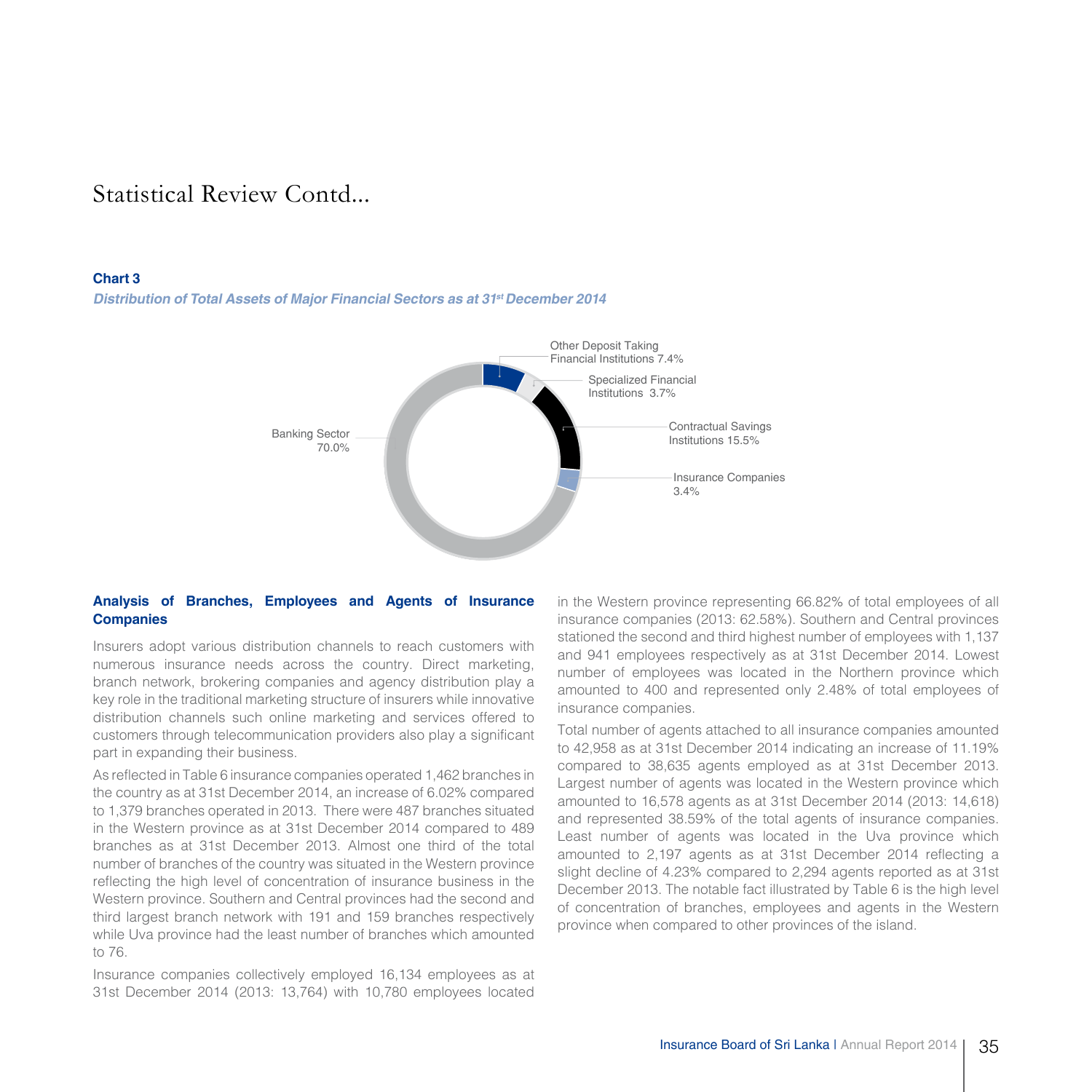Chart 4 illustrates the distribution of number of branches, employees and agents across the nine provinces of the country as at 31st December 2014.

#### **Table 6**

**Number of Branches, Employees and Agents as at 31st December, 2014 and 2013**

| Province                  |       | No of Branches |        | No. of<br>Employees | No. of Agents |        |  |
|---------------------------|-------|----------------|--------|---------------------|---------------|--------|--|
|                           | 2013  | 2014           | 2013   | 2014                | 2013          | 2014   |  |
| <b>Central Province</b>   | 126   | 159            | 1,031  | 941                 | 3,820         | 4,370  |  |
| Eastern Province          | 86    | 104            | 404    | 506                 | 1,773         | 2,310  |  |
| North Central Province    | 97    | 109            | 603    | 679                 | 2,324         | 2,752  |  |
| North Western<br>Province | 126   | 133            | 749    | 725                 | 3,613         | 3,898  |  |
| Nothern Province          | 108   | 111            | 421    | 400                 | 2.945         | 3,369  |  |
| Sabaragamuwa<br>Province  | 104   | 92             | 535    | 561                 | 2,611         | 2,209  |  |
| Southern Province         | 176   | 191            | 1,046  | 1,137               | 4,637         | 5,275  |  |
| Uva Province              | 67    | 76             | 362    | 405                 | 2,294         | 2,197  |  |
| <b>Western Province</b>   | 489   | 487            | 8,613  | 10,780              | 14,618        | 16,578 |  |
| Total                     | 1,379 | 1,462          | 13,764 | 16,134              | 38,635        | 42,958 |  |

*Note: Above analysis does not include information of NITF since required complete information was not submitted to the Board.*

#### **Chart 4**

**Number of Branches, Employees and Agents as at 31st December 2014** 



Number of Insurance Agents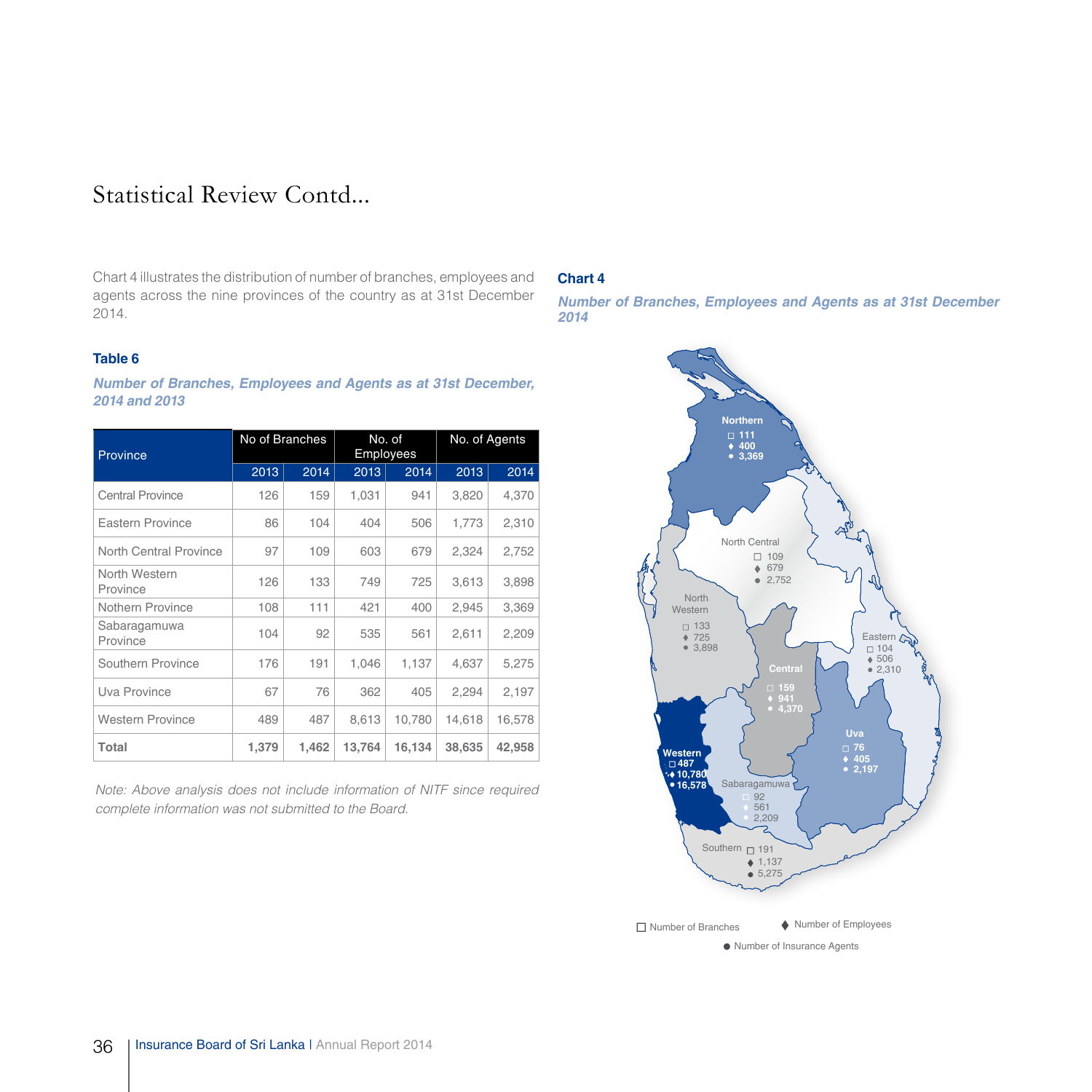#### **Distribution Channels of Insurance Companies**

Similar to previous years, agents continued to be the key distribution channel used to reach customers of long term insurance business in 2014. Agents accounted for 91.80% of the total GWP of long term insurance business generated in 2014 almost similar to their contribution of 91.12% in 2013. As depicted in Chart 5, distribution channels such as bancassurance, direct marketing, other channels and brokers did not generate substantial GWP amounts of long term insurance business and accounted for only 3.03%, 2.99%, 1.71% and 0.47% respectively in 2014.

Distribution channels such as direct marketing, agents, brokers, and

**Chart 5**



other distribution channels play important roles in reaching the general insurance customers as opposed to long term insurance business where agents play the dominant role. As depicted in Chart 5, direct marketing had generated 34.70% of GWP of general insurance business followed by agents, brokers, other distribution channels and bancassurance which represented 27.82%, 19.51%, 15.15% and 2.82% respectively in 2014. It is noteworthy that GWP generated through direct marketing, agents and other distribution channels have increased in 2014 compared to 2013 although premiums generated through brokers and bancassurance have decreased.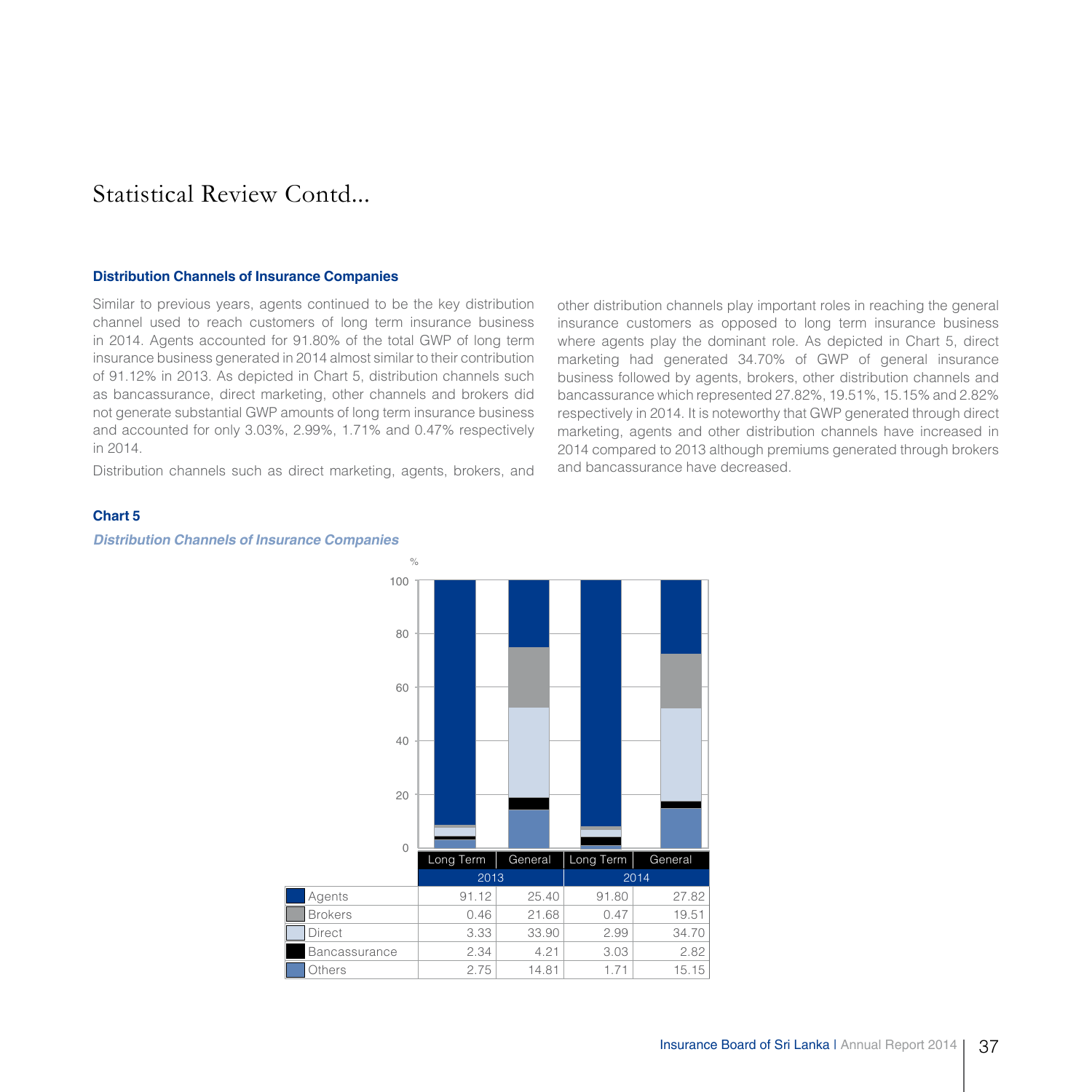### **Long Term Insurance Business**

#### **Gross Written Premium**

In 2014, long term insurance business had generated GWP worth of Rs. 44,610 million (2013: Rs. 41,676 million) as reflected in Table 7. The long term insurance market has recorded slow growth of 7.04% in 2014 compared to 11.20% growth recorded in 2013.

Ceylinco has continued to maintain its dominance in the long term insurance market by generating GWP of Rs. 12,003 million in 2014 (2013: Rs. 11,123 million) and accounted for 26.91% of the total GWP. SLIC and AIA claimed the second and third positions in the market in 2014 similar to the previous year by recording GWP worth of Rs. 8,121 million (2013: Rs. 8,398 million) and Rs. 7,267 million (2013: Rs. 6,863 million) with market shares of 18.20% and 16.29% respectively. SLIC's

market share has dropped by 1.95% in 2014 compared to 20.15% recorded in 2013. UAL and Asian Alliance had earned GWP worth of Rs. 5,945 million (2013: Rs. 5,515 million) and Rs. 3,048 million (2013: Rs. 2,520 million) respectively to become the fourth and fifth largest GWP generators in the long term insurance sector similar to the previous year by achieving market shares of 13.33% and 6.83%. The top five GWP contributors have collectively accounted for 81.56% (2013: 82.59%) of the total long term insurance GWP in 2014. There was a noticeable growth in GWP of new player LOLC (115.58%) in 2014 when compared to 2013. Chart 6 analyses the company-wise market share of GWP pertaining to long term insurance business.

#### **Table 7**

#### **Company-wise Gross Written Premium and Market Share - long term Insurance Business**

|                 | 2010       |           | 2011         |           | 2012       |               | 2013(a)    |           | 2014(b)    |           |
|-----------------|------------|-----------|--------------|-----------|------------|---------------|------------|-----------|------------|-----------|
| <b>Insurer</b>  | Premium    | Market    | Premium      | Market    | Premium    | <b>Market</b> | Premium    | Market    | Premium    | Market    |
|                 | (Rs.'000)  | Share (%) | (Rs.000)     | Share (%) | (Rs.'000)  | Share (%)     | (Rs.'000)  | Share (%) | (Rs.'000)  | Share (%) |
| AIA             | 7,783,925  | 24.99     | 7,846,447    | 22.32     | 6,495,863  | 17.33         | 6,863,047  | 16.47     | 7,266,574  | 16.29     |
| Allianz Life    | 204,814    | 0.66      | 351,299      | 1.00      | 532,142    | 1.42          | 828,790    | 1.99      | 838,326    | 1.88      |
| Amana Takaful   | 240,156    | 0.77      | 303,786      | 0.86      | 364,759    | 0.97          | 542,986    | 1.30      | 679,029    | 1.52      |
| Arpico          |            |           |              |           | 101,900    | 0.27          | 206,494    | 0.50      | 299,040    | 0.67      |
| Asian Alliance  | 1,242,608  | 3.99      | 1,579,191    | 4.49      | 2,034,084  | 5.43          | 2,520,283  | 6.05      | 3,048,148  | 6.83      |
| Ceylinco        | 8,786,120  | 28.21     | 9,815,943    | 27.91     | 10,829,470 | 28.91         | 11,122,906 | 26.69     | 12,002,524 | 26.91     |
| Cooperative     | 233,540    | 0.75      | 269,579      | 0.77      | 312,056    | 0.83          | 337,623    | 0.81      | 402,046    | 0.90      |
| <b>HNBA</b>     | 1,084,480  | 3.48      | 1,290,367    | 3.67      | 1,500,028  | 4.00          | 2,014,547  | 4.83      | 2,342,867  | 5.25      |
| Janashakthi     | 1,685,409  | 5.42      | 1,871,986    | 5.32      | 2,025,075  | 5.40          | 2,193,662  | 5.26      | 2,170,419  | 4.87      |
| LIC             | 252,656    | 0.81      | 295,859      | 0.84      | 303,344    | 0.81          | 322,268    | 0.77      | 349,311    | 0.78      |
| LOLC            |            |           | 51,427       | 0.15      | 106,238    | 0.28          | 274,798    | 0.67      | 592,422    | 1.33      |
| <b>MBSL</b>     | 89,984     | 0.28      | 143,156      | 0.41      | 192,780    | 0.51          | 251,720    | 0.60      | 294,299    | 0.66      |
| Sanasa          | 73,030     | 0.23      | 128,113      | 0.36      | 203,616    | 0.54          | 283,975    | 0.68      | 258,771    | 0.58      |
| <b>SLIC</b>     | 6,009,859  | 19.29     | 6,743,073    | 19.18     | 7,369,031  | 19.67         | 8,397,718  | 20.15     | 8,121,140  | 18.20     |
| UAL             | 3,465,505  | 11.12     | 4,471,627    | 12.72     | 5,106,323  | 13.63         | 5,515,063  | 13.23     | 5,945,499  | 13.33     |
| Total           | 31,152,086 | 100       | 35, 161, 853 | 100       | 37,476,709 | 100           | 41,675,880 | 100       | 44,610,416 | 100       |
| Growth Rate (%) | 29.77      |           |              | 12.87     |            | 6.58          | 11.20      |           |            | 7.04      |

*(a) Reinstated audited figures* 

*(b) Provisional figures*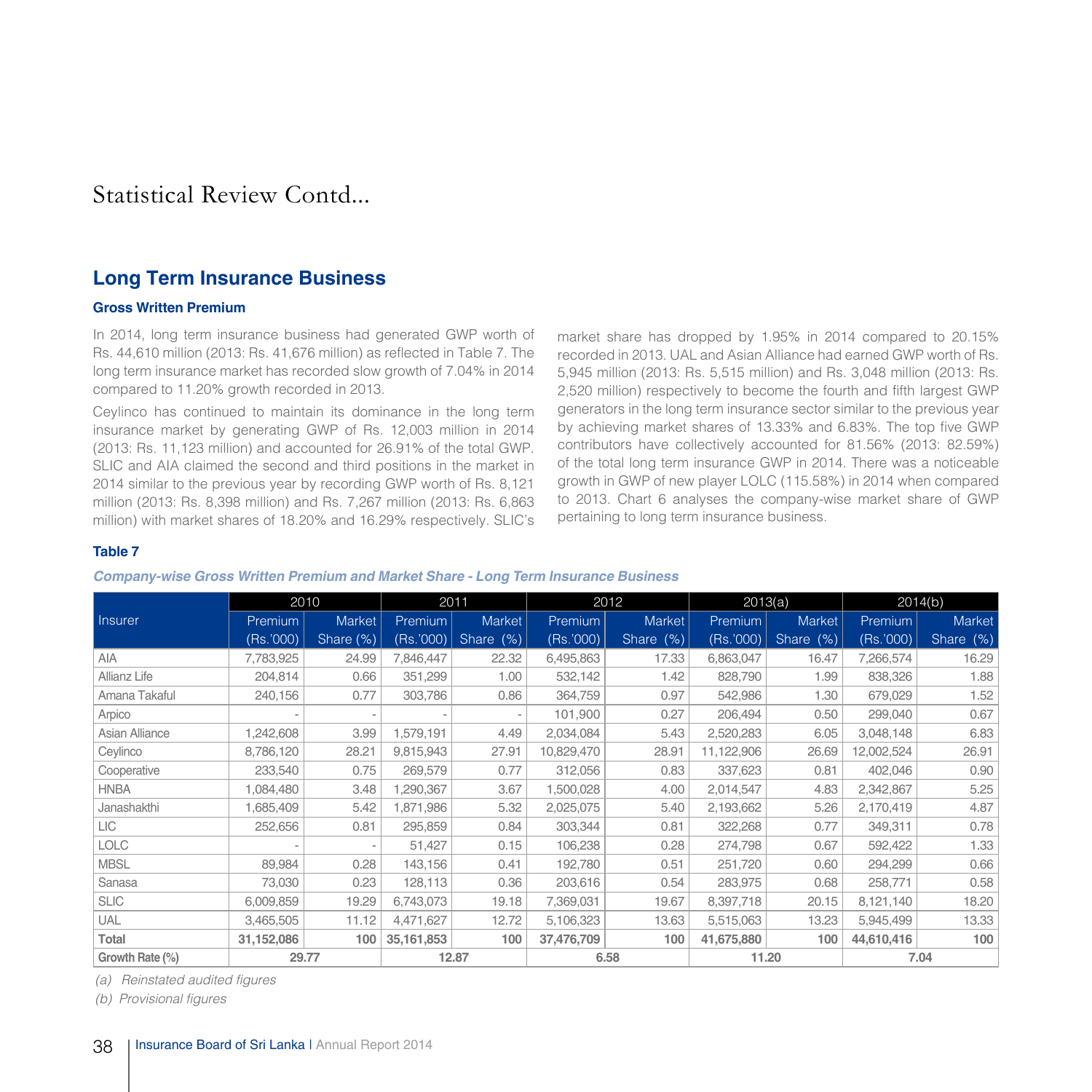#### **Chart 6**

**Company-wise Market Share of Gross Written Premium - Long Term Insurance Business for the year ended 31st December 2014**



#### **Market Share of top five Contributors and Other Insurers – Long Term Insurance Business**

As depicted in table 7 Ceylinco, SLIC, AIA, UAL and Asian Alliance were able to secure top five positions in the market. However, high level

of competition among the fifteen players has reduced the accumulated market share of GWP of top five companies further from 82.59% in 2013 to 81.56% in 2014. The analysis of the market share of these five companies and others are reflected in chart 7.

#### **Chart 7**

**Market Share of top five Contributors and other Insurers for the Years 2010 to 2014 - Long Term Insurance Business** 



*(a) Reinstated audited figures* 

*(b) Provisional figures*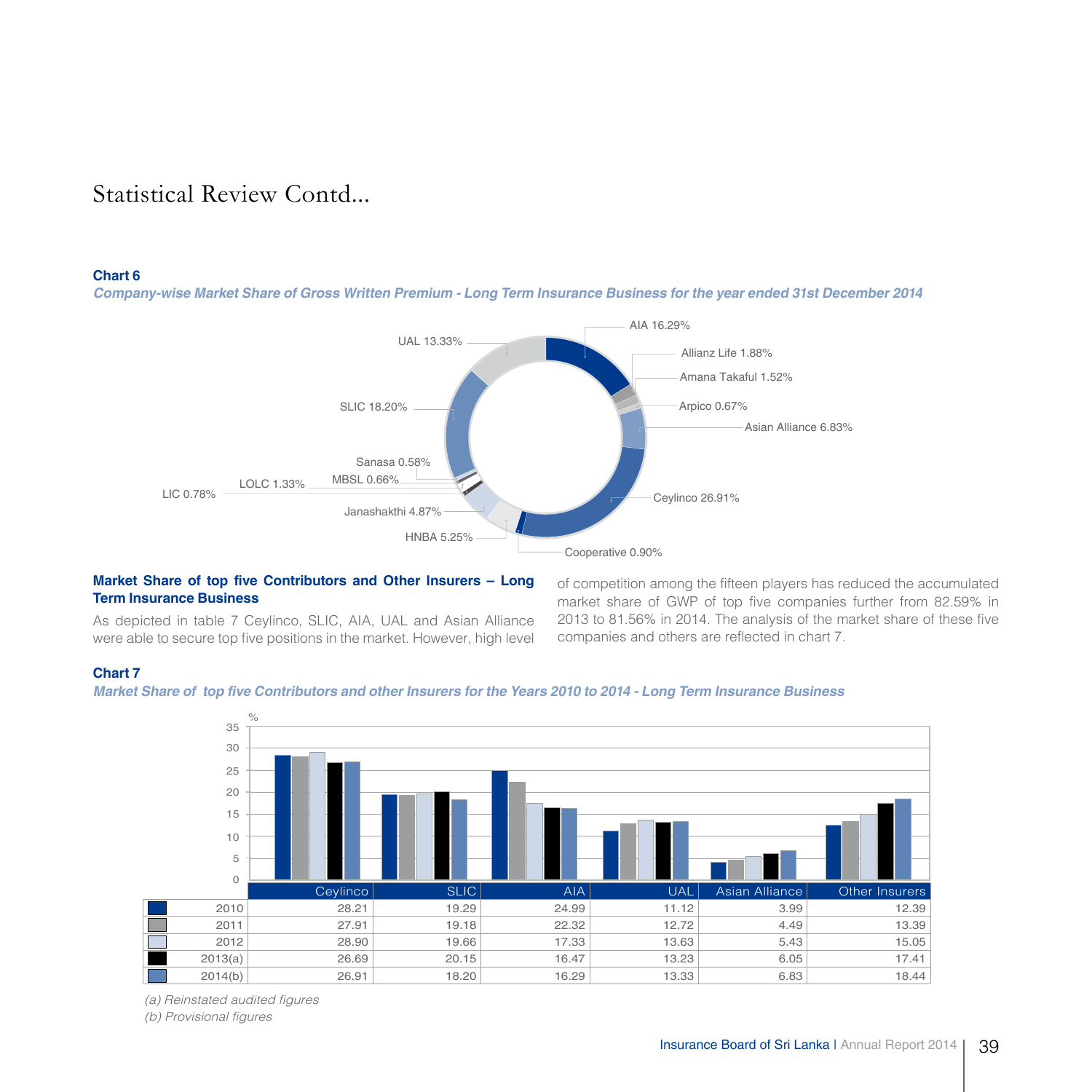#### **Claims Incurred by Insurance Companies - Long Term Insurance Business**

Chart 8 depicts claims incurred by the insurers engaged in long term insurance business during last five years. Total long term insurance claims incurred by the companies for year 2014 amounted to Rs. 20,685 million (2013: Rs. 18,310 million) which represented an increase of 12.97% compared to 2013. Maturity benifits amounted to Rs. 9,879 million (2013: Rs. 9,840 million) which represented 47.76% of the total claims.

There was a noticeable increase in surrenders including unit linked products during 2014, which resulted in surrender claims of Rs. 7,138 million compared to Rs. 5,678 million recorded in 2013. This represented 34.51% of the total claims incurred in 2014. Death claims amounted to Rs. 1,522 million (2013: Rs. 1,358 million) while other claims including advance payments, cash bonuses, and prematurity payments etc. amounted to Rs. 2,129 million (2013: Rs. 1,389 million).

#### **Chart 8**

#### **Claims Incurred by Insurance Companies - Long Term Insurance Business**



*(a) Reinstated audited figures*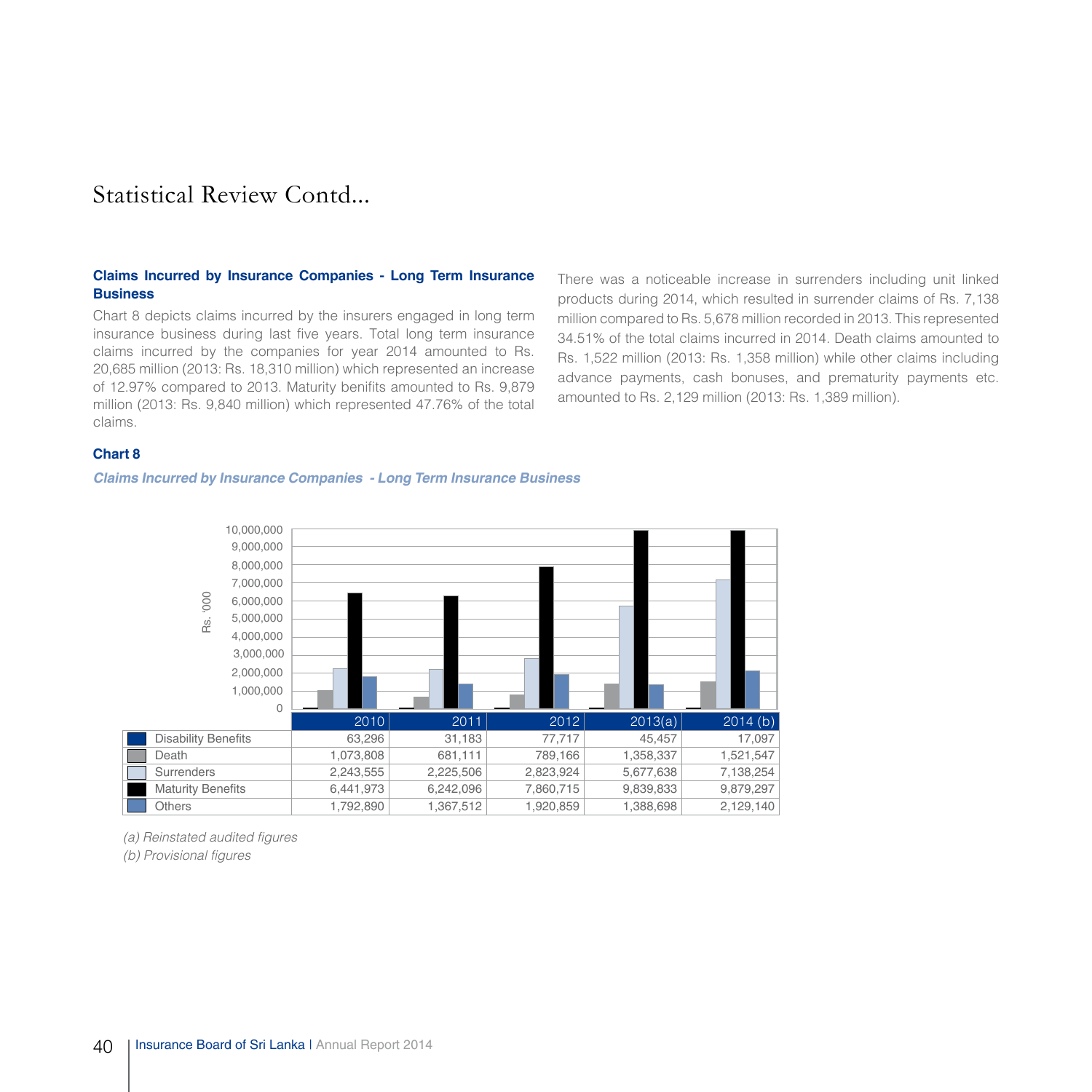#### **Number of Insurance Claims –Long Term Insurance Business**

In 2014, there were 252,065 claims incurred by the long term insurance companies. The matured claims accounted for 42.59% of total claims. Further other claims and surrender claims represented 33.66% and 18.23% of total number of long term insurance claims respectively. Table 8 depicts the category wise break up of number of long term insurance claims incurred for the years 2010 to 2014.

#### **Table 8**

#### **Number of Insurance Claims –Long Term Insurance Business**

|                            | 2010    | 2011    | 2012    | 2013(a) | 2014(b) |
|----------------------------|---------|---------|---------|---------|---------|
| <b>Maturity Benefits</b>   | 87.742  | 98,363  | 102.465 | 102.050 | 107,353 |
| Death                      | 5,063   | 4,328   | 4,358   | 5,284   | 5,795   |
| <b>Disability Benefits</b> | 628     | 569     | 578     | 6.980   | 8,120   |
| Surrenders                 | 25.771  | 25.661  | 24.631  | 41.964  | 45,962  |
| Other benefits             | 42.939  | 45,885  | 51.773  | 99.257  | 84,835  |
| Total                      | 162,143 | 174,806 | 183,805 | 255,535 | 252,065 |

*(a) Reinstated audited figures* 

*(b) Provisional figures*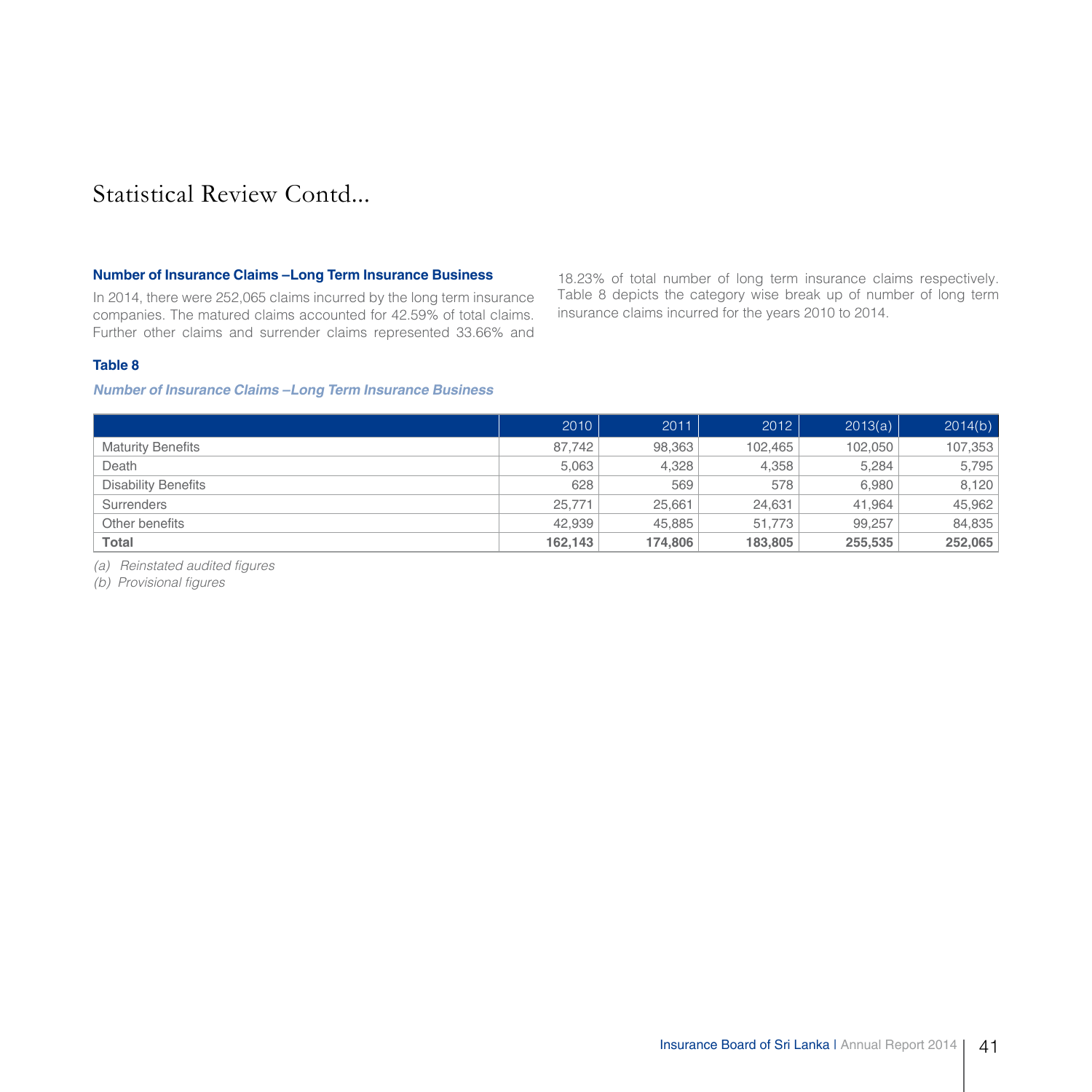#### **Assets of Long Term Insurance Business**

Concentration of assets of long term insurance business among different asset categories as at 31st December 2014 is reflected in Table 9 and Chart 9.

Rs. 111,600 million (2013: Rs. 93,539 million) has been invested in government securities out of the total assets worth of Rs. 249,850 million (2013: Rs. 216,275 million). This accounted for 44.67% (2013: 43.25%) of the total assets of long term insurance business. Throughout the year, the Board ensured that insurers comply with the minimum statutory investment of 30% of long term insurance fund in government securities as required under the Act. Furthermore insurance companies are required to invest balance assets of long term insurance fund in accordance with Determination No. 1 of 2011 and the Board ensured compliance with same during the year under review.

In the year 2014, a trend towards investments in corporate debt

**Concentration of Assets as at 31st December 2013 and 2014- Long Term Insurance Business**

|                            | 2013(a)     |       | 2014(b)     |       |
|----------------------------|-------------|-------|-------------|-------|
| Type of Asset              | Rs.'000     | %     | Rs.'000     | $\%$  |
| Government Debt Securities | 93,539,259  | 43.25 | 111,600,355 | 44.66 |
| <b>Equities</b>            | 24,606,466  | 11.38 | 31,729,171  | 12.70 |
| Corporate Debt             | 32,943,830  | 15.23 | 40,478,128  | 16.20 |
| Land & Buildings           | 6,130,156   | 2.83  | 6,638,896   | 2.66  |
| Deposits                   | 40,806,373  | 18.87 | 38,032,430  | 15.22 |
| Unit Trusts                | 2.302.039   | 1.06  | 2,220,486   | 0.89  |
| Investments in Gold        | 29,295      | 0.01  |             |       |
| Policy Loans               | 5,235,167   | 2.42  | 5,711,407   | 2.29  |
| <b>Other Assets</b>        | 9.202.854   | 4.26  | 11,288,496  | 4.52  |
| Cash and Cash Equivalents  | 1,479,876   | 0.68  | 2,150,326   | 0.86  |
| Total                      | 216.275.317 | 100   | 249.849.697 | 100   |

*(a) Reinstated audited figures* 

*(b) Provisional figures*

instruments continued. There was an increase in corporate debt investments up to Rs. 40,478 million (2013: Rs. 32,944 million) in 2014 compared to the previous year. This represented 16.20% (2013: 15.23%) of the total assets and became the second largest investments instrument of long term insurance business pushing the deposits to third position.

Investments in deposits amounted to Rs. 38,032 million (2013: Rs. 40,806 million) and accounted for 15.22% (2013: 18.87%) of total assets. Equity investments amounted to Rs. 31,729 million (2013: Rs. 24,606 million) and accounted for 12.70% (2013: 11.38%) of total assets.

Main investments categories namely government securities, corporate debt and deposits collectively accounted for 76.09% (2013: 77.35%) of the total assets of long term insurance business and the balance assets were held in equities, land and building, unit trusts, etc.

#### **Table 9 Chart 9**

**Concentration of Assets as at 31st December 2014 - Long Term Insurance Business**

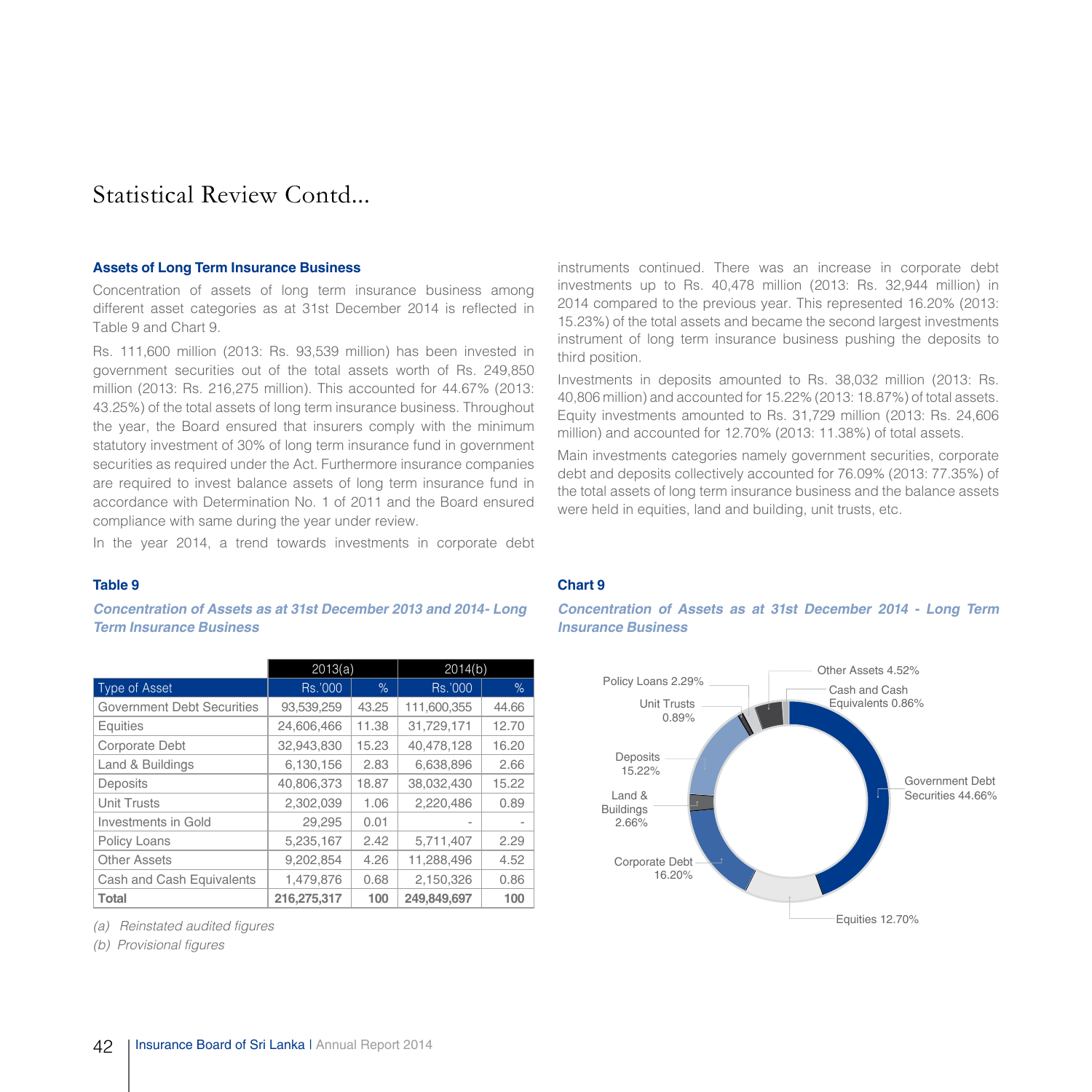#### **Investment Income of Long Term Insurance Business**

As depicted in Table 10, total investment income generated from investments of long term insurance business amounted to Rs. 26,081 million in 2014 (2013: Rs. 21,492 million). Average investments of long term insurance business in 2014 amounted to Rs. 221,918 million (2013: Rs. 194,653 million).

In 2014, average amount of investment in government debt securities which represented the largest portion of average investments amounted to Rs. 102,570 million (2013: Rs. 95,843 million) and generated an investment yield of 11.17% (2013: 12.47%) which represented a decline in investment yield compared to 2013. Investment income generated from equities aggregated to Rs. 3,970 million (2013: Rs. 888 million) in 2014 and reflected an investment yield of 14.10%. (2013: 3.48%) This includes capital gains of Rs. 3,041 million (2013: capital losses of Rs. 129 million) and dividend income of Rs. 930 million (2013: Rs. 1,017 million). Investment income of corporate debts amounted to Rs. 4,601 million in 2014 (2013: Rs. 2,544 million) with an investment yield of 12.53% which had increased compared to the yield of 11.01% recorded in 2013.

Deposits generated an investment income of Rs. 4,673 million (2013: Rs. 5,826 million) including interest income of Rs. 4,448 million from bank deposits (2013: Rs. 5,666 million) and Rs.224 million from finance companies (2013: Rs. 160 million). Interest income from average investment in deposits generated an investment yield of 11.85% to insurance companies in 2014 compared to 16.05% earned in 2013 which reflects reduction of interest rates during 2014. Unit trusts and policy loans generated relatively high and moderate investment returns in 2014 with investment yield ratios of 23.74% (2013: 5.29%) and 8.14% (2013: 2.20%) respectively.

#### **Table 10**

**Breakup of Investment Income and Average Investments - Long Term Insurance Business** 

|                                       |            | 2013(a)      |                         | 2014(b)    |              |                         |  |
|---------------------------------------|------------|--------------|-------------------------|------------|--------------|-------------------------|--|
|                                       | Investment | Average      | <b>Investment Yield</b> | Investment | Average      | <b>Investment Yield</b> |  |
| <b>Category</b>                       | Income     | Investments  | Ratio (%)               | Income     | Investments  | Ratio                   |  |
|                                       | (Rs. '000) | (Rs. '000)   |                         | (Rs. '000) | (Rs. '000)   | $(\%)$                  |  |
| <b>Government Debt Securities</b>     | 11,950,852 | 95,843,035   | 12.47                   | 11,453,476 | 102,569,807  | 11.17                   |  |
| - Treasury Bonds                      | 9,606,186  |              |                         | 10,256,814 |              |                         |  |
| - Treasury Bills                      | 299,139    |              |                         | 491,187    |              |                         |  |
| - Others (REPO)                       | 2,045,527  |              |                         | 705,475    |              |                         |  |
| <b>Equity</b>                         | 888,200    | 25,505,675   | 3.48                    | 3,970,443  | 28, 167, 819 | 14.10                   |  |
| - Capital Gain/Losses                 | (128, 524) |              |                         | 3,040,570  |              |                         |  |
| - Dividend                            | 1,016,724  |              |                         | 929,873    |              |                         |  |
| <b>Corporate Debts</b>                | 2,544,302  | 23, 114, 748 | 11.01                   | 4,601,233  | 36,710,979   | 12.53                   |  |
| - Debentures                          | 2,490,639  |              |                         | 4,587,022  |              |                         |  |
| - Commercial Papers                   | 66,801     |              |                         | 20,783     |              |                         |  |
| - Asset Backed Securities             | 11,324     |              |                         | 6,206      |              |                         |  |
| - Other Similar Financial Instruments | (24, 462)  |              |                         | (12, 779)  |              |                         |  |
| <b>Land and Buildings</b>             | 65,636     | 6,040,803    | 1.09                    | 78,067     | 6,384,526    | 1.22                    |  |
| <b>Deposits</b>                       | 5,825,710  | 36,298,242   | 16.05                   | 4,672,766  | 39,419,402   | 11.85                   |  |
| - Bank                                | 5,666,128  |              |                         | 4,448,475  |              |                         |  |
| - Finance Companies                   | 159,581    |              |                         | 224,292    |              |                         |  |
| <b>Unit Trust</b>                     | 103,025    | 1,945,956    | 5.29                    | 536,872    | 2,261,263    | 23.74                   |  |
| Gold                                  | (10, 968)  | 30,564       | (35.89)                 | (56)       | 14,648       | (0.38)                  |  |
| <b>Policy Loans</b>                   | 108,932    | 4,957,036    | 2.20                    | 445,761    | 5,473,287    | 8.14                    |  |
| <b>Others</b>                         | 16,632     | 917,152      | 1.81                    | 322,865    | 916,111      | 35.24                   |  |
| <b>Total</b>                          | 21,492,321 | 194,653,211  | 11.04                   | 26,081,427 | 221,917,841  | 11.75                   |  |

*(a) Reinstated audited figures* 

*(b) Provisional figures*

*Note: The investment income and average investments belonging to shareholders of Allianz Life, Arpico and LIC have been reported under long term insurance business.*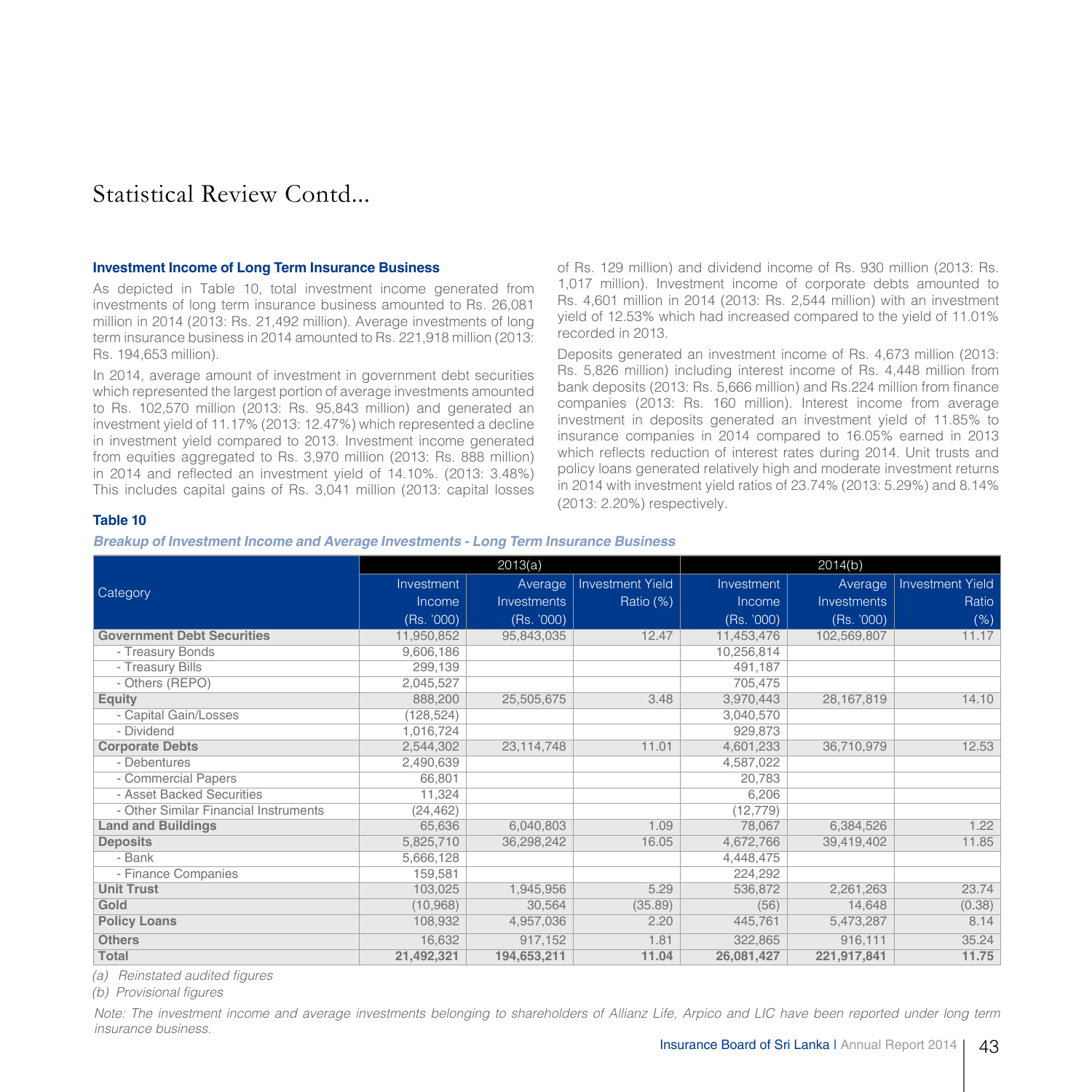#### **Number of Insurance Policies Issued and Policies in Force –Long Term Insurance Business**

At the end of 2014, total number of effective long term insurance policies was 2,612,497. Long term insurance policies in force have increased by 5.44% compared to 2,477,695 policies in force at the end of 2013. As indicated in chart 10 insurance companies have issued 545,721 new

long term insurance policies in 2014. Similar to previous year, number of effective policies in force as a percentage of total population was 12.6%. Further long term insurance policies in force as a percentage of labour force have increased slightly by 1.5% compared to 28.1% recorded in 2013.

#### **Chart 10**

**Number of Insurance Policies Issued and Policies in Force - Long Term Insurance Business**



*\* Source: Mid year labour force and population - Department of Census and Statistics*

*(a) Reinstated audited figures.*

*(b) Provisional figures.*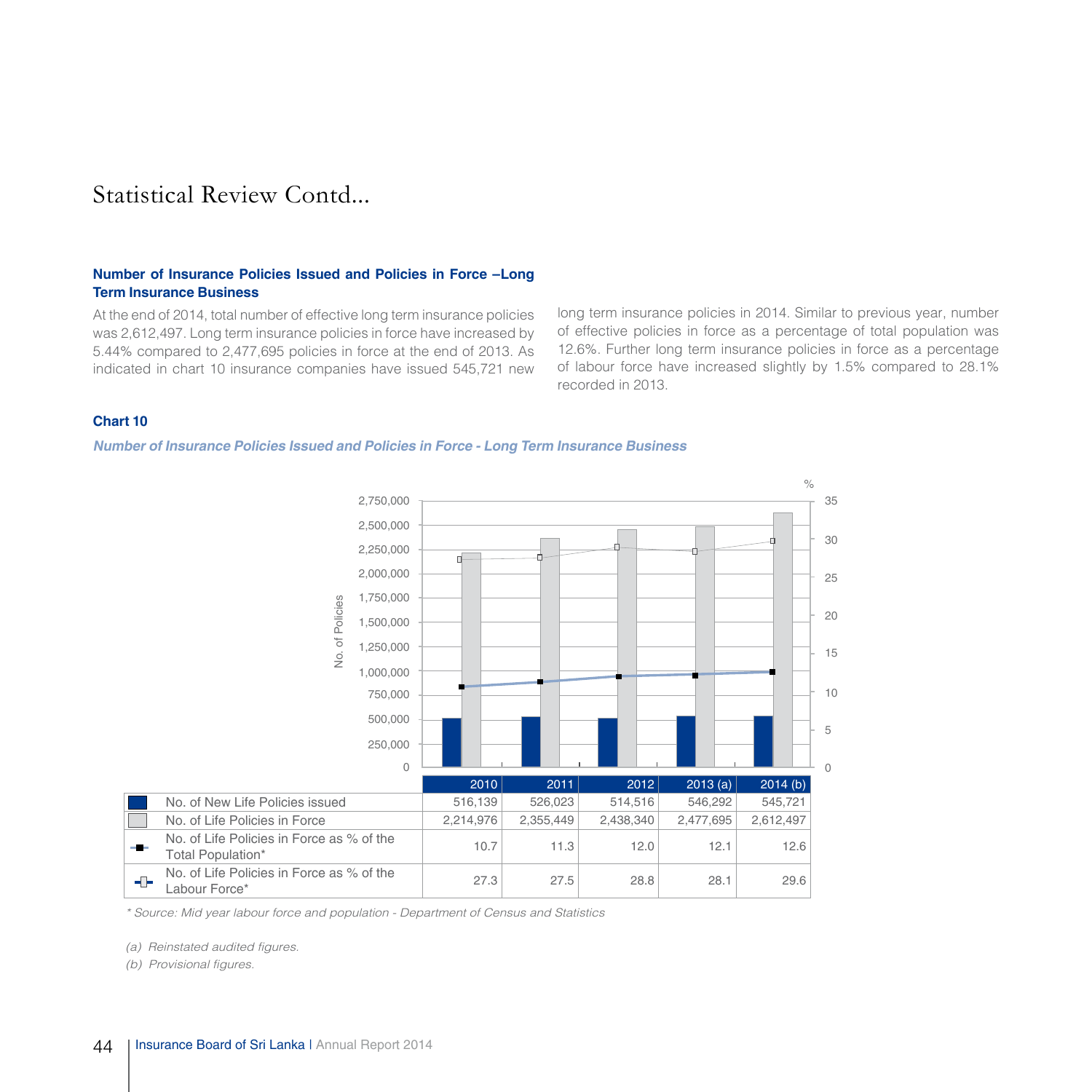#### **Insurance Policy Lapses - Long Term Insurance Business**

As depicted by Chart 11, total insurance policies lapsed in 2014 has decreased to 362,664 policies from 366,506 policies recorded in 2013 which represents a marginal drop of 1.05%. Therefore total insurance policy lapses as a percentage of total insurance policies in force had declined to 13.88% in 2014 compared to 14.79% recorded in 2013.

New long term insurance policies lapsed during 2014 amounted to 103,500 reduced by 4.08% compared to 107,906 lapsed policies reported in 2013. Therefore new insurance policy lapses as a percentage of new policies issued had declined to 18.97% in 2014 compared to 19.75% recorded in 2013.

#### **Chart 11**

#### **Number of Policies Lapsed and Lapse Ratio from 2010 to 2014- Long Term Insurance Business**



*(a) Reinstated as per the Actuarial Returns submitted to the Board*

*(b) Provisional figures.*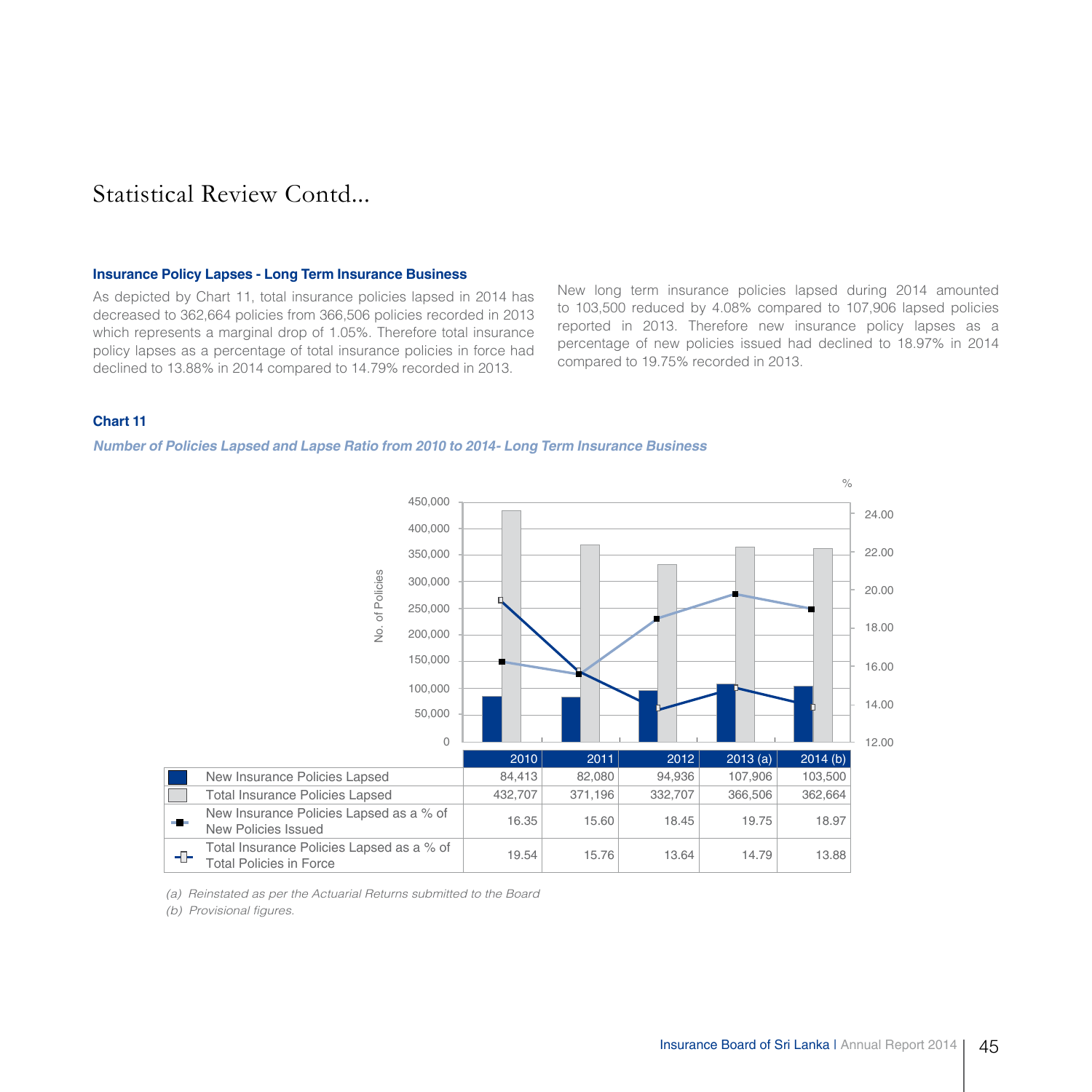#### **Solvency Position of Insurance Companies – Long Term Insurance Business**

The insurance companies are required to comply with solvency margin requirement which need to compute in accordance with rules and regulations issued by the Board. Table 11 depicts individual companies' solvency ratio and value of policy liabilities as at 31st December 2013 and 2014. One company could not meet the required solvency ratio

of 1 as at 31st December 2014 and the Board has taken necessary actions regarding same. Total policy liabilities amounting to Rs. 147,938 million in 2014 when compared with Rs. 132,493 million recorded in the previous year.

#### **Table 11**

**Company-wise Analysis of Solvency Position and Policy Liabilities as at 31st December 2013 & 2014 - Long Term Insurance Business** 

|                      |                                    | At 31st December 2013(a)                            |                                                 | As at 31st December 2014 (b)                                                        |                                    |                                                            |
|----------------------|------------------------------------|-----------------------------------------------------|-------------------------------------------------|-------------------------------------------------------------------------------------|------------------------------------|------------------------------------------------------------|
| Insurer              | <b>Solvency Ratio</b><br>(ASM/RSM) | Value of Policy<br><b>Liabilities</b><br>(Rs. '000) | Available<br>Solvency Margin<br>(ASM) (Rs.'000) | <b>Required Solvency</b><br>Margin (RSM)<br>(Policy Liabilities*0.05)<br>(Rs. '000) | <b>Solvency Ratio</b><br>(ASM/RSM) | <b>Value of Policy</b><br><b>Liabilities</b><br>(Rs. '000) |
| AIA                  | 2.89                               | 23,644,788                                          | 5,426,460                                       | 1,256,003                                                                           | 4.32                               | 25,120,062                                                 |
| Allianz Life         | 5.40                               | 663,689                                             | 112,640                                         | 49,037                                                                              | 2.30                               | 980,741                                                    |
| Amana Takaful        | 2.02                               | 538,568                                             | 30,463                                          | 27,781                                                                              | 1.10                               | 555,610                                                    |
| Arpico               | 10.62                              | 149,313                                             | 485,842                                         | 14,177                                                                              | 34.27                              | 283,540                                                    |
| Asian Alliance       | 2.48                               | 3,697,969                                           | 771,570                                         | 245,669                                                                             | 3.14                               | 4,913,375                                                  |
| Ceylinco             | 12.85                              | 32,593,476                                          | 26,234,688                                      | 1,836,480                                                                           | 14.29                              | 36,729,597                                                 |
| Cooperative          | 3.23                               | 676,575                                             | 41,913                                          | 39,912                                                                              | 1.05                               | 798,243                                                    |
| <b>HNBA</b>          | 2.04                               | 4,033,316                                           | 576,093                                         | 252,009                                                                             | 2.29                               | 5,040,184                                                  |
| Janashakthi          | 6.77                               | 5,285,357                                           | 865,829                                         | 341,124                                                                             | 2.54                               | 6,822,472                                                  |
| LIC.                 | 10.62                              | 919,426                                             | 708,104                                         | 56,556                                                                              | 12.52                              | 1,131,121                                                  |
| <b>LOLC</b>          | (11.18)                            | 251,522                                             | 196,151                                         | 34,147                                                                              | 5.74                               | 682,942                                                    |
| <b>MBSL</b>          | (0.40)                             | 218,559                                             | (36, 451)                                       | 18,381                                                                              | (1.98)                             | 367,615                                                    |
| Sanasa               | 1.03                               | 537,990                                             | 220,261                                         | 34,138                                                                              | 6.45                               | 682,753                                                    |
| <b>SLIC</b>          | 11.48                              | 43,227,530                                          | 31,529,776                                      | 2,268,016                                                                           | 13.90                              | 45,360,319                                                 |
| UAL                  | 3.99                               | 16,054,685                                          | 4,375,064                                       | 923,478                                                                             | 4.74                               | 18,469,562                                                 |
| <b>Total/Overall</b> | 8.43                               | 132,492,764                                         | 71,538,404                                      | 7,396,907                                                                           | 9.67                               | 147,938,137                                                |

*(a) Reinstated audited figures* 

*(b) Provisional figures*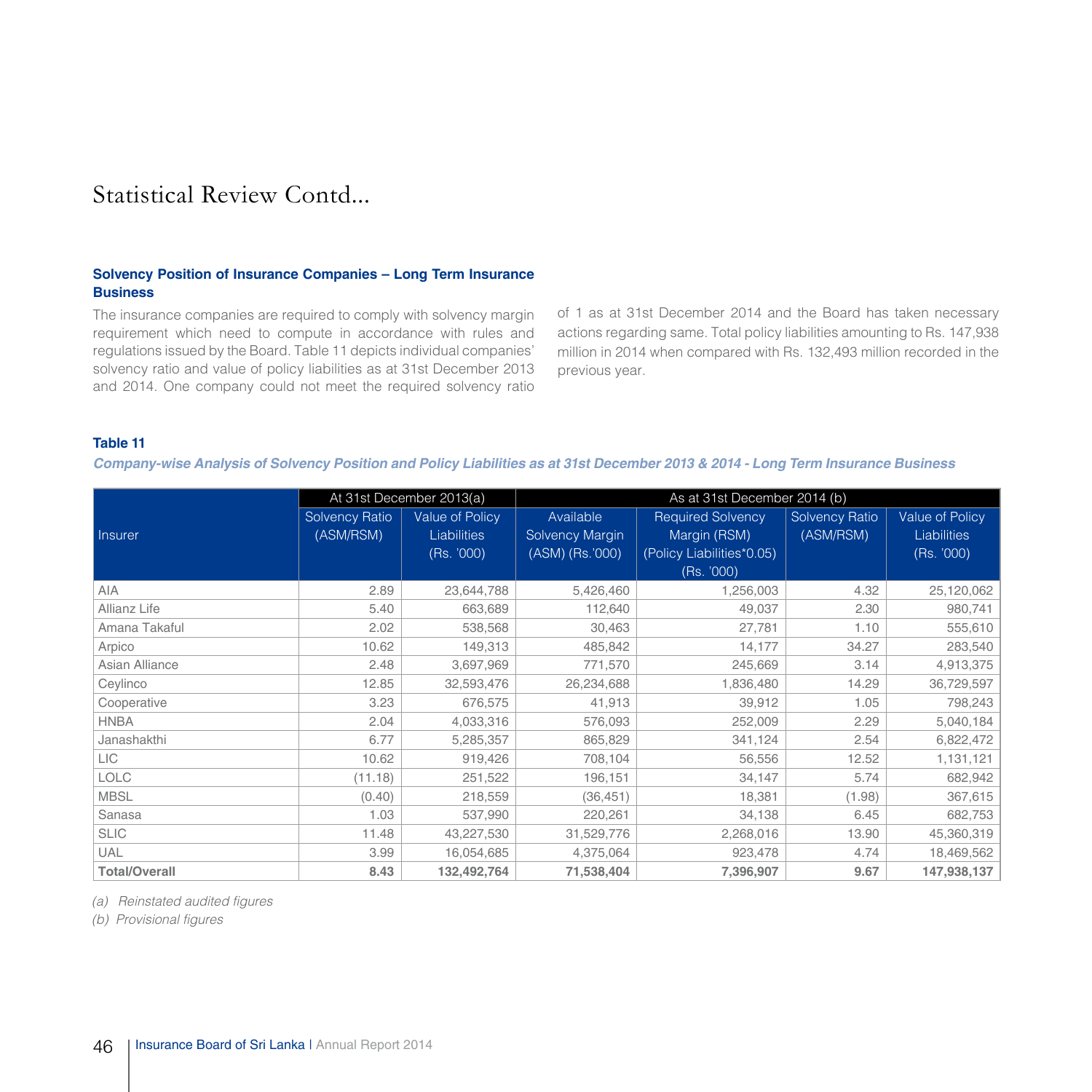### **General Insurance Business**

#### **Gross Written Premium**

The total GWP generated by insurance companies engaged in general insurance business amounted to Rs. 55,262 million in 2014 compared to Rs. 53,311 million in 2013, up by 3.66 % as depicted in Table 12. This lower growth rate was mainly due to slow growth experienced in marine, miscellaneous and motor insurance businesses and the negative growth recorded in fire insurance business. Most classes of general insurance business remained price competitive with insurance companies competing for market share.

Insurance companies have confirmed that the SRCC & TC premium in respect of general insurance business has amounted to Rs. 3,491 million in 2014 (2013: Rs. 2,957 million) and therefore GWP of general insurance business inclusive of SRCC & TC premium amounted to Rs. 58,753 million in 2014 (2013: Rs. 56,267 million).

Similar to previous years SLIC achieved the largest market share of the general insurance market by accounting for 21.92% of the total GWP (2013: 23.54 %) which amounted to Rs. 12,114 million (2013: Rs. 12,550 million). However SLIC's market share has decreased marginally by 1.62% in 2014 when compared to 2013.

Ceylinco remained in the second position of the general insurance market in 2014 with a market share of 19.49% (2013: 19.34%) and generated GWP worth of Rs. 10,773 million (2013: Rs. 10,311 million) which reflected a marginal increase in GWP compared to 2013.

Janashakthi generated GWP worth of Rs. 6,492 million in 2014 (2013: Rs. 6,319 million) to achieve the third largest market share of 11.75% (2013: 11.85%). UAL and People's generated GWP worth of Rs. 4,951 million (2013: Rs. 5,117 million) and Rs. 3,286 million (2013: Rs. 3,085 million) respectively to claim the fourth and the fifth largest market shares of 8.96% (2013: 9.60%) and 5.95% (2013: 5.79%) respectively. UAL's GWP has decreased in 2014 compared to 2013 though People's GWP had increased in 2014 compared to 2013.

In 2014, the five insurance companies which claimed the top five positions in terms of market share in the general insurance business had collectively accounted for 68.07% of the total industry GWP (2013: 70.12%) which indicated a marginal decrease in the concentration of GWP among the said companies. It is noteworthy that most of the medium and small sized players of the general insurance market had been able to increase their market share in 2014 compared to 2013.

Chart 12 illustrates the company-wise market share of GWP of general insurance business achieved by insurance companies in 2014.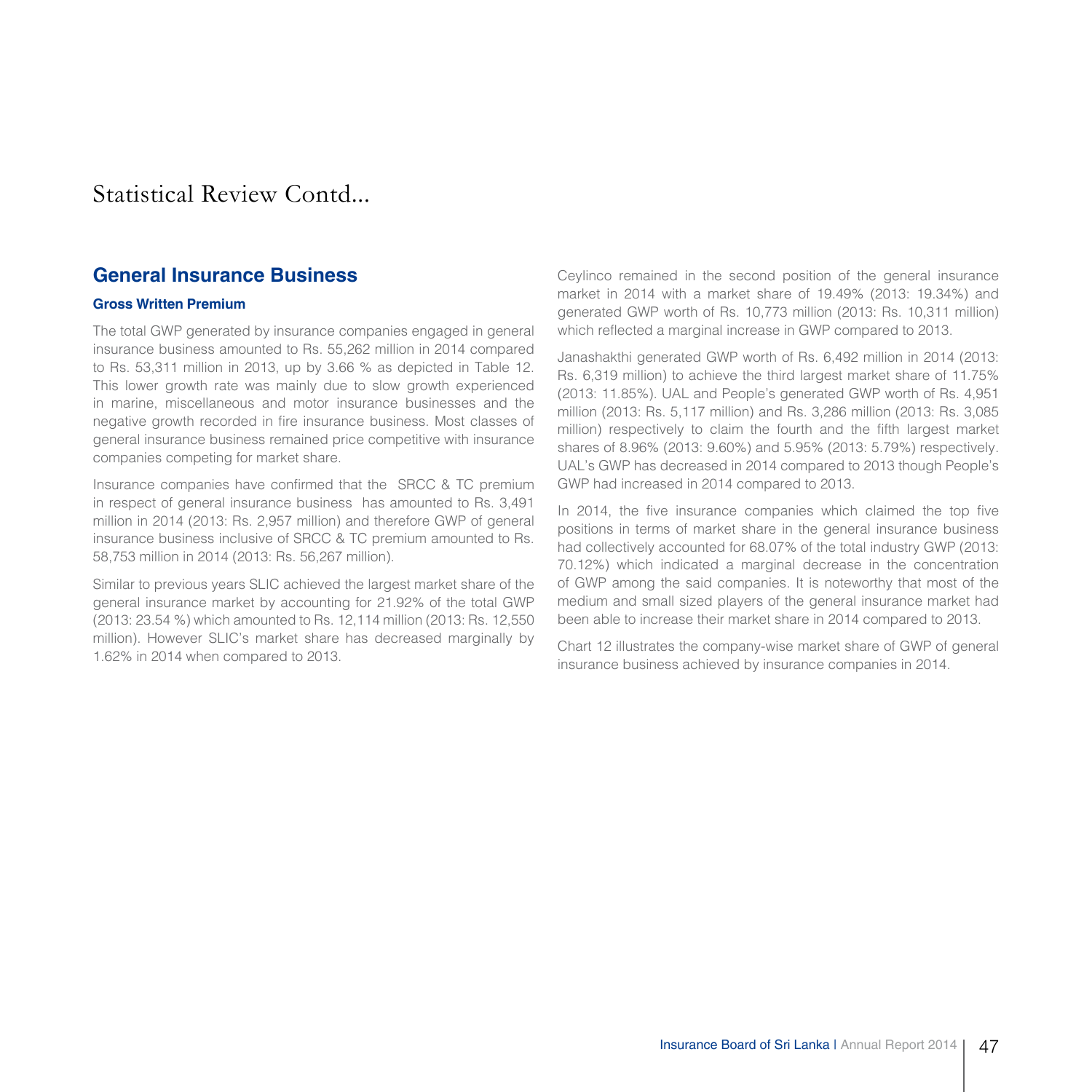#### **Table 12**

#### **Company - wise Gross Written Premium and Market Share - General Insurance Business**

|                 | 2010       |        | 2011       |              | 2012       |         | 2013(a)    |        | 2014(b)    |        |
|-----------------|------------|--------|------------|--------------|------------|---------|------------|--------|------------|--------|
| Insurer         | Premium    | Market | Premium    | Market       | Premium    | Market  | Premium    | Market | Premium    | Market |
|                 | (Rs. '000) | Share  | (Rs. '000) | <b>Share</b> | (Rs. '000) | Share   | (Rs. '000) | Share  | (Rs. '000) | Share  |
|                 |            | (%)    |            | $(\% )$      |            | $(\% )$ |            | (%)    |            | (% )   |
| AIA             | 2,490,843  | 7.10   | 2,456,347  | 5.67         | 2,143,252  | 4.31    | 2,428,675  | 4.55   | 2,655,577  | 4.81   |
| AIG             | 890,387    | 2.54   | 942,901    | 2.18         | 819,448    | 1.65    | 880,060    | 1.65   | 523,857    | 0.95   |
| Allianz Gen.    | 1,356,660  | 3.86   | 1,379,406  | 3.18         | 1,397,127  | 2.81    | 1,964,907  | 3.68   | 2,563,968  | 4.64   |
| Amana Takaful   | 908,756    | 2.59   | 916,754    | 2.12         | 1,125,838  | 2.27    | 1,432,135  | 2.69   | 1,297,651  | 2.35   |
| Asian Alliance  | 397,789    | 1.13   | 582,257    | 1.34         | 1,133,240  | 2.28    | 1,556,386  | 2.92   | 1,651,827  | 2.99   |
| Ceylinco        | 8,724,292  | 24.85  | 9,558,942  | 22.06        | 10,434,917 | 21.00   | 10,311,479 | 19.34  | 10,772,849 | 19.49  |
| Continental     | 359,105    | 1.02   | 1,149,121  | 2.65         | 1,545,225  | 3.11    | 1,330,515  | 2.50   | 1,765,202  | 3.19   |
| Cooperative     | 644,814    | 1.84   | 922,859    | 2.13         | 1,135,011  | 2.28    | 1,272,941  | 2.39   | 1,346,018  | 2.43   |
| <b>HNBA</b>     | 1,255,190  | 3.58   | 1,623,830  | 3.75         | 1,635,306  | 3.29    | 1,767,361  | 3.32   | 2,213,061  | 4.00   |
| Janashakthi     | 4,324,170  | 12.32  | 5,086,207  | 11.74        | 5,773,429  | 11.62   | 6,318,626  | 11.85  | 6,491,556  | 11.75  |
| <b>LOLC</b>     |            |        | 364,735    | 0.84         | 1,295,133  | 2.61    | 1,485,521  | 2.79   | 1,843,393  | 3.34   |
| <b>MBSL</b>     | 467,606    | 1.33   | 636,738    | 1.47         | 1,049,147  | 2.11    | 1,132,789  | 2.12   | 913,125    | 1.65   |
| Orient          |            |        | 1,749      |              | 308,547    | 0.62    | 355,001    | 0.66   | 491,127    | 0.89   |
| People's        | 847,064    | 2.42   | 2,284,578  | 5.27         | 2,795,448  | 5.63    | 3,085,041  | 5.79   | 3,286,063  | 5.95   |
| Sanasa          | 234,914    | 0.67   | 232,374    | 0.54         | 308,142    | 0.62    | 322,592    | 0.61   | 382,057    | 0.69   |
| <b>SLIC</b>     | 8,766,027  | 24.97  | 11,134,583 | 25.70        | 12,359,188 | 24.87   | 12,549,763 | 23.54  | 12,113,568 | 21.92  |
| UAL             | 3,433,830  | 9.78   | 4,055,443  | 9.36         | 4,436,052  | 8.93    | 5,116,966  | 9.60   | 4,950,741  | 8.96   |
| Total           | 35,101,447 | 100    | 43,328,824 | 100          | 49,694,450 | 100     | 53,310,758 | 100    | 55,261,639 | 100    |
| Growth Rate (%) | 4.63       |        | 23.44      |              | 14.69      |         | 7.28       |        | 3.66       |        |

*(a) Reinstated audited figures* 

*(b) Provisional figures*

*Notes:*

*1. Strike, Riot, Civil Commotion and Terrorism (SRCC & T) premium income of NITF was not considered for insurance companies' general insurance GWP for the years 2010 to 2014.*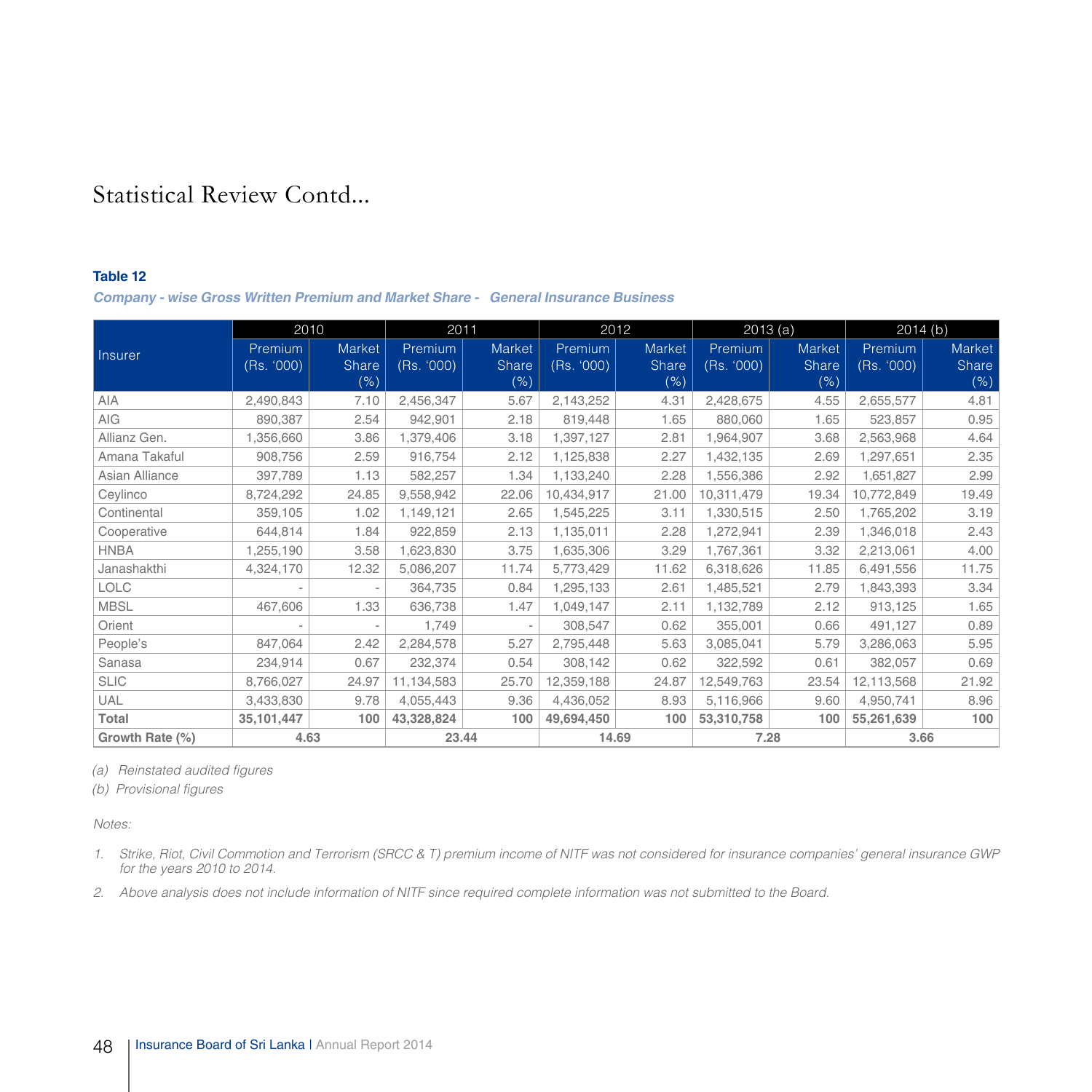#### **Chart 12**

**Company-wise Market Share of Gross Written Premium - General Insurance Business for the Year ended 31st December 2014**

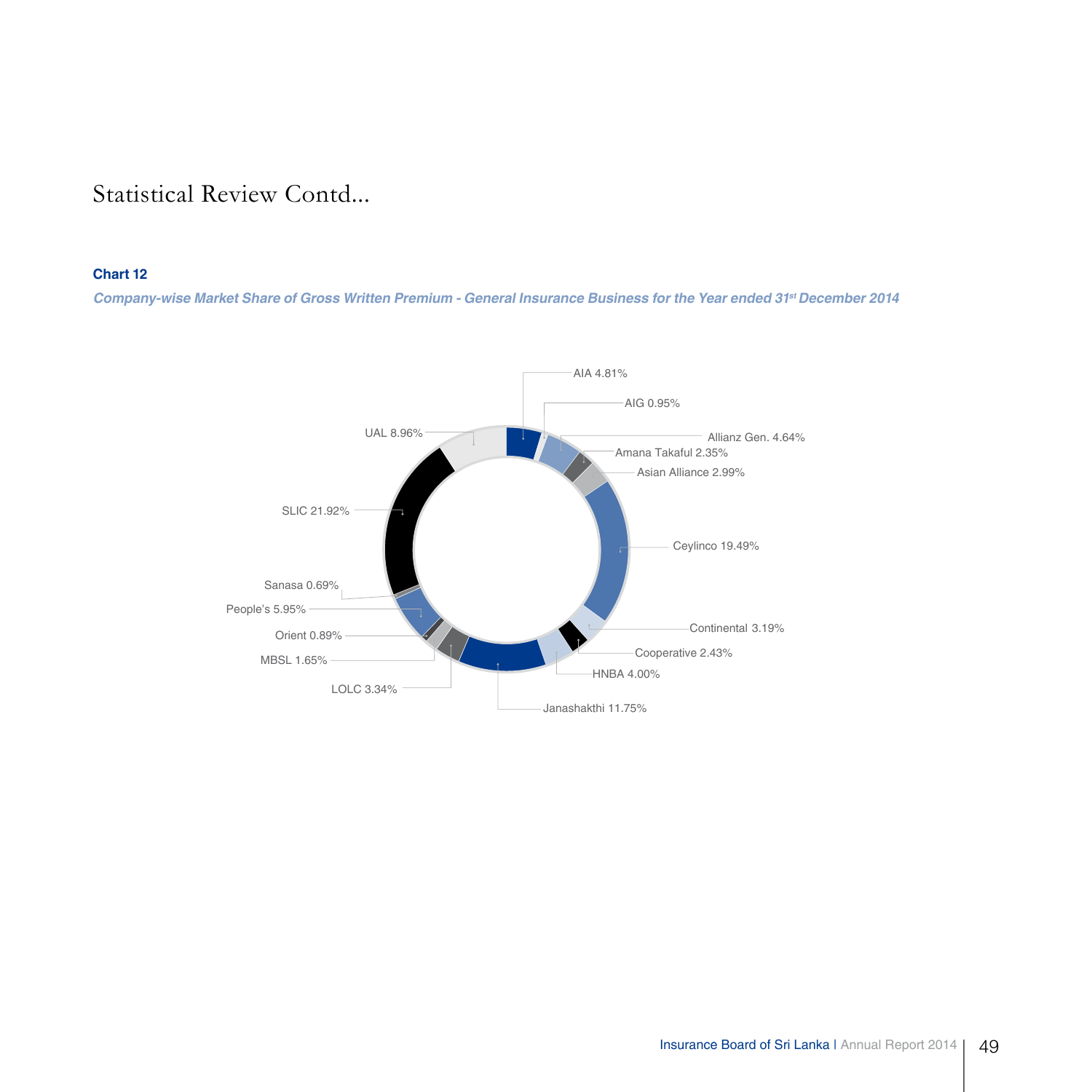#### **Market Share of Top Five Contributors to Gross Written Premium and Other Insurers - General Insurance Business**

Chart 13 depicts the market share recorded by the top five contributors to GWP of general insurance business and GWP generated by the other insurance companies from 2010 to 2014. SLIC remained in the number one position in the general insurance market in 2014 similar to previous years. However SLIC's market share fell to 21.92% in 2014 from 23.54% recorded in 2013 and as depicted in Chart 13, SLIC's market share has gradually decreased from 2011. Ceylinco has secured the second position in the general insurance market in 2014 with a market share of 19.49%. Janashakthi had secured the third position in the market and

achieved a market share of 11.75% in 2014. However market share of Janashakthi had declined marginally in 2014 compared to 2013. UAL had remained in the fourth position in the general insurance market since 2010 and their market share amounted to 8.96% in 2014. People's accounted for a market share of 5.95% in 2014 and achieved the fifth position in the market. Further, People's market share has increased gradually during the past five years. It is notable that the market share of the other insurance companies had increased during the past five years indicating the increase in the GWP generated by companies other than the top five contributors to GWP.

#### **Chart 13**

#### **Market Share of top five Contributors and Other Insurers for the Years 2010 to 2014 – General Insurance Business**



*(a) Reinstated audited figures*

*(b) Provisional figures*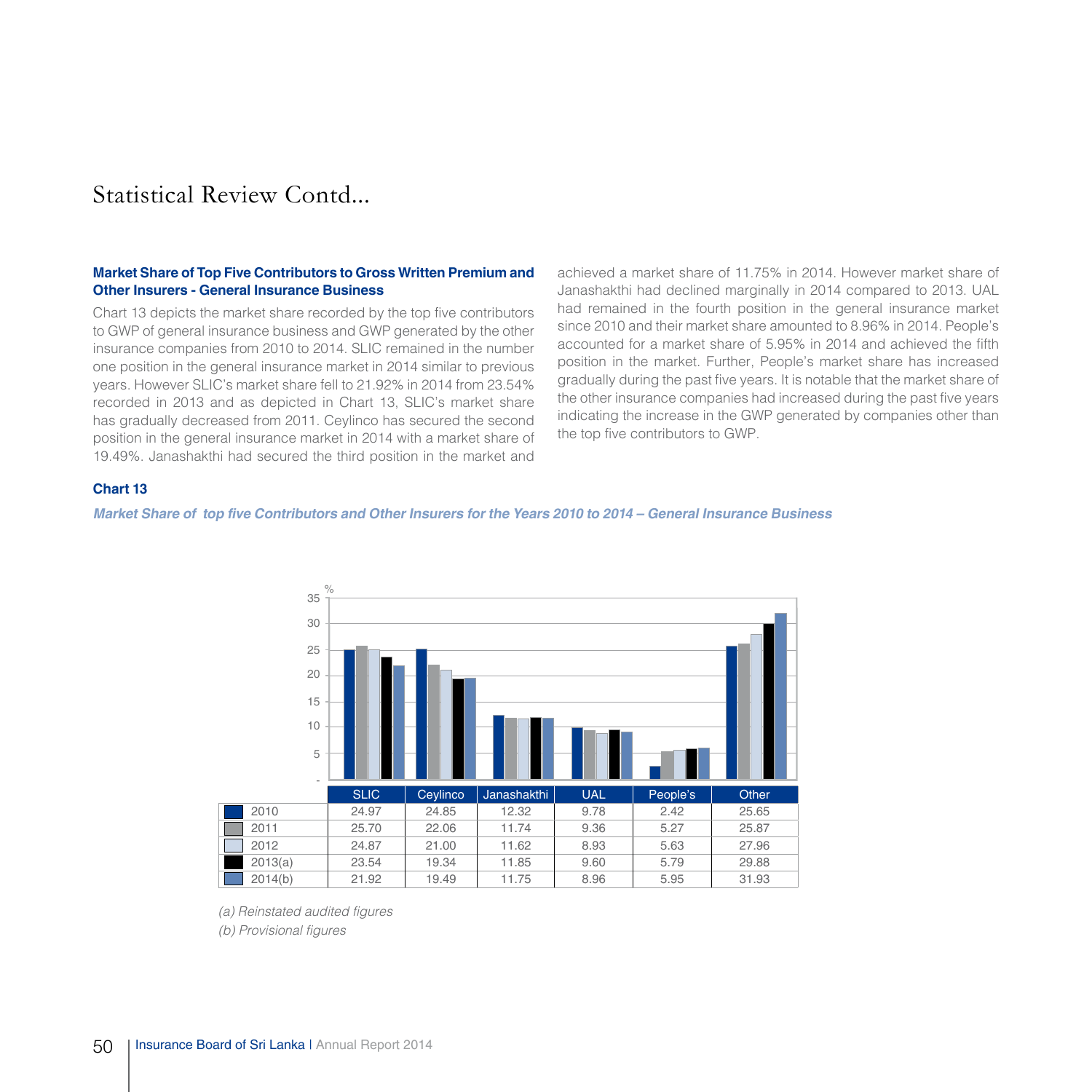#### **Class-wise Analysis of Gross Written Premium - General Insurance Business**

Table 13 and Chart 14 depict gross written premium generated from the main sub-classes of general insurance business along with their growth rates and percentage share from the total GWP of general insurance business for the period from 2010 to 2014. fire, marine, motor and miscellaneous insurance constitute the main sub-classes of general insurance business.

As reflected in Table 13 motor insurance had dominated the general insurance market by generating GWP amounted to Rs. 34,945 million in 2014 (2013: Rs. 33,157 million) which represented 63.24% of total GWP of general insurance business. Motor insurance had grown by 5.39% in 2014 over 2013.

In 2014, miscellaneous insurance business accounted for 22.19% of the total GWP (2013: 22.61%) of general insurance business by posting GWP worth of Rs. 12,262 million (2013: Rs. 12,054 million) indicating a marginal growth of 1.73% compared to 2013. Similar to previous years miscellaneous insurance represented the second largest sub-class of general insurance business in 2014.

GWP of fire insurance business amounted to Rs. 6,242 million in 2014 (2013: Rs. 6,304 million) and accounted for 11.29% of the total GWP (2013: 11.82%). GWP generated from fire insurance has reduced in 2014 compared to 2013 and posted a negative growth of 0.97%. Marine insurance generated GWP amounted Rs. 1,812 million in 2014 (2013: Rs. 1,796 million) and accounted for 3.28% of the total GWP in 2014 (2013: 3.37%) growing by only 0.87% compared to 2013.

#### **Table 13**

#### **Class-wise Analysis of Gross Written Premium - General Insurance Business**

| <b>Class</b>  | Gross Written Premium (Rs.'000) |            |            |              |            |  |
|---------------|---------------------------------|------------|------------|--------------|------------|--|
|               | 2010                            | 2011       | 2012       | 2013(a)      | 2014(b)    |  |
| Fire          | 5.012.443                       | 5.376.094  | 5.422.346  | 6.303.579    | 6,242,137  |  |
| Marine        | 1.498.832                       | 1.678.027  | 1.917.570  | 1.796.374    | 1,811,989  |  |
| Motor         | 20.948.782                      | 27.141.119 | 31.637.508 | 33, 157, 131 | 34,945,370 |  |
| Miscellaneous | 7,641,390                       | 9.133.584  | 10.717.026 | 12,053,673   | 12,262,143 |  |
| Total         | 35,101,447                      | 43,328,824 | 49,694,450 | 53,310,758   | 55,261,639 |  |

| <b>Class</b>         | Growth (%) |       |       |         |         |  |  |
|----------------------|------------|-------|-------|---------|---------|--|--|
|                      | 2010       | 2011  | 2012  | 2013(a) | 2014(b) |  |  |
| Fire                 | (28.90)    | 7.25  | 0.86  | 16.25   | (0.97)  |  |  |
| Marine               | 3.89       | 1.96  | 14.28 | (6.32)  | 0.87    |  |  |
| Motor                | 17.05      | 29.56 | 16.57 | 4.80    | 5.39    |  |  |
| <b>Miscellaneous</b> | 6.75       | 19.53 | 17.34 | 12.47   | 1.73    |  |  |
| Total                | 4.63       | 23.44 | 14.69 | 7.28    | 3.66    |  |  |

|                      | Percentage Share (%) |       |       |         |         |  |
|----------------------|----------------------|-------|-------|---------|---------|--|
| <b>Class</b>         | 2010                 | 2011  | 2012  | 2013(a) | 2014(b) |  |
| Fire                 | 14.28                | 12.41 | 10.91 | 11.82   | 11.29   |  |
| Marine               | 4.27                 | 3.87  | 3.86  | 3.37    | 3.28    |  |
| Motor                | 59.68                | 62.64 | 63.66 | 62.20   | 63.24   |  |
| <b>Miscellaneous</b> | 21.77                | 21.08 | 21.57 | 22.61   | 22.19   |  |
| Total                | 100                  | 100   | 100   | 100     | 100     |  |

*(a) Reinstated audited figures (b) Provisional figures*

*Notes:*

*1. Strike, Riot, Civil Commotion and Terrorism (SRCC & T) premium income of NITF was not considered for insurance companies' general insurance GWP for the years 2010 to 2014.*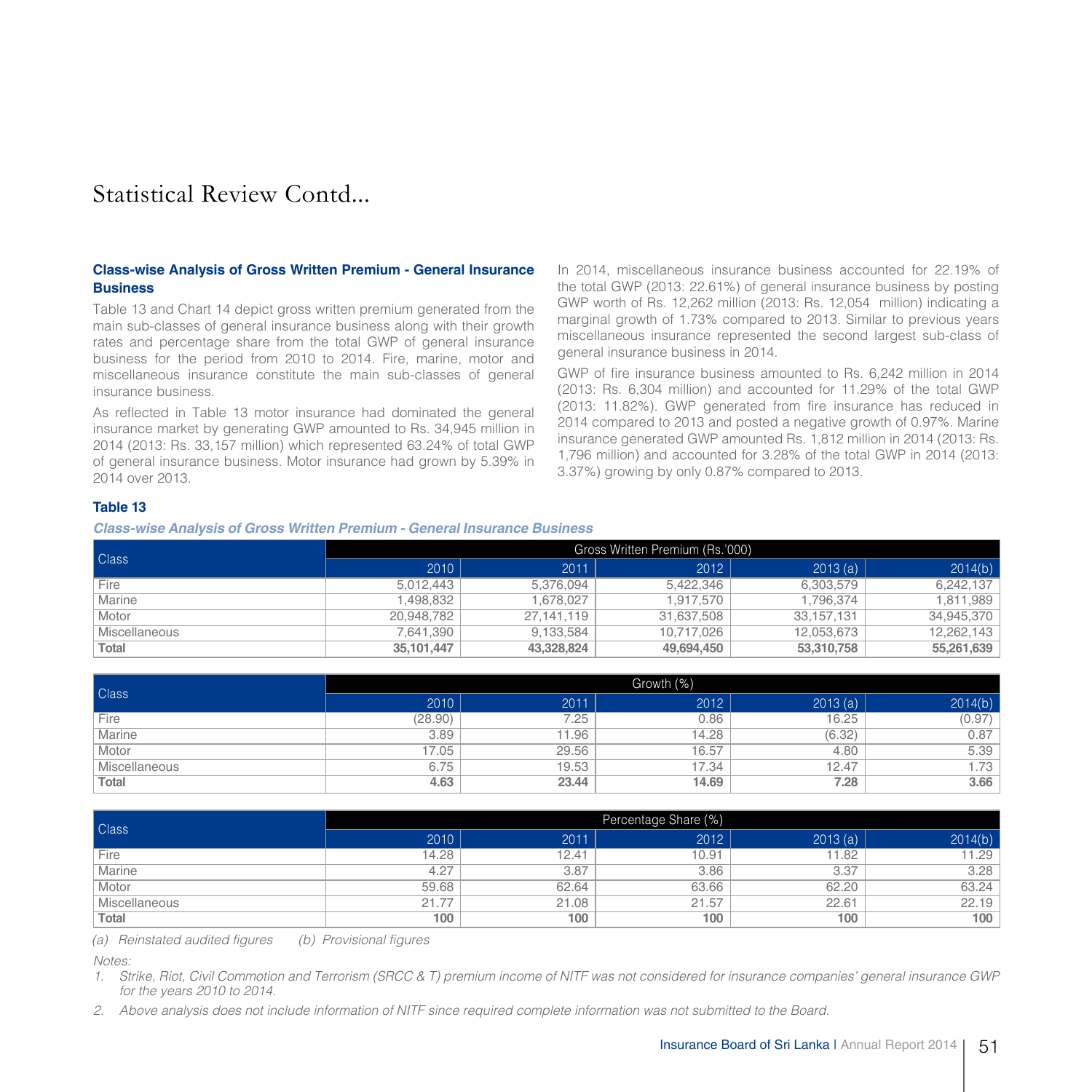#### **Chart 14**

**Class-wise Analysis of GWP from 2010 to 2014- General Insurance Business**



*(a) Reinstated audited figures* 

*(b) Provisional figures*

*Notes:*

*1. Strike, Riot, Civil Commotion and Terrorism (SRCC & T) premium income of NITF was not considered for insurance companies' general insurance GWP for the years 2010 to 2014.*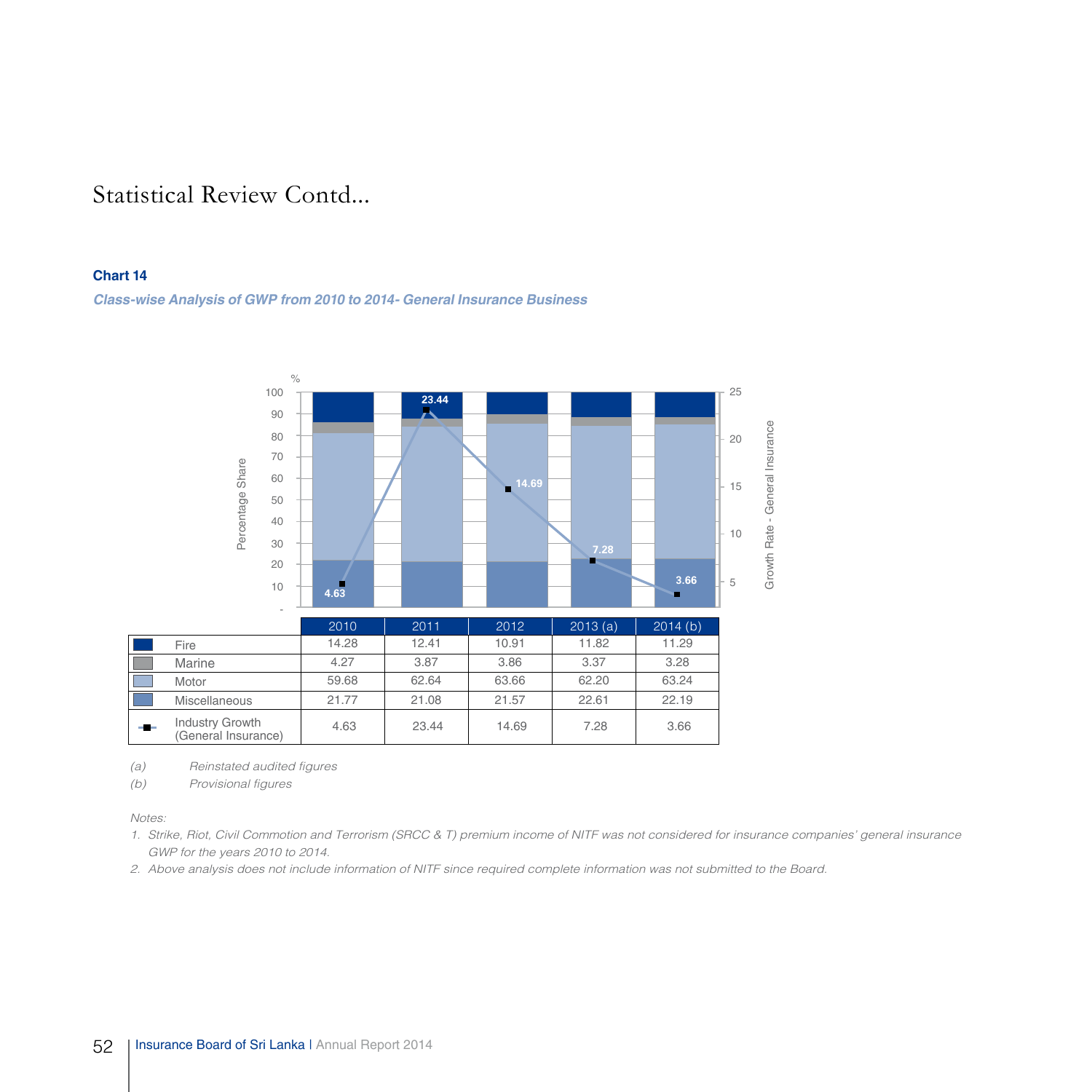#### **Category - wise Analysis of GWP of Miscellaneous Insurance Business**

Table 14 depicts the GWP generated from different insurance segments categorized under miscellaneous insurance business during the years 2014 and 2013. Total GWP generated from miscellaneous insurance excluding SRCC & TC and coinsurance premium amounted to Rs. 12,262 million in 2014 (2013: Rs. 12,054 million). Health and surgical, personal accident, air craft hull, title, cash in transit, etc. were some of the main insurance segments categorized under miscellaneous insurance products. Health and surgical was the segment which generated the highest GWP under miscellaneous insurance business which amounted to Rs. 6,397 million in 2014 (2013: Rs. 5,875 million) which represented 50.26% of total GWP inclusive of SRCC & TC and coinsurance premium. Health and surgical category has grown by 8.89% in 2014 compared to 2013 reflecting the growing demand for health and surgical insurance products. Other insurance categories of miscellaneous insurance business had increased to Rs. 2,072 million in 2014 by 19.63% compared to GWP worth of Rs. 1,732 million generated in 2013.

#### **Table 14**

#### **Category - wise Analysis of GWP of Miscellaneous Insurance Premium for 2013 & 2014**

|                                          | <b>GWP Rs.'000</b> |            |
|------------------------------------------|--------------------|------------|
| Category                                 | 2013(a)            | 2014(b)    |
| Health & Surgical                        | 5,875,382          | 6,397,496  |
| Title                                    | 293,292            | 390,491    |
| Personal Accident                        | 1,578,256          | 1,129,894  |
| Contractors' All Risk                    | 48,356             | 31,845     |
| Professional Indemnity                   | 265,077            | 238,610    |
| <b>Travel Insurance</b>                  | 232,543            | 343,227    |
| <b>Fidelity Guarantee</b>                | 58,558             | 73,704     |
| <b>Burglary</b>                          | 320,750            | 260,629    |
| Cash in transit including cash in safe   | 377,805            | 384,720    |
| Goods in Transits                        | 49,181             | 52,534     |
| <b>Products Liability</b>                | 39,089             | 34,846     |
| <b>Public Liability</b>                  | 118,694            | 118,578    |
| Bankers' Indemnity                       | 329,112            | 276,473    |
| Air Craft Hull                           | 632,891            | 558,862    |
| <b>WCI</b>                               | 374,455            | 365,790    |
| <b>Others</b>                            | 1,732,291          | 2,072,314  |
| <b>Total Miscellaneous Insurance GWP</b> | 12,325,736         | 12,730,014 |
| Total of SRCC & TC due to NITF           | (252, 055)         | (298, 984) |
| <b>Coinsurers Premium</b>                | (20,008)           | (168, 887) |
| Net Premium Income of Insurance Industry | 12,053,673         | 12,262,143 |

*(a) Reinstated audited figures (b) Provisional figures*

*Notes :*

*1. Above GWP figures of sub categories of miscellaneous insurance business were stated without excluding Co-insurance, SRCC & T- Premium*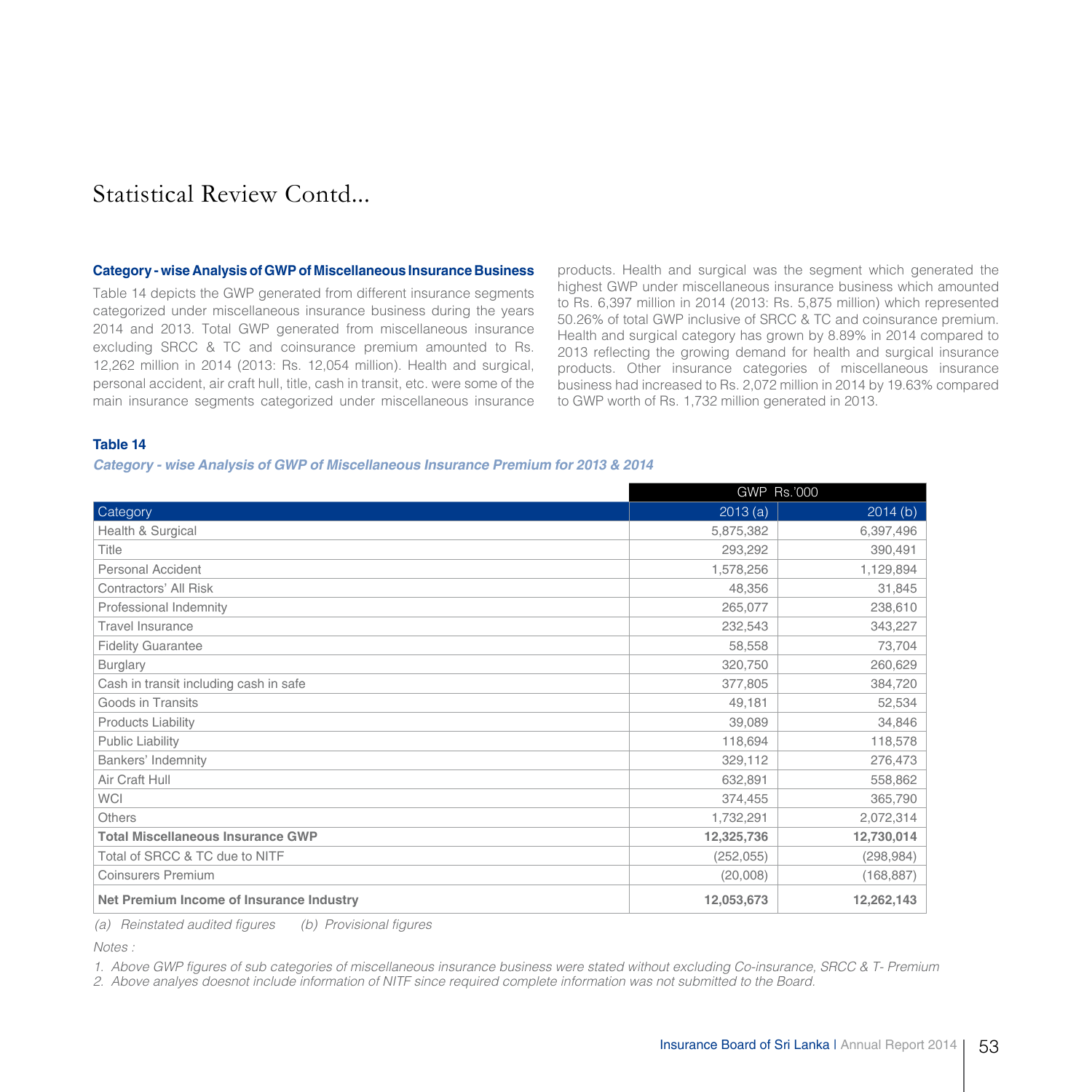#### **Gross Written Premium, Reinsurance Premium and Retention by Insurers - General Insurance Business**

Table 15 and Chart 15 depict the GWP generated by insurance companies, reinsurance premium ceded to reinsurers and the retention levels of main classes of general insurance business from 2010 to 2014. In 2014, Rs. 9,259 million had been ceded to reinsurers (2013: Rs. 9,387 million) out of the total GWP of Rs. 55,262 million generated by general insurers (2013: Rs. 53,311 million) which had resulted in an overall retention ratio of 83.25% (2013: 82.39%).

Similar to previous years, the highest retention ratio was recorded in motor insurance business which amounted to 98.28% in 2014 (2013: 97.39%) reflecting the higher level of risk borne by insurance companies. Premiums ceded to reinsurers for motor insurance has reduced significantly in 2014 by 30.44% and amounted to Rs. 601 million compared to Rs. 864 million recorded in 2013.

Miscellaneous insurance recorded the second highest retention ratio which amounted to 79.36% in 2014 (2013: 77.60%) and indicated an increase of 1.76%. Premiums ceded to reinsurers for miscellaneous insurance has reduced to Rs. 2,531 million in 2014 from Rs. 2,700 million recorded in 2013 by 6.28% which has contributed to the increase in the retention ratio.

The retention ratio of marine insurance had decreased to 40.64% in 2014 compared to 44.39% recorded in 2013. Reinsurance premiums ceded to reinsurers in respect of marine insurance has increased to Rs. 1,076 million in 2014 from Rs. 999 million recorded in 2013 by 7.67% which has contributed to the decrease in the retention ratio.

Similar to previous years fire insurance recorded the lowest retention ratio in 2014 which amounted to 19.08% and indicated a decrease compared to the retention ratio of 23.48% recorded in 2013. A drop in retention ratio indicated the high level of reliance placed on reinsurance for fire insurance business in 2014.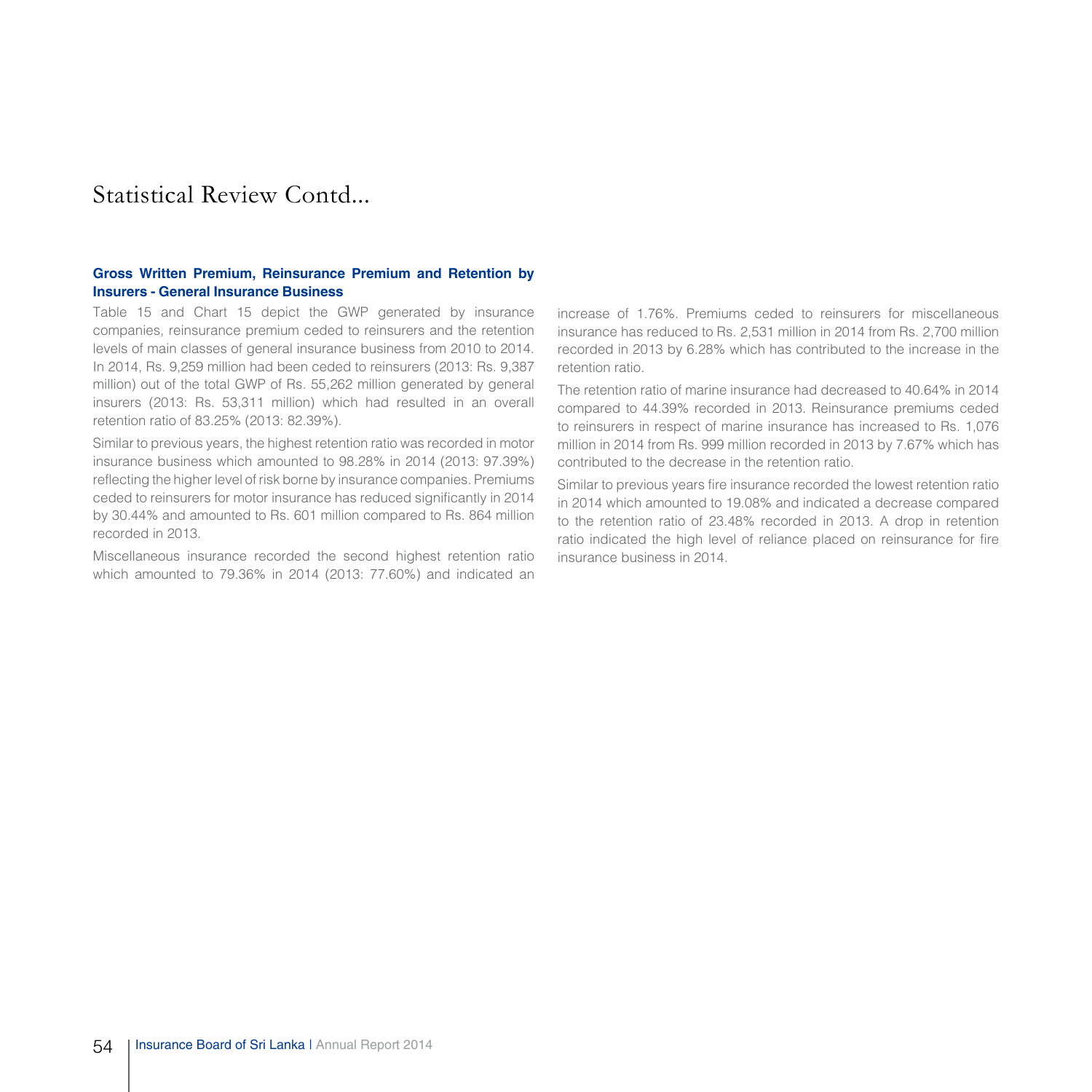#### **Table 15**

**Gross Written Premium, Reinsurance Premium and Retention by Insurers - General Insurance Business**

| Class                              | Gross Written Premium (Rs.'000) |            |            |            |            |  |
|------------------------------------|---------------------------------|------------|------------|------------|------------|--|
|                                    | 2010                            | 2011       | 2012       | 2013(a)    | 2014(b)    |  |
| Fire                               | 5.012.443                       | 5,376,094  | 5.422.347  | 6,303,579  | 6.242.137  |  |
| Marine                             | 1.498.832                       | 1.678.027  | 1.917.570  | 1.796.374  | 1.811.989  |  |
| Motor                              | 20.948.782                      | 27.141.119 | 31,637,508 | 33,157,131 | 34,945,370 |  |
| Miscellaneous                      | 7.641.390                       | 9.133.584  | 10.717.025 | 12.053.673 | 12.262.143 |  |
| <b>Total Gross Written Premium</b> | 35.101.447                      | 43.328.824 | 49.694.450 | 53,310,758 | 55,261,639 |  |

| Class                            | Reinsurance Premium (Rs.'000) |           |           |           |           |  |
|----------------------------------|-------------------------------|-----------|-----------|-----------|-----------|--|
|                                  | 2010                          | 2011      | 2012      | 2013(a)   | 2014(b)   |  |
| Fire                             | 4,233,236                     | 4,090,136 | 4.140.877 | 4.823.731 | 5.051.044 |  |
| Marine                           | 813.665                       | 847.392   | 1.326.369 | 998.976   | 1,075,640 |  |
| Motor                            | 316.594                       | 387.211   | 478.478   | 864.394   | 601,306   |  |
| Miscellaneous                    | 2,020,031                     | 2.302.942 | 2.752.627 | 2.700.309 | 2,530,557 |  |
| <b>Total Reinsurance Premium</b> | 7,383,526                     | 7.627.681 | 8.698.351 | 9.387.410 | 9,258,546 |  |

| Class                            | Retention (Rs.'000) |            |            |            |            |  |
|----------------------------------|---------------------|------------|------------|------------|------------|--|
|                                  | 2010                | 2011       | 2012       | 2013       | 2014       |  |
| Fire                             | 779.208             | .285.958   | 1.281.469  | 1.479.848  | 1.191.094  |  |
| Marine                           | 685.167             | 830.635    | 591,202    | 797.399    | 736,349    |  |
| Motor                            | 20.632.188          | 26,753,908 | 31,159,029 | 32.292.737 | 34,344,064 |  |
| Miscellaneous                    | 5.621.359           | 6.830.643  | 7.964.399  | 9.353.364  | 9,731,586  |  |
| <b>Total Net Written Premium</b> | 27,717,922          | 35,701,143 | 40,996,099 | 43.923.348 | 46,003,093 |  |

| Class                          | Retention as a Percentage of Gross Written Premiums (%) |       |       |       |       |  |
|--------------------------------|---------------------------------------------------------|-------|-------|-------|-------|--|
|                                | 2010                                                    | 2011  | 2012  | 2013  | 2014  |  |
| Fire                           | 15.55                                                   | 23.92 | 23.63 | 23.48 | 19.08 |  |
| Marine                         | 45.71                                                   | 49.50 | 30.83 | 44.39 | 40.64 |  |
| Motor                          | 98.49                                                   | 98.57 | 98.49 | 97.39 | 98.28 |  |
| <b>Miscellaneous</b>           | 73.56                                                   | 74.79 | 74.32 | 77.60 | 79.36 |  |
| <b>Overall Retention Ratio</b> | 78.97                                                   | 82.40 | 82.50 | 82.39 | 83.25 |  |

*(a) Reinstated audited figures* 

*(b) Provisional figures*

*Notes:*

- *1. Strike, Riot, Civil Commotion and Terrorism (SRCC & T) premium income of NITF was not considered for insurance companies' general insurance GWP for the years 2010 to 2014.*
- *2. Above analysis does not include information of NITF since required complete information was not submitted to the Board.*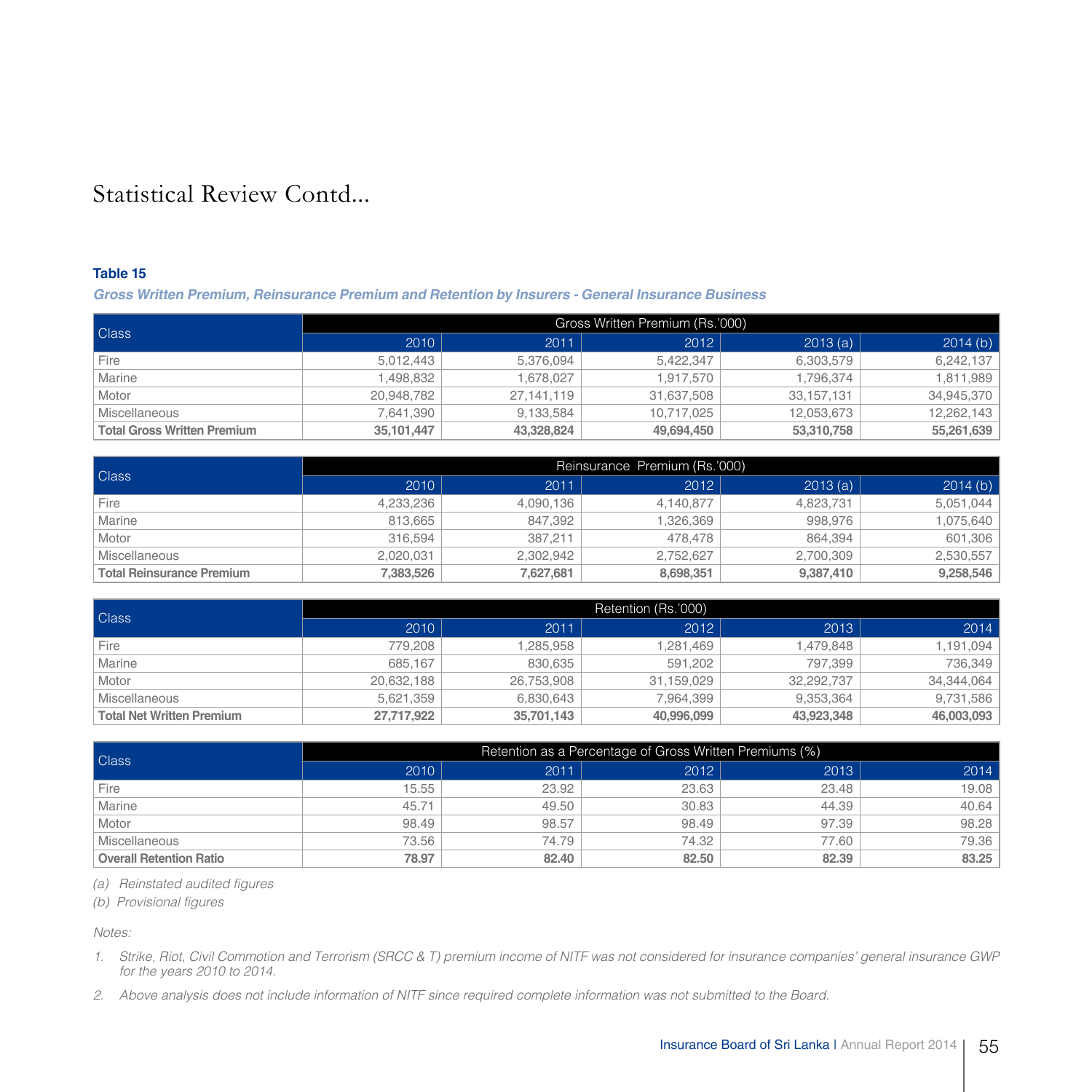#### **Chart 15**

#### **Reinsurance Premium and Retention by Insurers - General Insurance Business**



*(a) Reinstated audited figures* 

*(b) Provisional figures*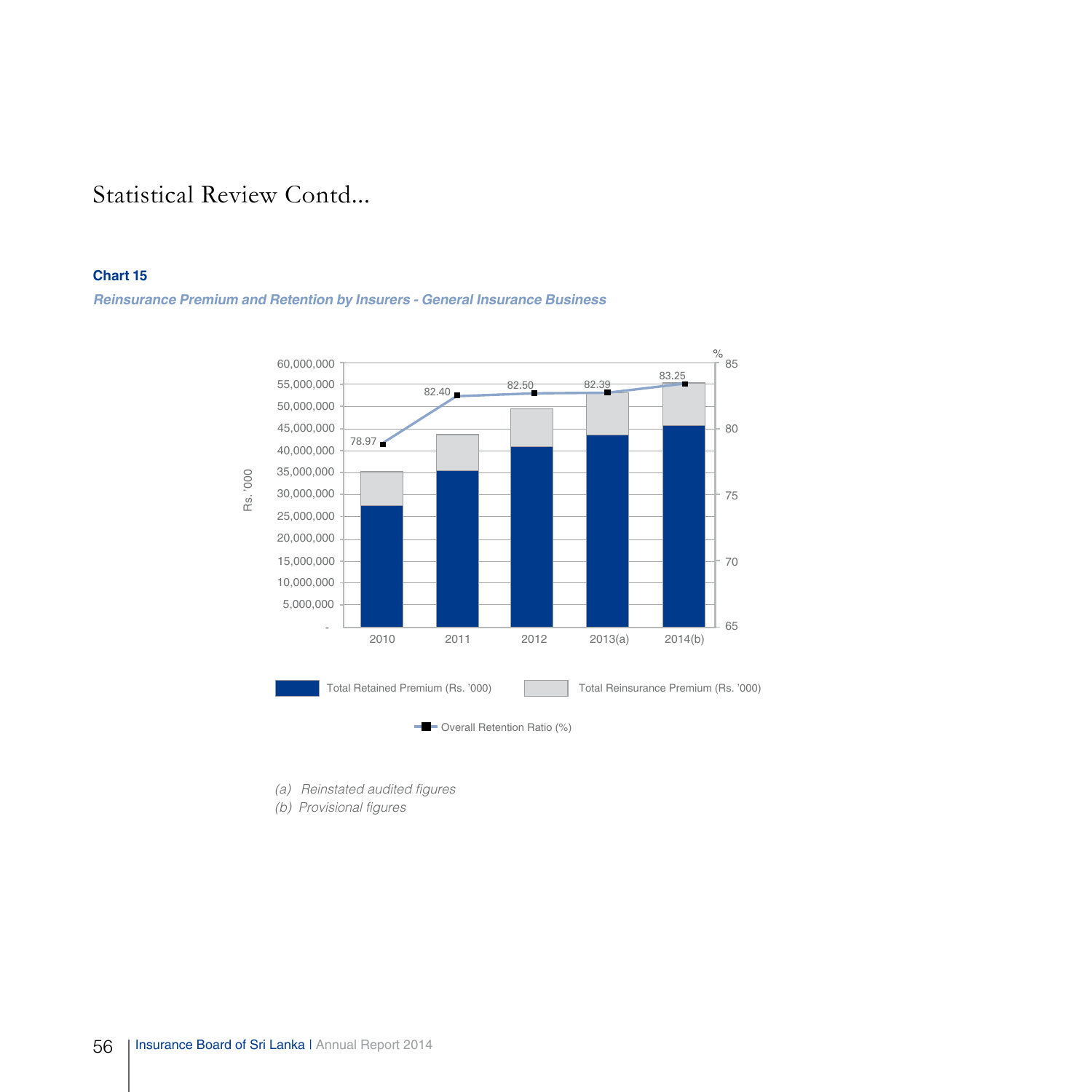#### **Net Earned Premium, Net Claims Incurred, Net Claims Ratio, Net Expenses Ratio and Net Combined Ratio - General Insurance Business**

Net earned premium generated from main sub-classes of general insurance business increased to Rs. 44,233 million in 2014 from Rs. 42,036 million generated in 2013 by 5.23% as depicted in Table 16. Motor insurance business recorded the highest net earned premium which amounted to Rs. 33,031 million and reflected 74.68% of total net earned premium recorded in 2014.

Total net claims incurred during 2014 amounted to Rs. 28,935 million indicating an increase of 13.16% compared to Rs. 25,570 million recorded in 2013. Motor insurance business accounted for 73.83% of total net claims incurred in 2014 by recording claims amounted to Rs. 21,363 million (2013: Rs. 19,398 million).

Net claims ratio which reflects net claims as a percentage of net earned premium was highest for fire insurance business in 2014. Net claims ratio of fire insurance business has increased to 69.72% in 2014 from 57.64% recorded in 2013. Though net claims incurred for fire insurance business had decreased in 2014 compared to 2013, net earned premium of fire insurance business had decreased at a higher rate which has resulted in the higher net claims ratio.

Miscellaneous insurance business also recorded a net claims ratio of 69.40% in 2014 which was higher than the net claims ratio of 57.37% recorded in 2013. Though net earned premium of miscellaneous

insurance business had increased to Rs. 9,470 million in 2014 from 8,592 million recorded in 2013 by 10.22%, net claims incurred for miscellaneous insurance business had increased significantly by 33.33% in 2014 which had resulted in the higher net claims ratio.

Motor insurance business recorded a net claims ratio of 64.68% in 2014 and reflected an increase over 62.11% recorded in 2013. Net claims incurred for motor insurance business has increased by 10.13% in 2014 although its net earned premium has only increased by 5.76% which has resulted in the increase in net claim ratio of motor insurance business in 2014.

Net claims ratio of marine insurance business has significantly dropped to 40.22% in 2014 from 53.71% recorded in 2013 due to the significant drop of 34.70% in net claims incurred in 2014.

As reflected in Table 16 and Chart 16 net expenses incurred by general insurance sector amounted to Rs. 19,569 million in 2014 (2013: Rs. 17,360 million) increasing by 12.72% in 2014. The overall net expense ratio of general insurance business has also increased to 44.24% in 2014 compared to 41.30% recorded in 2013. Net combined ratio which reflects the aggregate of net claims ratio and net expense ratio had increased to 109.66% from 102.13% recorded in 2013. A combined ratio exceeding 100% reflects that the total claims and expenses incurred by the general insurance sector had been higher than the earned premium.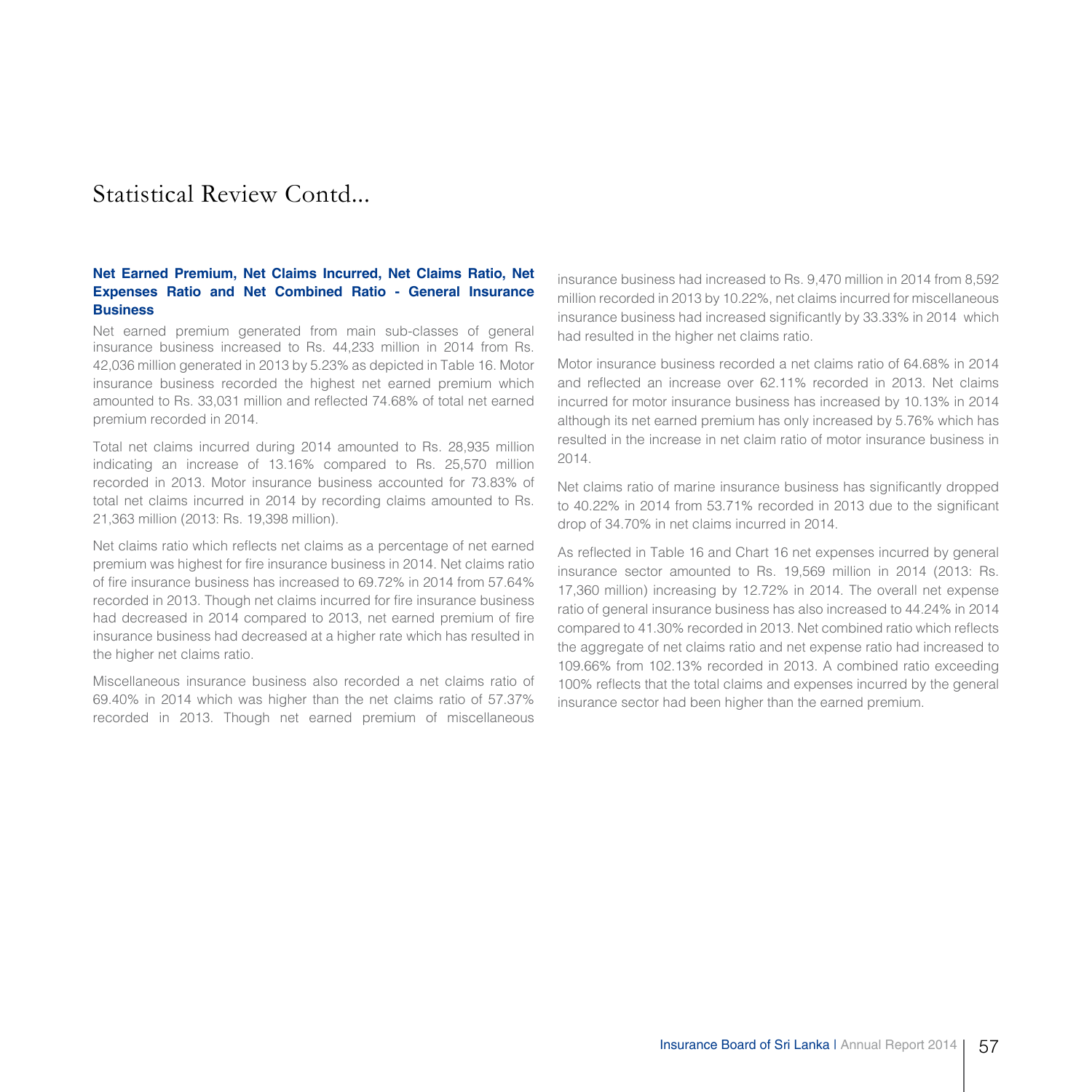#### **Table 16**

**Net Earned Premium, Net Claims Incurred, Net Claims Ratio, Net Expense Ratio and Net Combined Ratio - General Insurance Business**

| Class         |                                                                                                                      | Net Earned Premium (Rs.'000) |            |            |            |  |  |
|---------------|----------------------------------------------------------------------------------------------------------------------|------------------------------|------------|------------|------------|--|--|
|               | 2010                                                                                                                 | 2011                         | 2012       | 2013(a)    | 2014(b)    |  |  |
| Fire          | 1,098,186                                                                                                            | 1,141,591                    | 1.400.808  | .405.741   | 1.029.013  |  |  |
| Marine        | 674.476                                                                                                              | 802.677                      | 537,073    | 805.682    | 702.595    |  |  |
| Motor         | 18.356.887                                                                                                           | 23.575.071                   | 29.293.110 | 31.232.673 | 33.030.719 |  |  |
| Miscellaneous | 5.282.148                                                                                                            | 6.298.058                    | 7.222.611  | 8.591.530  | 9.470.186  |  |  |
| Total         | 25.411.697                                                                                                           | 31,817,397                   | 38,453,602 | 42.035.626 | 44,232,513 |  |  |
|               | $N_{\text{max}}$ $\bigcap_{n=1}^{n}$ $\bigcap_{n=1}^{n}$ $\bigcap_{n=1}^{n}$ $\bigcap_{n=1}^{n}$ $\bigcap_{n=1}^{n}$ |                              |            |            |            |  |  |

| Class                | Net Claims Incurred (Rs.'000) |            |            |            |            |  |
|----------------------|-------------------------------|------------|------------|------------|------------|--|
|                      | 2010                          | 2011       | 2012       | 2013(a)    | 2014(b)    |  |
| Fire                 | 529.448                       | 482.646    | 505,101    | 810.281    | 717,400    |  |
| Marine               | 216.143                       | 232.189    | 321.077    | 432.748    | 282,585    |  |
| Motor                | 11.733.879                    | 15,416,753 | 18,235,622 | 19.397.683 | 21,363,322 |  |
| <b>Miscellaneous</b> | 3,091,110                     | 4,160,145  | 4,705,619  | 4,929,225  | 6,572,105  |  |
| Total                | 15,570,580                    | 20.291.734 | 23,767,419 | 25,569,936 | 28,935,411 |  |

| <b>Class</b>           |            |            | Net Claims Ratio (%) |            |            |  |  |  |
|------------------------|------------|------------|----------------------|------------|------------|--|--|--|
|                        | 2010       | 2011       | 2012                 | 2013(a)    | 2014(b)    |  |  |  |
| Fire                   | 48.21      | 42.28      | 36.06                | 57.64      | 69.72      |  |  |  |
| Marine                 | 32.05      | 28.93      | 59.78                | 53.71      | 40.22      |  |  |  |
| Motor                  | 63.92      | 65.39      | 62.25                | 62.11      | 64.68      |  |  |  |
| Miscellaneous          | 58.52      | 66.05      | 65.15                | 57.37      | 69.40      |  |  |  |
| Total                  | 61.27      | 63.78      | 61.81                | 60.83      | 65.42      |  |  |  |
| Class                  | 2010       | 2011       | 2012                 | 2013(a)    | 2014(b)    |  |  |  |
| Net Expenses (Rs.'000) | 10,058,322 | 12,105,102 | 14,807,142           | 17,359,623 | 19,569,487 |  |  |  |
| Net Expense Ratio (%)  | 39.58      | 38.04      | 38.51                | 41.30      | 44.24      |  |  |  |
|                        |            |            |                      |            |            |  |  |  |
| Net Combined Ratio (%) | 100.85     | 101.82     | 100.32               | 102.13     | 109.66     |  |  |  |

*(a) Reinstated audited figures* 

*(b) Provisional figures*

*Notes:*

- *1. Strike, Riot, Civil Commotion and Terrorism (SRCC & T) premium income of NITF was not considered for insurance companies' general insurance GWP for the years 2010 to 2014.*
- *2. Above analysis does not include information of NITF since required complete information was not submitted to the Board.*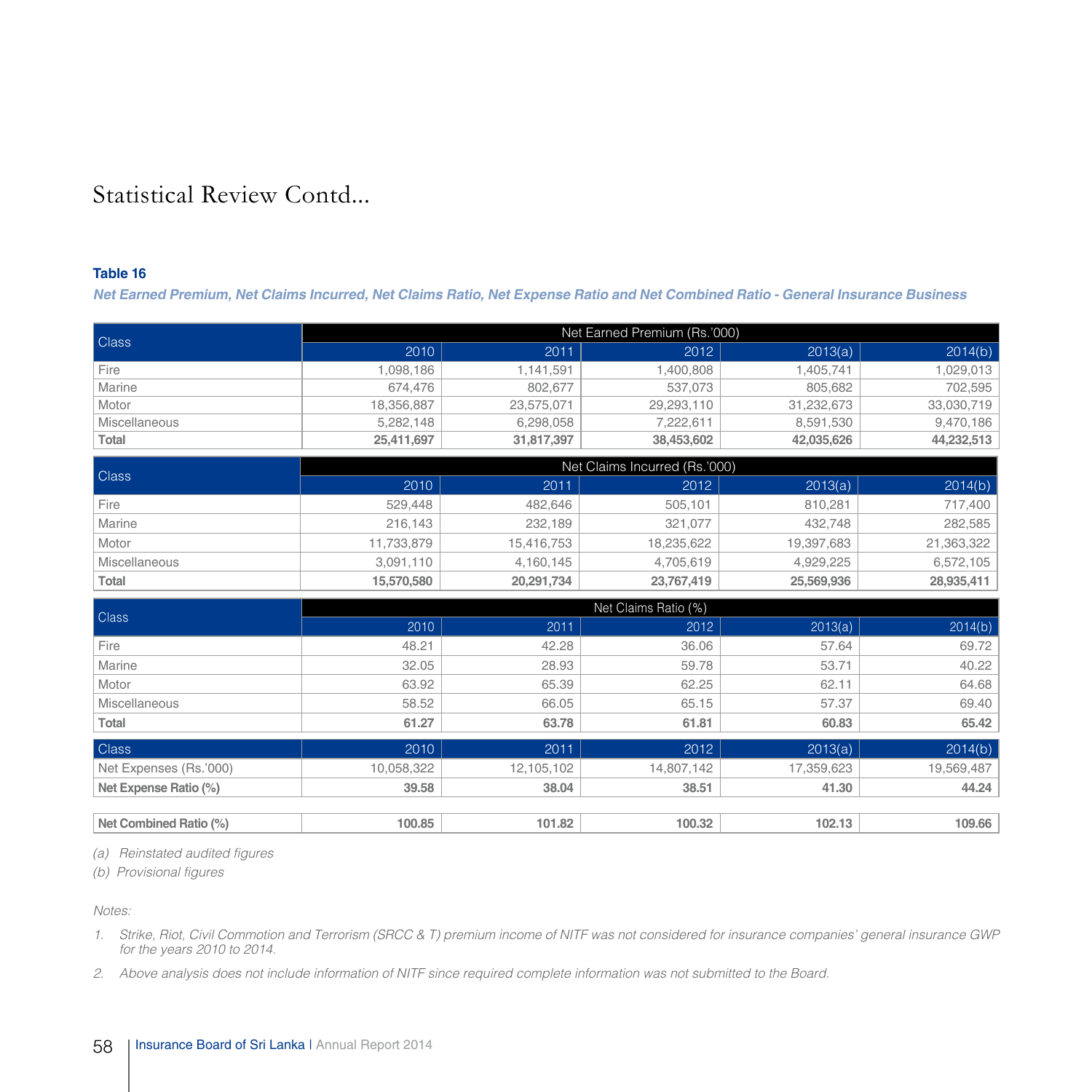#### **Chart 16**

**Net Earned Premium, Net Claims Incurred, Net Expenses, Net Claims Ratio and Net Combined Ratio - General Insurance Business**



Insurance Board of Sri Lanka | Annual Report 2014 | 59

*(a) Reinstated audited figures (b) Provisional figures*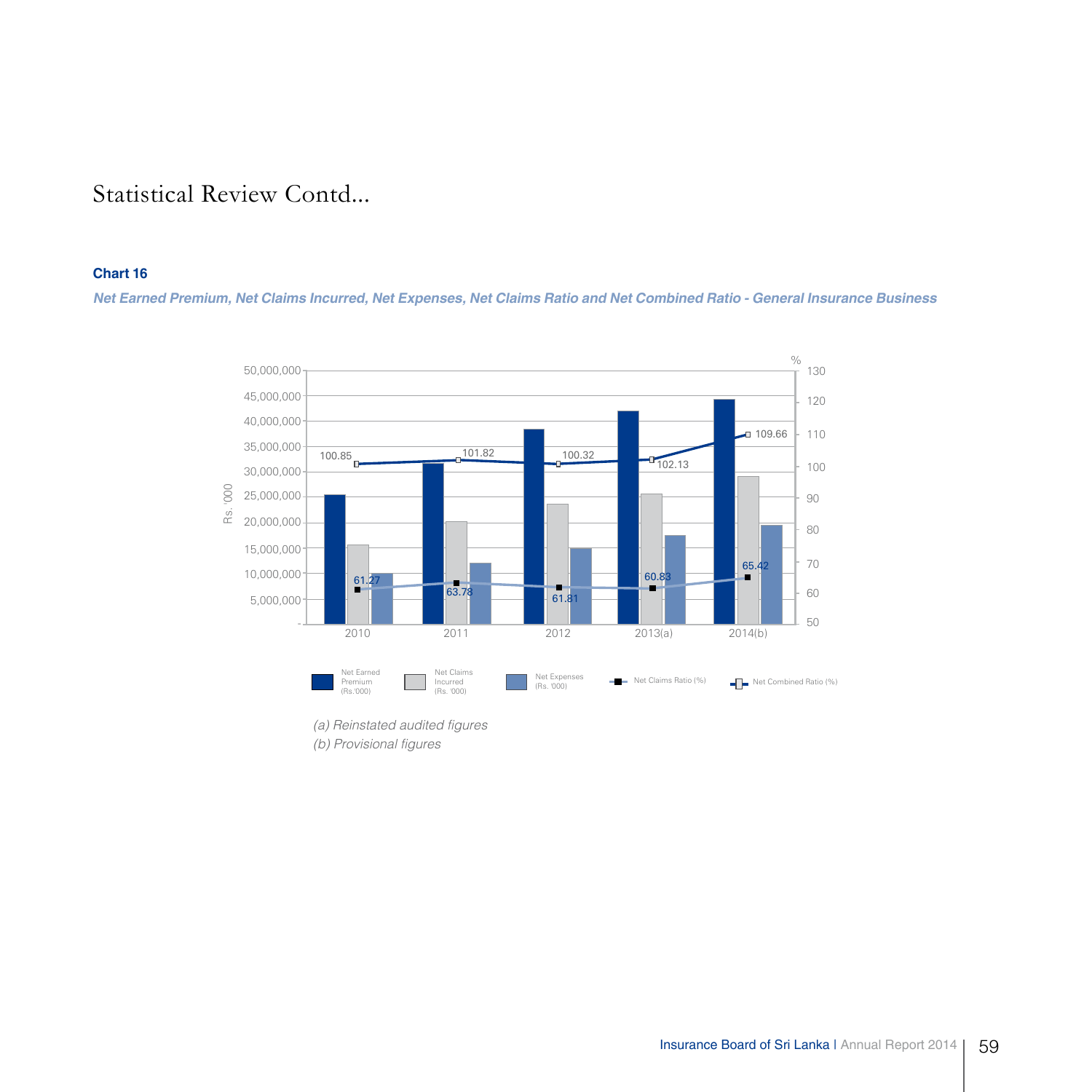#### **Number of Policies Representing Gross Written Premium - General Insurance Business**

Table 17 reflects the number of insurance policies pertaining to different sub-classes of general insurance business which had contributed to generate GWP from 2010 to 2014. The total number of general insurance policies related to all sub-classes of general insurance business has increased to 4,589,139 in 2014 from 4,327,860 policies reported in 2013.

As depicted in Table 17 total number policies of general insurance

business had increased gradually during the past five years and motor insurance business accounted for the largest number of policies from a single sub-class of general insurance business representing 87.31% of total policies. The total number of motor insurance policies amounted to 4,006,740 in 2014 which consisted of 2,229,170 third party insurance policies and 1,777,570 comprehensive insurance policies.

Insurance policies of fire, marine and miscellaneous insurance businesses had increased in 2014 compared to 2013. However insurance policies of workmen compensation had decreased in 2014 compared to 2013.

#### **Table 17**

#### **Number of Policies Representing Gross Written Premium - General Insurance Business**

|                         | 2010      | 2011      | 2012      | 2013      | 2014      |
|-------------------------|-----------|-----------|-----------|-----------|-----------|
| Fire                    | 154,474   | 205,622   | 186,462   | 177,723   | 190,725   |
| Marine                  | 138,201   | 169,610   | 154,411   | 158,836   | 179,173   |
| Motor                   |           |           |           |           |           |
| 3rd Party Only          | 1,929,875 | 2,074,303 | 1,997,502 | 2,126,037 | 2,229,170 |
| Comprehensive           | 952,113   | 1,223,534 | 1,474,742 | 1,667,752 | 1,777,570 |
| <b>WCI</b>              | 14,606    | 17,172    | 17,415    | 18,717    | 16,252    |
| Miscellaneous           |           |           |           |           |           |
| Health                  | 7,277     | 7,872     | 10,294    | 11,384    | 13,876    |
| <b>Excluding Health</b> | 163,374   | 204,646   | 198,197   | 167,411   | 182,373   |
| Total                   | 3,359,920 | 3,902,759 | 4,039,023 | 4,327,860 | 4,589,139 |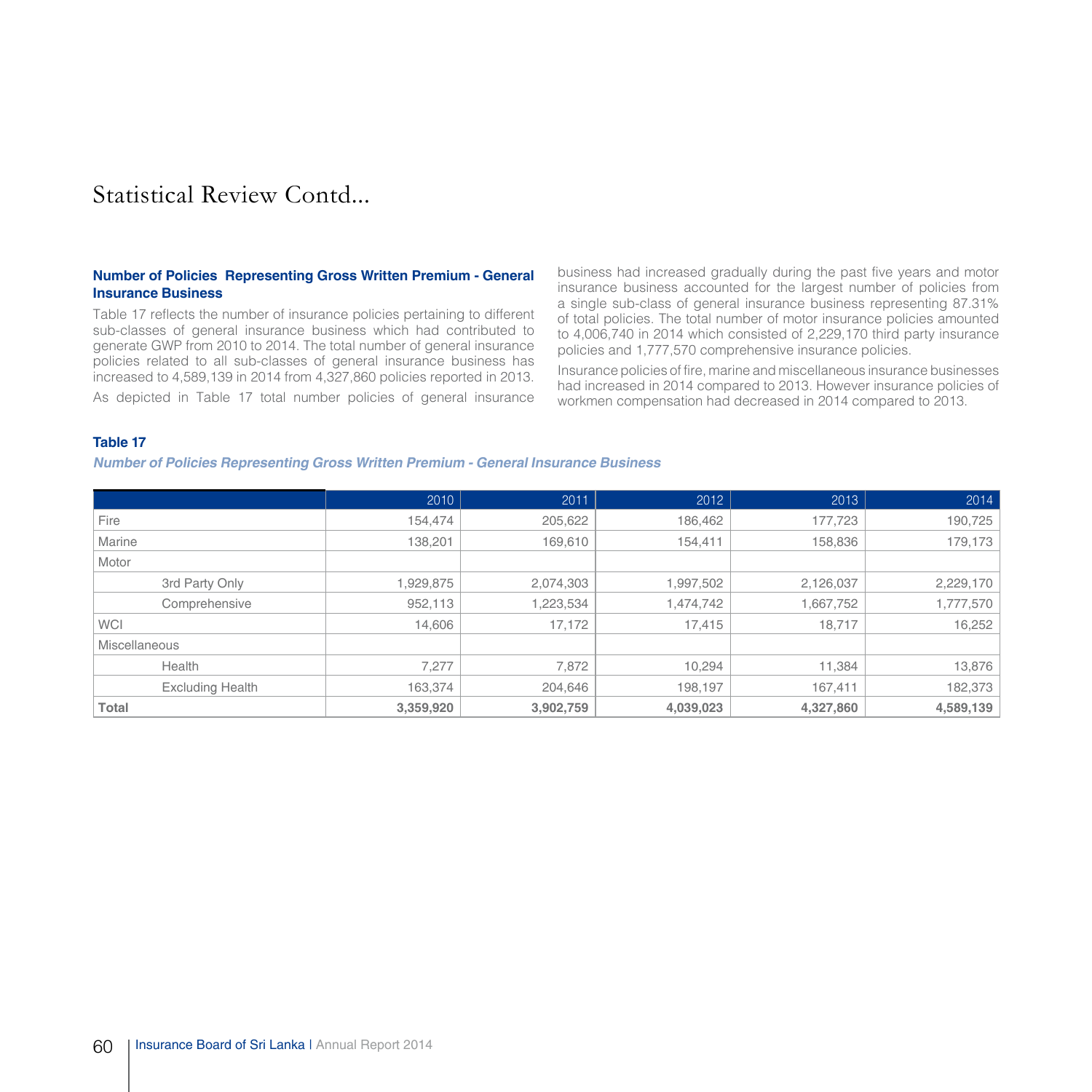#### **Assets of General Insurance Business and Shareholders**

Total assets of general insurance business including shareholders' assets amounted to Rs. 163,834 million as at 31st December 2014 and recorded a growth of 10.39% compared to assets worth of Rs. 148,410 recorded as at 31st December 2013.

As reflected in Table 18 and Chart 17, equities accounted for 28.81% of the total asset portfolio of general insurance business as at 31st December 2014 and amounted to Rs. 47,194 million. This has been an increase of 34.94% compared to the previous year's investment in equities which amounted to Rs. 34,974 million reflecting insurers' preference to invest in the stock market during 2014.

Government securities represented the second largest asset category in general insurance business and accounted for 15.56% of total assets as at 31st December 2014. Investments in government securities amounted to Rs. 25,496 million as at 31st December 2014 and recorded a significant drop of 9.47% compared to Rs. 28,163 million recorded as at 31st December 2013 mainly due to further decline in interest rates during 2014. Throughout the year the Board ensured that insurance companies invest at least 20% of investments of Technical Reserves in government securities as stipulated by the Act and the remaining assets in accordance with Determination 1.

Other assets were the third largest asset category of general insurance business and shareholders which represented 13.44% of total assets as at 31st December 2014 and amounted to Rs. 22,018 million as at 31st December 2014 increasing marginally over Rs. 21,110 million recorded as at 31st December 2014.

Deposits in banks and finance companies represented 12.33% of total assets as at 31st December 2014 and amounted to Rs. 20,200 million (2013: Rs. 18,956 million) which recorded a growth of 6.56% compared to 2013.

Premium receivables, land and buildings and corporate debts were the other main asset categories of general insurance business and shareholders which accounted for 8.32%, 6.81% and 4.62% of total assets respectively as at 31st December 2014.

#### **Table 18**

#### **Concentration of Assets of General Insurance Business and Shareholders as at 31st December 2013 & 2014**

|                                                          | 2013(a)     |       | 2014(b)     |       |  |
|----------------------------------------------------------|-------------|-------|-------------|-------|--|
| Type of Asset                                            | Rs.'000     | $\%$  | Rs.'000     | $\%$  |  |
| <b>Government Debt Securities</b>                        | 28,162,948  | 18.98 | 25,495,519  | 15.56 |  |
| Equities                                                 | 34,974,481  | 23.57 | 47,193,839  | 28.81 |  |
| Corporate Debt                                           | 5,973,048   | 4.02  | 7,575,359   | 4.62  |  |
| Land & Buildings                                         | 11,078,105  | 7.46  | 11,151,304  | 6.81  |  |
| Deposits                                                 | 18,955,900  | 12.77 | 20,200,288  | 12.33 |  |
| Unit Trusts                                              | 2,042,822   | 1.38  | 2,362,436   | 1.44  |  |
| Investments in Gold                                      | 32,219      | 0.02  | 2,491       | 0.00  |  |
| Reinsurance Receivable                                   | 6,734,352   | 4.54  | 6,651,289   | 4.06  |  |
| Premium Receivable from Policyholders and Intermediaries | 12,824,613  | 8.64  | 13,625,956  | 8.32  |  |
| Property Plant and Equipments                            | 5,069,556   | 3.42  | 5,158,889   | 3.15  |  |
| <b>Other Assets</b>                                      | 21,110,092  | 14.22 | 22,018,427  | 13.44 |  |
| Cash and Cash Equivalents                                | 1,452,169   | 0.98  | 2,398,089   | 1.46  |  |
| Total                                                    | 148,410,304 | 100   | 163,833,886 | 100   |  |

*(a) Reinstated audited figures* 

*(b) Provisional figures*

*Notes:*

*1. Above analysis does not include information of NITF since required complete information was not submitted to the Board.*

*2. The assets belonging to shareholders of Allianz Life, Arpico and LIC have been reported under long term insurance business*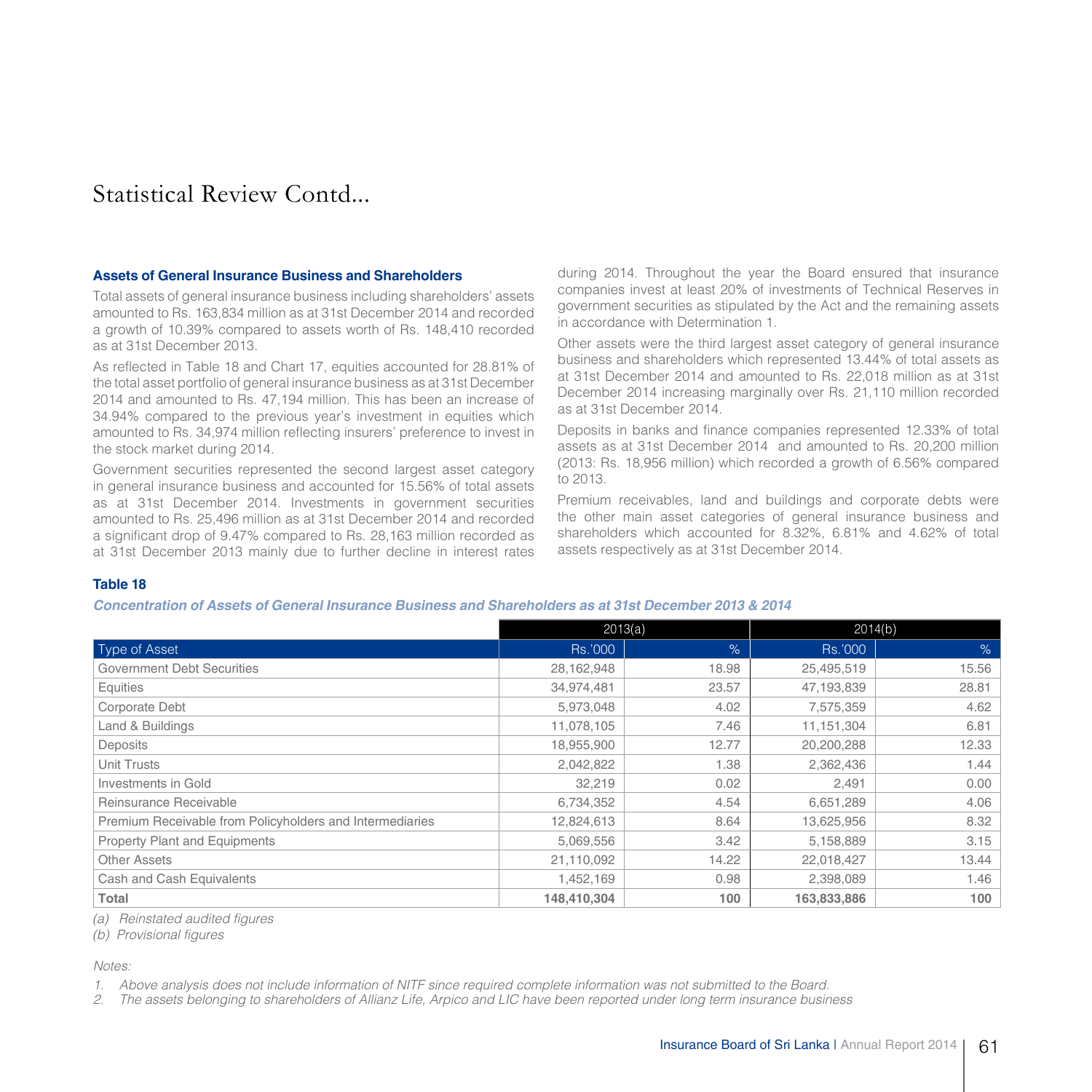#### **Chart 17**

**Concentration of Assets of General Insurance Business and Shareholders - 31st December 2014**

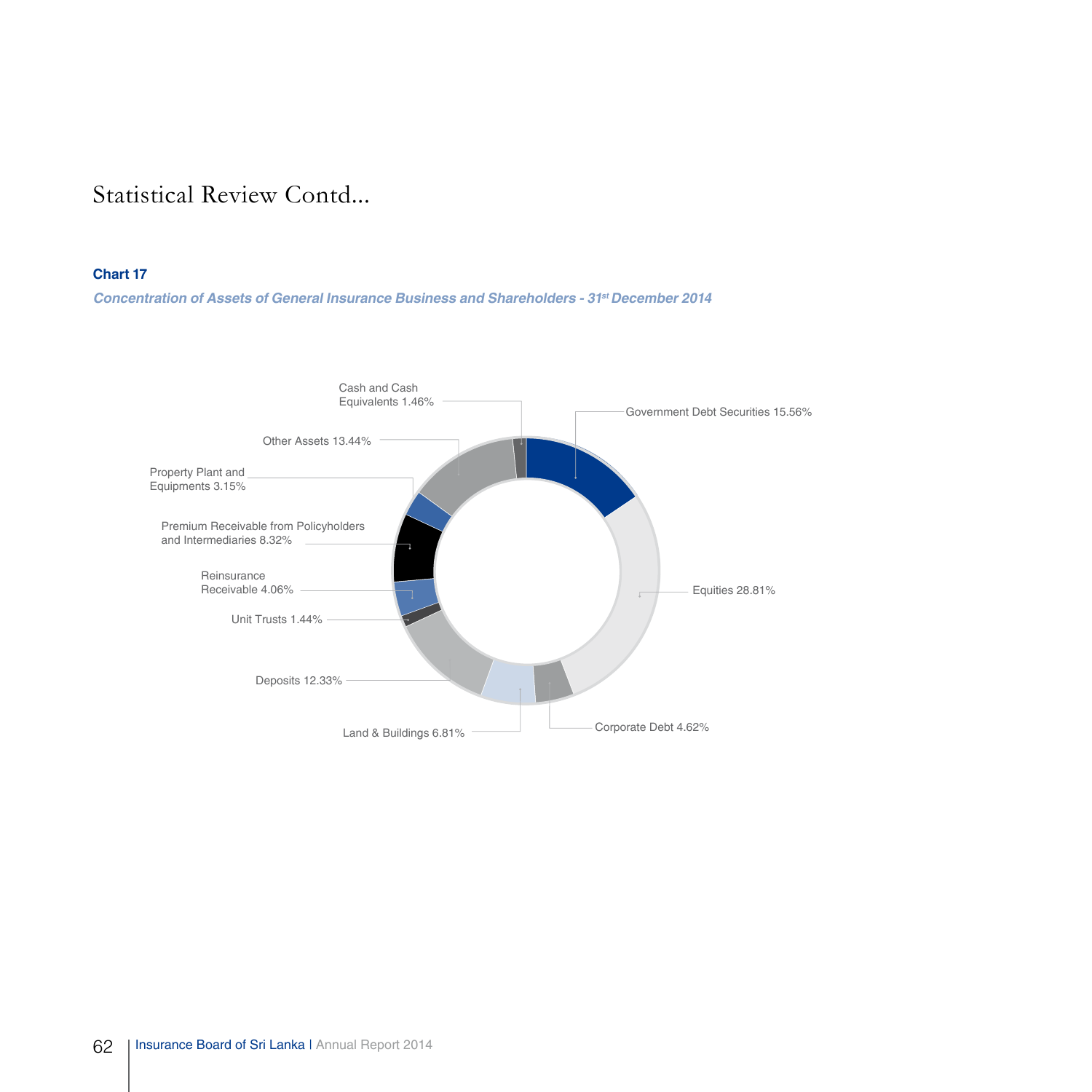#### **Investment Income of General Insurance Business and Shareholders**

Table 19 depicts the investment income, average investments and investment yield ratios of different asset categories of general insurance business and shareholders for the years 2013 and 2014.

Average investments of general insurance business and shareholders amounted to Rs. 108,981 million in 2014 which had increased by 10.58% compared to Rs. 98,554 million recorded as at 31st December 2013. The total investment income generated from the said investments amounted to Rs. 8,211 million in 2014 (2013: Rs. 7,502 million) and resulted in an overall investment yield of 7.53% slightly lower than the 7.61% recorded in 2013.

Average investment in equities amounted to Rs. 41,084 million in 2014 (2013: Rs. 34,385 million) and continued to be the largest investment category of general insurance business and shareholders. The investment income generated from equities amounted to Rs. 2,044 million in 2014 (2013: Rs. 1,217 million) which included capital gains of Rs. 984 million and dividends worth of Rs. 1,060 million. Investment yield of equities amounted to 4.98% which was higher than the investment yield of 3.54% recorded in 2013. This has been particularly due to the boom in the stock market during 2014 which induced insurers to increase their investments in equities.

Average investments in government securities amounted to Rs. 26,829 million in 2014 and recorded a decline of 7.11% when compared to Rs. 28,883 million worth of average investments recorded in 2013. Investment income generated from government securities amounted to Rs. 2,520 million and reflected a decrease compared to Rs. 2,942 million recorded in 2013. The investment yield generated from government securities amounted to 9.39% in 2014 and recorded a decrease compared to 10.91% investment yield ratio recorded in 2013 which was mainly attributable to the further drop in interest rates during 2014.

Average investment in deposits in banks and finance companies amounted to Rs. 19,578 million in 2014 and recorded a significant growth of 23.57% compared to Rs. 15,844 million recorded in 2013. Deposits generated an investment income of Rs. 1,632 million in 2014 and recorded a significant drop of 18.60% when compared to Rs. 2,005 million recorded in 2013. Investment income of deposits in 2014 included interest income worth of Rs. 1,387 million received from bank deposits (2013: Rs. 1,845 million) and Rs. 245 million worth interest received from finance companies (2013: Rs. 160 million). Investment yield of deposits amounted to 8.34 % in 2014 and recorded a drop when compared to the investment yield of 12.65% generated in 2013 corresponding to the decrease in interest rates during 2014.

Further, during 2014 corporate debts, land and buildings, unit trusts and other investments generated investment yield ratios of 13.37%, 0.07%, 14.39% and 56.78% respectively. However investments in gold generated a negative investment yield of 3.49% in 2014 due to the drop in gold prices during 2014.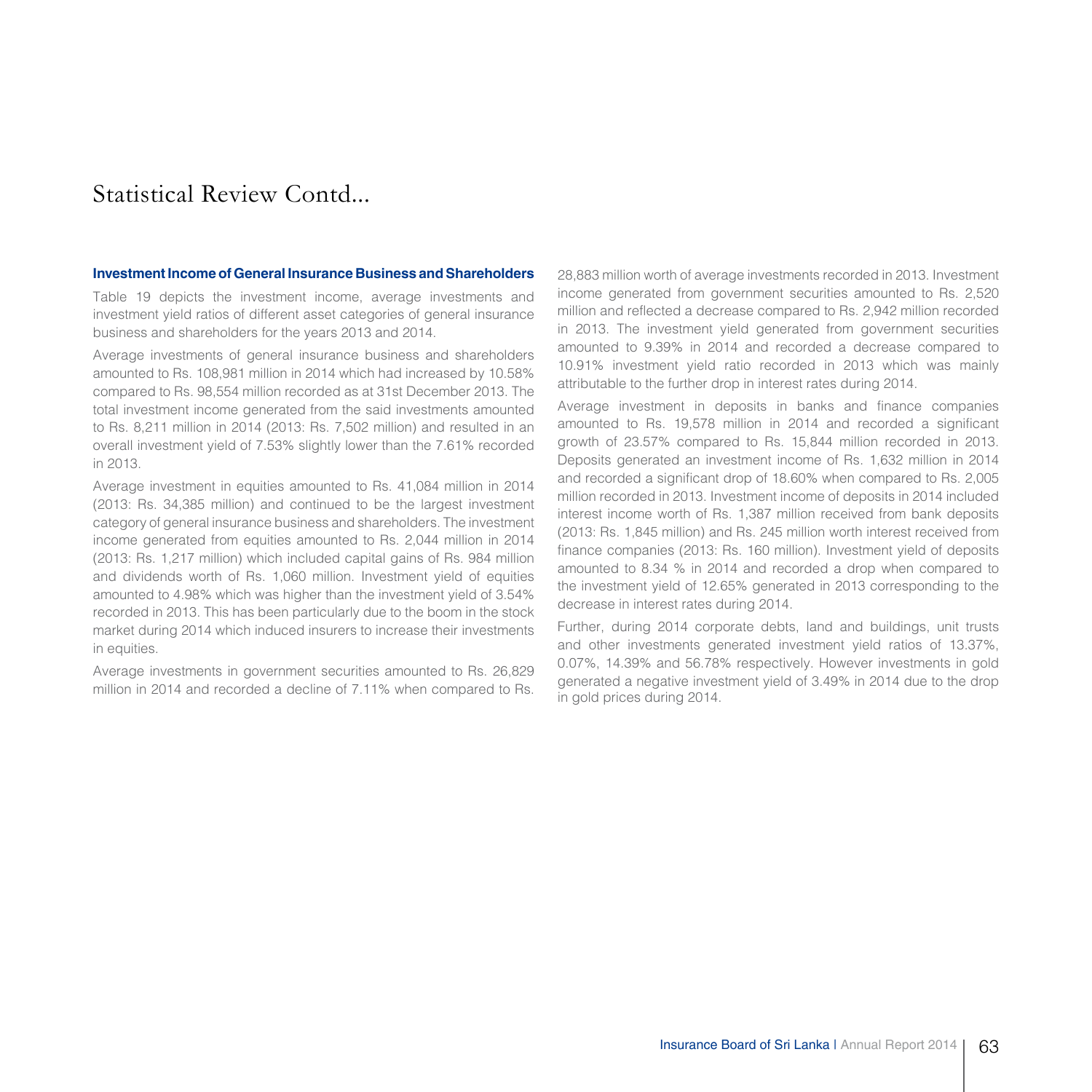#### **Table 19**

**Breakup of Investment Income and Average Investments - General Insurance Business**

|                                       |            | 2013(a)            |                 | 2014(b)    |             |                 |  |
|---------------------------------------|------------|--------------------|-----------------|------------|-------------|-----------------|--|
|                                       | Investment | Average            | Investment      | Investment | Average     | Investment      |  |
| Category                              | Income     | <b>Investments</b> | Yield Ratio (%) | Income     | Investments | Yield Ratio (%) |  |
|                                       | (Rs. '000) | (Rs. '000)         |                 | (Rs. '000) | (Rs. '000)  |                 |  |
| <b>Government Debt Securities</b>     | 2,941,718  | 28,882,731         | 10.19           | 2,520,496  | 26,829,233  | 9.39            |  |
| - Treasury Bonds                      | 1,366,144  |                    |                 | 1,376,014  |             |                 |  |
| - Treasury Bills                      | 594,456    |                    |                 | 411,388    |             |                 |  |
| - Others (REPO)                       | 981,118    |                    |                 | 733,094    |             |                 |  |
| Equity                                | 1,217,438  | 34,385,010         | 3.54            | 2,044,132  | 41,084,160  | 4.98            |  |
| - Capital Gain/Losses                 | 212,760    |                    |                 | 984,076    |             |                 |  |
| - Dividend                            | 1,004,678  |                    |                 | 1,060,056  |             |                 |  |
| <b>Corporate Debts</b>                | 782,655    | 4,907,639          | 15.95           | 906,022    | 6,774,203   | 13.37           |  |
| - Debentures                          | 625,407    |                    |                 | 881,250    |             |                 |  |
| - Commercial Papers                   | 134,743    |                    |                 | 8,635      |             |                 |  |
| - Asset backed securities             | 13,947     |                    |                 | 10,037     |             |                 |  |
| - Other similar financial instruments | 8,558      |                    |                 | 6,100      |             |                 |  |
| <b>Land and Buildings</b>             | (27, 858)  | 11,489,134         | (0.24)          | 8,234      | 11,114,705  | 0.07            |  |
| <b>Deposits</b>                       | 2,004,679  | 15,844,275         | 12.65           | 1,631,835  | 19,578,094  | 8.34            |  |
| - Bank                                | 1,844,706  |                    |                 | 1,386,536  |             |                 |  |
| - Finance Companies                   | 159,973    |                    |                 | 245,299    |             |                 |  |
| <b>Unit Trust</b>                     | 146,843    | 1,631,623          | 9.00            | 317,022    | 2,202,629   | 14.39           |  |
| Gold                                  | (27, 777)  | 19,674             | (141.19)        | (606)      | 17,355      | (3.49)          |  |
| <b>Others</b>                         | 464,084    | 1,393,775          | 33.30           | 783,824    | 1,380,517   | 56.78           |  |
| Total                                 | 7,501,782  | 98,553,861         | 7.61            | 8,210,959  | 108,980,896 | 7.53            |  |

*(a) Reinstated audited figures* 

*(b) Provisional figures*

*Note:*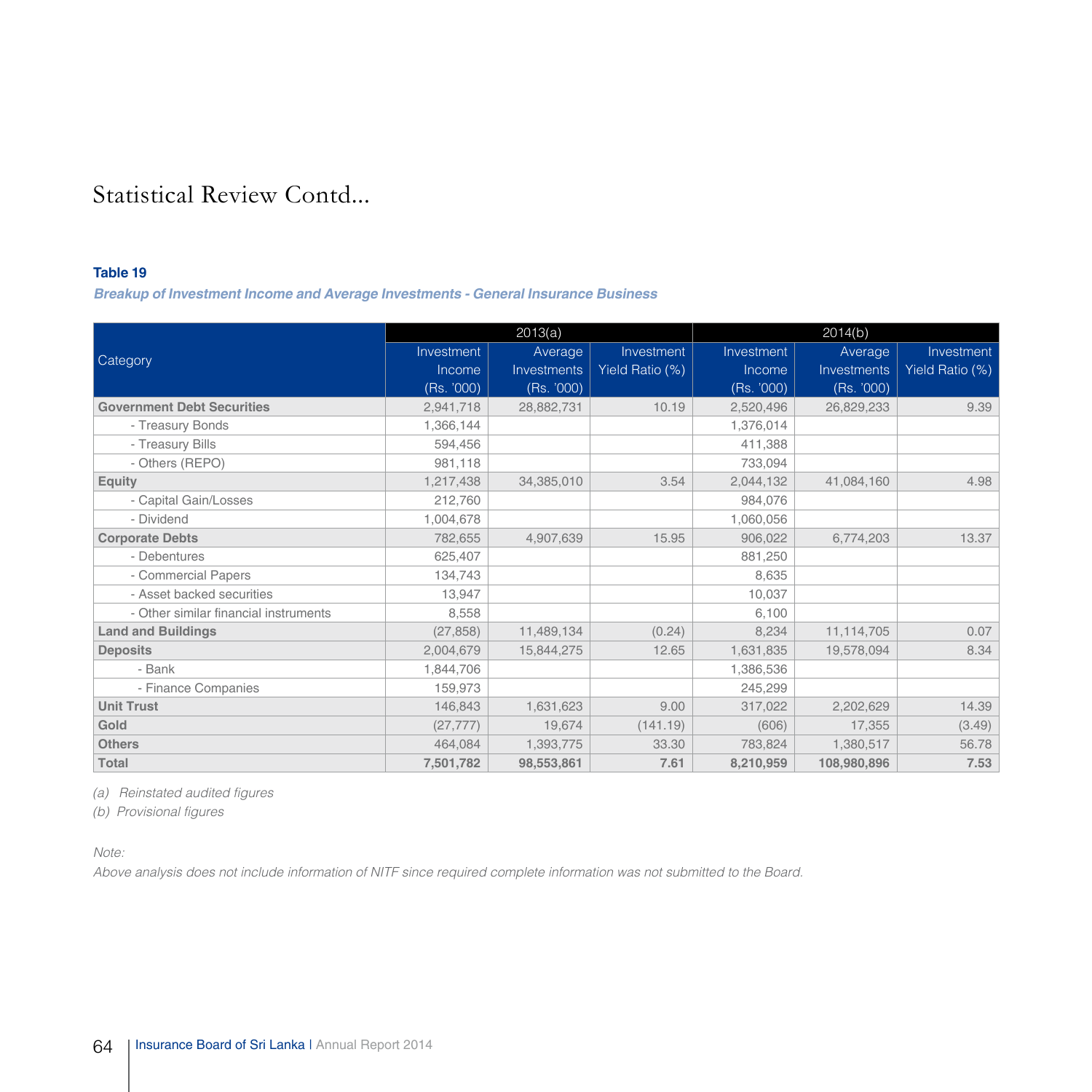#### **Solvency Position of Insurance Companies - General Insurance Business**

Table 20 illustrates the solvency ratio and Technical Reserve details recorded by individual general insurance companies as at 31st December 2013 and 31st December 2014. The average solvency ratio recorded by general insurers amounted to 2.39 as at 31st December 2014 and reflected a slight decline compared to the solvency ratio of 2.75

recorded as at 31st December 2013. Technical reserves of all general insurers collectively amounted to Rs. 38,569 million as at 31st December 2014 and recorded an increase of 7.96% compared to Rs. 35,724 million recorded as at 31st December 2013. All general insurers were able to satisfy the minimum required solvency ratio of 1 as at 31st December 2014 and the Board scrutinized the solvency position of all insurance companies throughout the year.

#### **Table 20**

**Company-wise Analysis of Solvency Position and Technical Reserves as at 31st December 2013 & 2014 - General Insurance Business** 

|                | as at 31st December 2013(a) |            | As at 31st December 2014(b) |                 |                       |                  |
|----------------|-----------------------------|------------|-----------------------------|-----------------|-----------------------|------------------|
|                | <b>Solvency Ratio</b>       | Technical  | Available                   | Required        | <b>Solvency Ratio</b> | <b>Technical</b> |
| <b>Insurer</b> | (ASM/RSM)                   | Reserves   | <b>Solvency</b>             | Solvency Margin | (ASM/RSM)             | Reserves         |
|                |                             | (Rs. '000) | Margin (ASM)                | (Rs. '000)      |                       | (Rs. '000)       |
|                |                             |            | (Rs.'000)                   |                 |                       |                  |
| AIA            | 4.01                        | 1,702,296  | 1,371,314                   | 437,609         | 3.13                  | 1,833,987        |
| AIG            | 2.04                        | 403,207    | 180,118                     | 50,000          | 3.60                  | 61,982           |
| Allianz Gen.   | 2.25                        | 1,010,087  | 455,046                     | 305,505         | 1.49                  | 1,280,203        |
| Amana Takaful  | 1.85                        | 511,409    | 229,795                     | 227,696         | 1.01                  | 493,240          |
| Asian Alliance | 2.21                        | 781,103    | 481,199                     | 280,828         | 1.71                  | 999,641          |
| Ceylinco       | 1.33                        | 5,686,878  | 2,869,781                   | 1,957,655       | 1.47                  | 6,110,117        |
| Continental    | 1.75                        | 611,398    | 610,977                     | 246,789         | 2.48                  | 767,911          |
| Cooperative    | 1.72                        | 845,156    | 455,138                     | 263,748         | 1.73                  | 1,014,064        |
| <b>HNBA</b>    | 3.89                        | 924,712    | 1,136,355                   | 369,839         | 3.07                  | 1,150,323        |
| Janashakthi    | 1.67                        | 4,103,078  | 1,940,852                   | 1,135,015       | 1.71                  | 4,327,793        |
| LOLC           | 1.05                        | 1,074,318  | 423,993                     | 317,274         | 1.34                  | 1,326,137        |
| MBSL           | (0.39)                      | 627,183    | 177,596                     | 160,016         | 1.11                  | 546,459          |
| Orient         | 8.04                        | 150,739    | 320,935                     | 79,209          | 4.05                  | 259,891          |
| People's       | 1.51                        | 2,238,159  | 1,008,830                   | 629,334         | 1.60                  | 2,581,583        |
| Sanasa         | 1.28                        | 131,248    | 78,556                      | 50,000          | 1.57                  | 181,426          |
| <b>SLIC</b>    | 4.93                        | 11,881,612 | 9,881,897                   | 2,806,388       | 3.52                  | 12,481,712       |
| UAL            | 2.07                        | 3,040,948  | 2,630,193                   | 830,493         | 3.17                  | 3,152,537        |
| Total          | 2.75                        | 35,723,531 | 24,252,575                  | 10,147,398      | 2.39                  | 38,569,006       |

*(a) Reinstated audited figures* 

*(b) Provisional figures*

*Note:*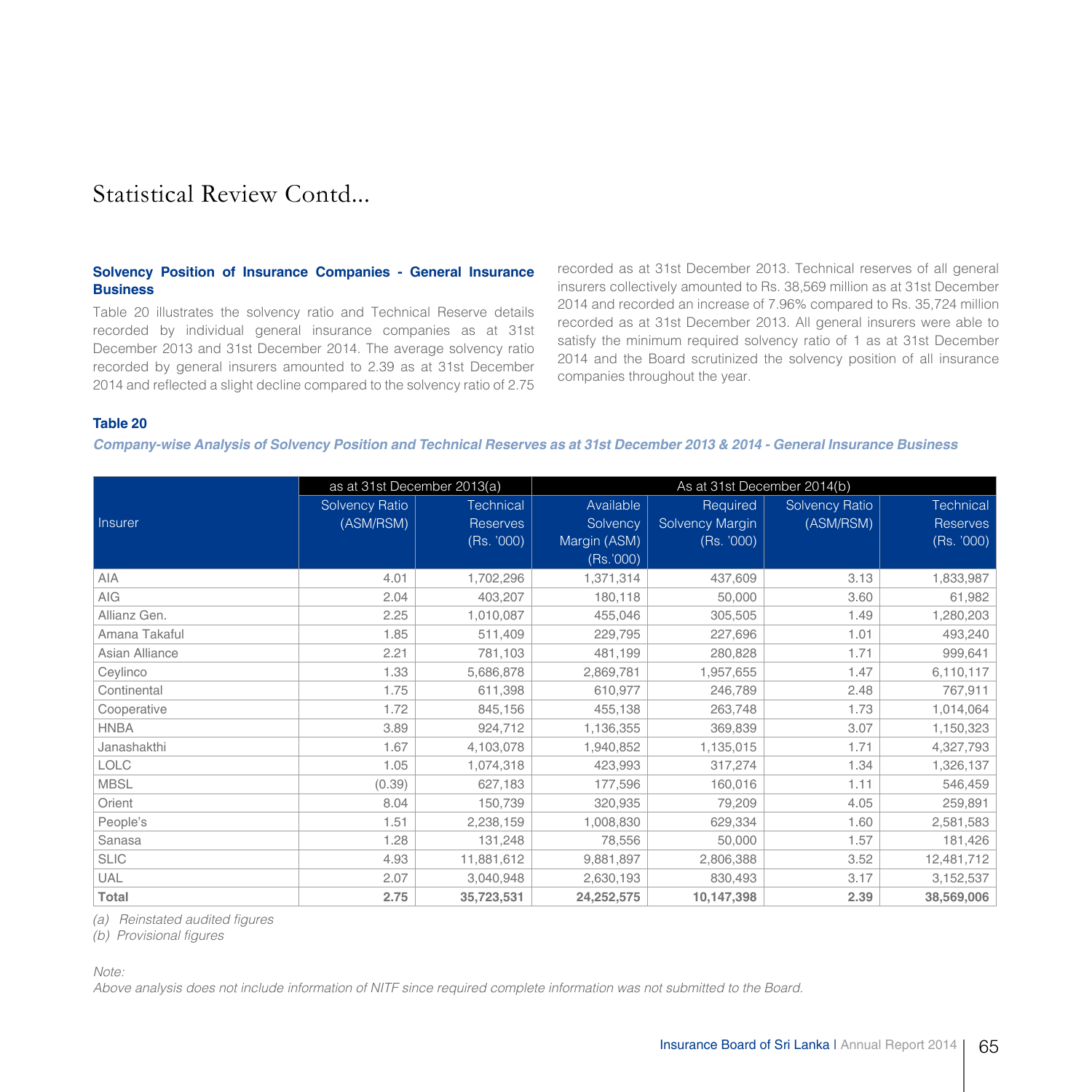#### **Details of New, Renewed and Policies in Force – General Insurance Business**

Table 21 depicts details of new insurance policies, renewed policies and policies in force for 2013 and 2014 for different sub-classes of general insurance business. The total number of policies in force pertaining to all sub-classes of general insurance business amounted to 4,445,458 policies in 2014 (2013: 4,311,694) and increased by 3.10% compared to 2013. New policies issued during 2014 amounted to 1,966,945 policies (2013: 1,844,386) while 2,601,640 policies were renewed in 2014 (2013: 2,435,007).

Motor insurance represented the largest number of insurance policies in force as at end of 2014 by recording 3,870,083 policies (2013: 3,774,571)

which comprised of 2,225,766 third party policies (2013:2,273,047) and 1,644,317 comprehensive policies (2013: 1,501,524). The total motor insurance policies in force had increased by only 2.53% in 2014 over 2013.

Fire insurance policies in force had reduced to 181,907 policies in 2014 from 196,386 policies recorded in 2013 indicating a decline of 7.37%. Marine insurance policies in force had increased to 157,371 in 2014 from 131,201 policies recorded at the end of 2013 increasing by 19.95%. Miscellaneous insurance policies in force including workmen compensation had increased to 236,097 policies in 2014 by 12.68% when compared to 209,536 policies recorded in 2013.

#### **Table 21**

#### **Details of New, Renewed and Policies in Force – General Insurance Business**

|                             | 2013                |                            |                                  | 2014                |                            |                                  |  |
|-----------------------------|---------------------|----------------------------|----------------------------------|---------------------|----------------------------|----------------------------------|--|
| Class                       | <b>New Policies</b> | Renewed<br><b>Policies</b> | Policies In Force<br>At Year End | <b>New Policies</b> | Renewed<br><b>Policies</b> | Policies In Force<br>At Year End |  |
| Fire                        | 64,841              | 128,805                    | 196,386                          | 69,219              | 120,431                    | 181,907                          |  |
| Marine                      | 150.959             | 3.075                      | 131.201                          | 182,926             | 2.267                      | 157,371                          |  |
| Motor                       |                     |                            |                                  |                     |                            |                                  |  |
| 3rd party only              | 952,618             | 1,274,643                  | 2,273,047                        | 893,843             | 1,328,329                  | 2,225,766                        |  |
| Comprehensive               | 543,594             | 952,399                    | 1,501,524                        | 684,961             | 1,072,141                  | 1,644,317                        |  |
| Miscellaneous including WCI | 132,374             | 76,085                     | 209,536                          | 135,996             | 78,472                     | 236,097                          |  |
| Total                       | 1.844.386           | 2,435,007                  | 4,311,694                        | 1,966,945           | 2,601,640                  | 4,445,458                        |  |

*Note:*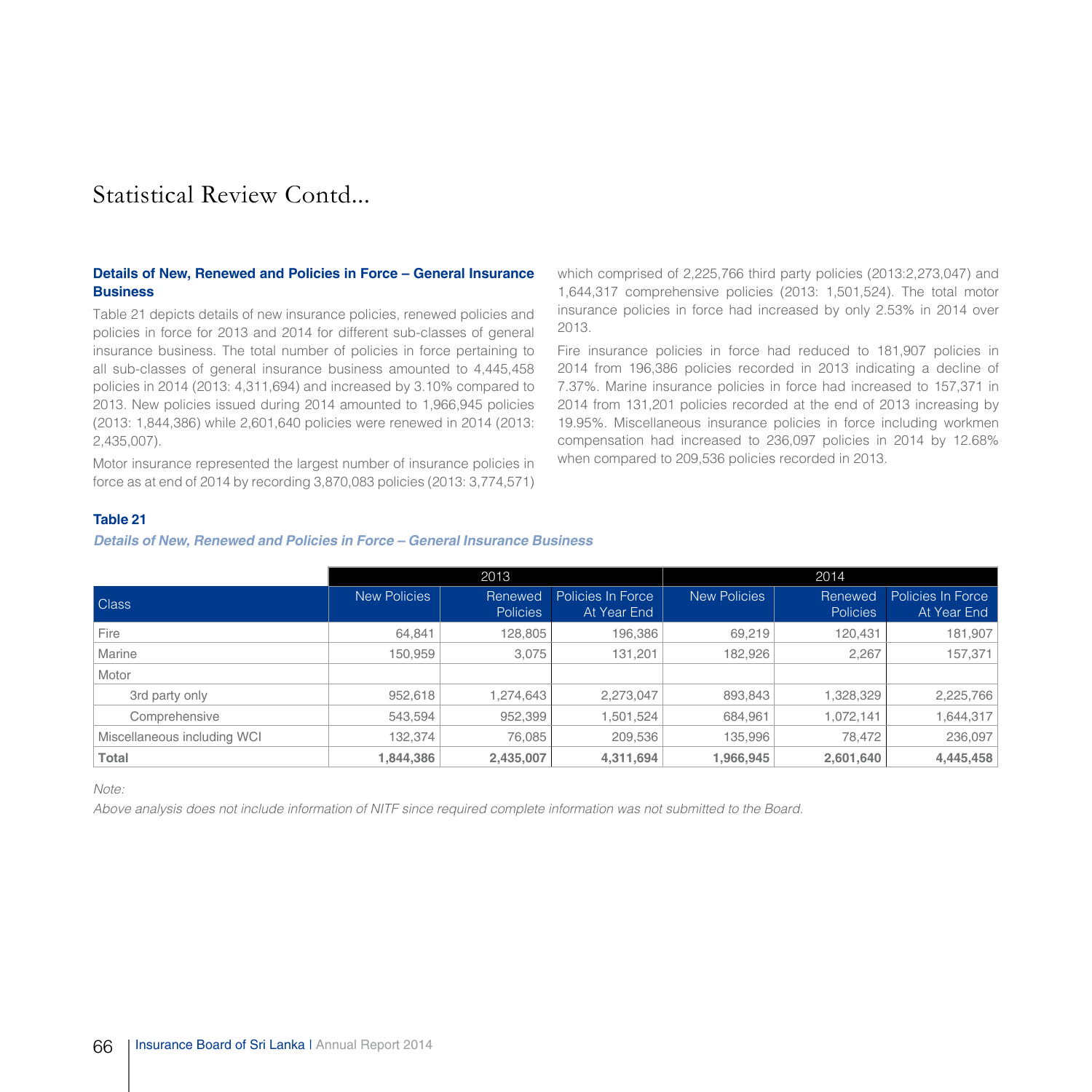### **Insurance Brokering Companies**

#### **Performance of Insurance Brokering Companies**

During 2014, fifty nine insurance brokering companies operated in the market and generated a Gross Written Premium (GWP) amounting to Rs.14,716 million. Accordingly total GWP generated through insurance brokering business recorded a growth of 2.34% in 2014 when compared to Rs.14,380 million generated in 2013. This total GWP consisted of premium income generated through long term insurance business and general insurance business which amounted to Rs.158 million and Rs.14,559 million respectively. Out of the total GWP generated through insurance brokering companies 98.93% represented GWP of general insurance business and only 1.07% represented GWP of long term insurance business.

Similar to previous years, insurance brokering companies' contribution towards long term insurance business was insignificant in 2014 and only 0.35% of the total GWP of long term insurance business (Rs.44,610

million) was generated from brokering companies. Insurance brokering companies have generated 24.78% of the total GWP of general insurance business which amounted to Rs.58,753 million (including SRCC & T premium).

In 2014, twenty three insurance brokering companies procured GWP exceeding Rs.100 million each and these insurance brokers collectively generated GWP amounted to Rs.13,691 million. The remaining thirty six insurance brokering companies generated Rs. 1,025 million as depicted in Table 22.

Chart 18 depicts GWP generated through insurance brokering companies in respect of long term and general insurance businesses and their contribution to total GWP during the period 2005 to 2014.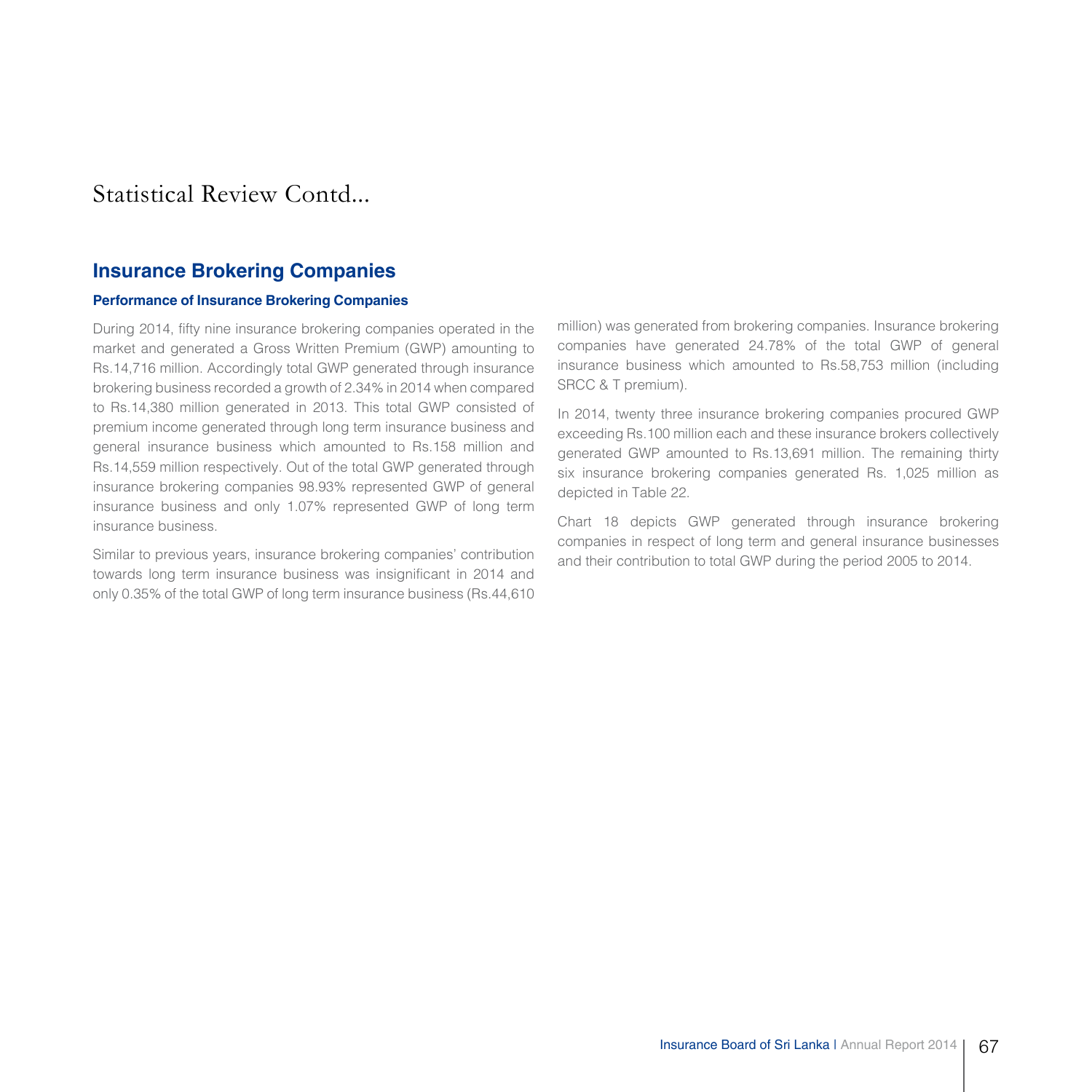#### **Table 22**

**Gross Written Premium generated through Insurance Brokering Companies - 2014**

|                |                                                           | <b>Gross Written Premium</b>           |           |                                       |           |                |               |
|----------------|-----------------------------------------------------------|----------------------------------------|-----------|---------------------------------------|-----------|----------------|---------------|
|                |                                                           | Long Term Insurance<br><b>Business</b> |           | General Insurance<br><b>Bussiness</b> |           | Total          |               |
|                |                                                           |                                        | Market    |                                       | Market    |                | <b>Market</b> |
|                | Name of the Brokering Company                             | Rs.('000)                              | Share (%) | Rs.('000)                             | Share (%) | Rs.('000)      | Share (%)     |
|                | ADZ Insurance Brokers (Pvt) Limited                       | 5,478                                  | 3.48      | 391,752                               | 2.69      | 397,230        | 2.70          |
| $\mathbf{2}$   | Aitken Spence Insurance Brokers (Pvt) Limited             | 790                                    | 0.50      | 435,621                               | 2.99      | 436,411        | 2.97          |
| 3              | Alfinco Insurance Brokers (Pvt) Limited                   |                                        | 0.00      | 714,829                               | 4.91      | 714,829        | 4.86          |
| $\overline{4}$ | Assetline Insurance Brokers Limited                       |                                        | 0.00      | 1,151,824                             | 7.91      | 1,151,824      | 7.83          |
| 5              | CF Insurance Brokers (Pvt) Limited                        | 31                                     | 0.02      | 2,059,092                             | 14.14     | 2,059,123      | 13.99         |
| 6              | Colombore Insurance Brokers (Pvt) Limited                 |                                        | 0.00      | 111,613                               | 0.77      | 111,613        | 0.76          |
|                | Commercial Insurance Brokers (Pvt) Limited                | 50,346                                 | 31.96     | 1,740,656                             | 11.96     | 1,791,002      | 12.17         |
| 8              | Delmege Insurance Brokers (Pvt) Limited                   | 13,266                                 | 8.42      | 705,923                               | 4.85      | 719,189        | 4.89          |
| 9              | Equity Insurance Brokers (Pvt) Limited                    |                                        | 0.00      | 148,660                               | 1.02      | 148,660        | 1.01          |
| 10             | Essajee Carimjee & Co. (Pvt) Limited                      | 15,020                                 | 9.54      | 341,773                               | 2.35      | 356,793        | 2.42          |
| 11             | Finlay Insurance Brokers (Pvt) Limited                    | 19,857                                 | 12.61     | 1,357,651                             | 9.33      | 1,377,508      | 9.36          |
| 12             | Global Insurance Brokers & Services (Pvt) Ltd             | 266                                    | 0.17      | 400,957                               | 2.75      | 401,223        | 2.73          |
| 13             | Industrial & Commercial Insurance Brokers (Pte) Limited   | 1,915                                  | 1.22      | 271,704                               | 1.87      | 273.619        | 1.86          |
| 14             | Life & General Insurance Brokers Ceylon (Pvt) Limited     | 672                                    | 0.43      | 150,080                               | 1.03      | 150,752        | 1.02          |
| 15             | Nations Insurance Brokers Limited                         | 7,440                                  | 4.72      | 1,234,267                             | 8.48      | 1,241,707      | 8.44          |
| 16             | Placid Insurance Brokers (Pvt) Limited                    | 85                                     | 0.05      | 106,923                               | 0.73      | 107,008        | 0.73          |
| 17             | Procare Insurance Brokers (Pvt) Limited                   | 1,173                                  | 0.74      | 193,315                               | 1.33      | 194.487        | 1.32          |
|                | 18 Protection & Assurance Insurance Brokers (Pvt) Limited | 15                                     | 0.01      | 601,153                               | 4.13      | 601,168        | 4.09          |
| 19             | Reliance Insurance Brokers (Pvt) Limited                  | 5,839                                  | 3.71      | 315,175                               | 2.16      | 321,014        | 2.18          |
| 20             | Senarantne Insurance Brokers (Pvt) Limited                | 4,262                                  | 2.71      | 243,646                               | 1.67      | 247,907        | 1.68          |
| 21             | Senkadagala Insurance Brokers (Pvt) Limited               |                                        | 0.00      | 616,294                               | 4.23      | 616,294        | 4.19          |
| 22             | Strategic Insurance Brokers (Pvt) Limited                 | 173                                    | 0.11      | 116,318                               | 0.80      | 116,491        | 0.79          |
| 23             | Zenith Insurance Brokers (Pvt) Limited                    | 1,142                                  | 0.72      | 153,930                               | 1.06      | 155,071        | 1.05          |
|                | Sub - Total                                               | 127,770                                | 81.11     | 13,563,155                            | 93.16     | 13,690,923     | 93.03         |
|                | <b>Other Insurance Brokering Companies (36)</b>           | 29,750                                 | 18.89     | 995,541                               | 6.84      | 1,025,291      | 6.97          |
|                | <b>Grand Total</b>                                        | 157,520                                | 100       | 14,558,696                            |           | 100 14,716,215 | 100           |